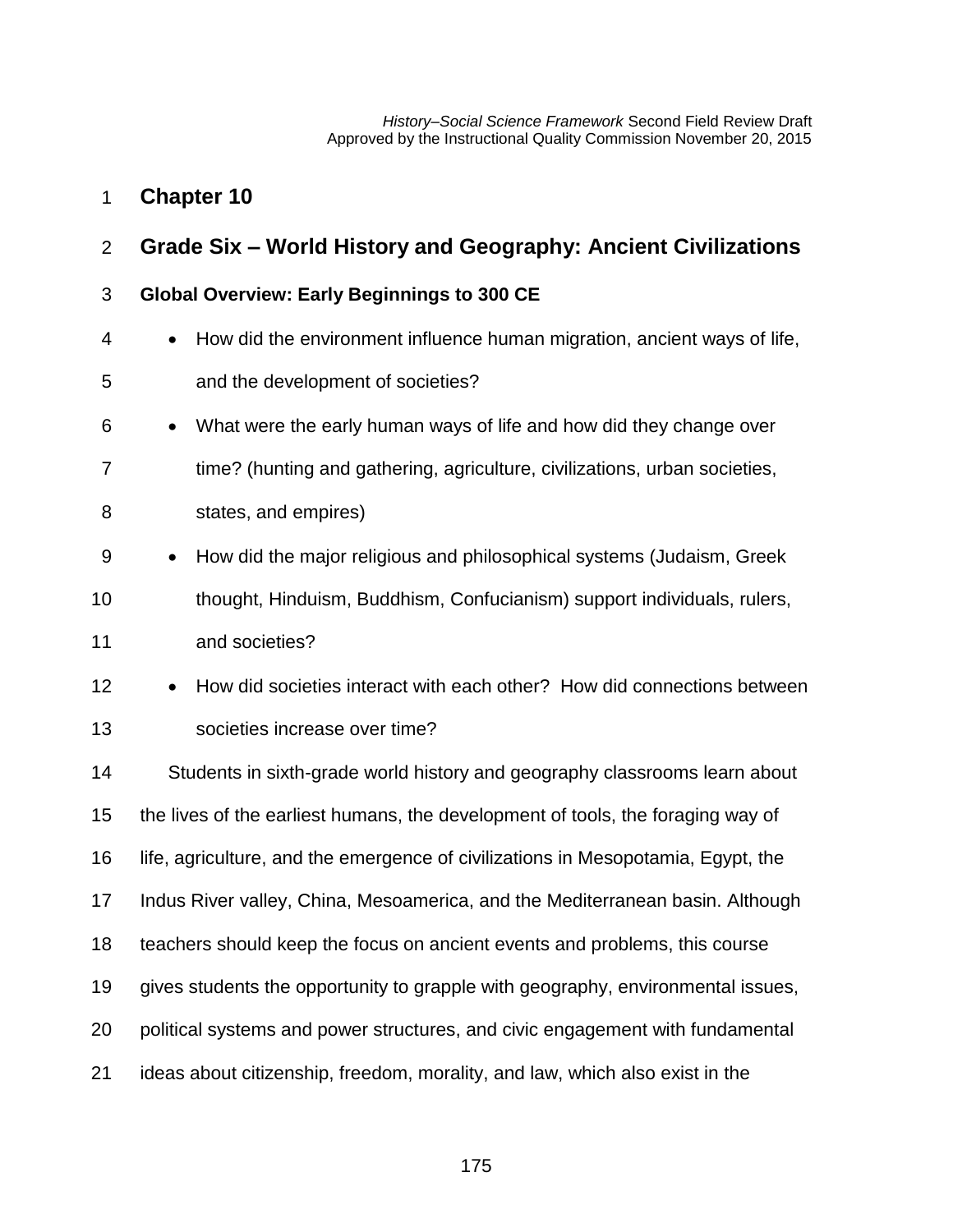| 22 | modern world. Students practice history as an interpretative discipline. They read     |
|----|----------------------------------------------------------------------------------------|
| 23 | written primary sources, investigate visual primary sources, and learn how to          |
| 24 | analyze multiple points of view, cite evidence from sources, and make claims           |
| 25 | based on that evidence in writing and speaking.                                        |
| 26 | Although most of the sixth-grade standards are organized regionally, there             |
| 27 | are patterns which the teacher uses to connect the regional studies into a world       |
| 28 | history. These are:                                                                    |
| 29 | The movement of early humans across continents and their adaptations to<br>$\bullet$   |
| 30 | the geography and climate of new regions.                                              |
| 31 | The rise of diverse civilizations, characterized by economies of surplus,<br>$\bullet$ |
| 32 | centralized states, social hierarchies, cities, networks of trade, art and             |
| 33 | architecture, and systems of writing.                                                  |
| 34 | The growth of urban societies and changes in societies (social class<br>$\bullet$      |
| 35 | divisions, slavery, divisions of labor between men and women).                         |
| 36 | The development of new political institutions (monarchy, empire,<br>$\bullet$          |
| 37 | democracy) and new ideas (citizenship, freedom, morality, law).                        |
| 38 | The birth and spread of religious and philosophical systems (Judaism,<br>٠             |
| 39 | Greek thought, Hinduism, Buddhism, Confucianism) which responded to                    |
| 40 | human needs and supported social norms and power structures.                           |
| 41 | The development and growth of links between societies through trade,<br>$\bullet$      |
| 42 | diplomacy, migration, conquest, and the diffusion of goods and ideas.                  |
| 43 | The first section below outlines the development of these themes throughout the        |
| 44 | world over time. It is divided into three chronological periods: Beginnings to 4000    |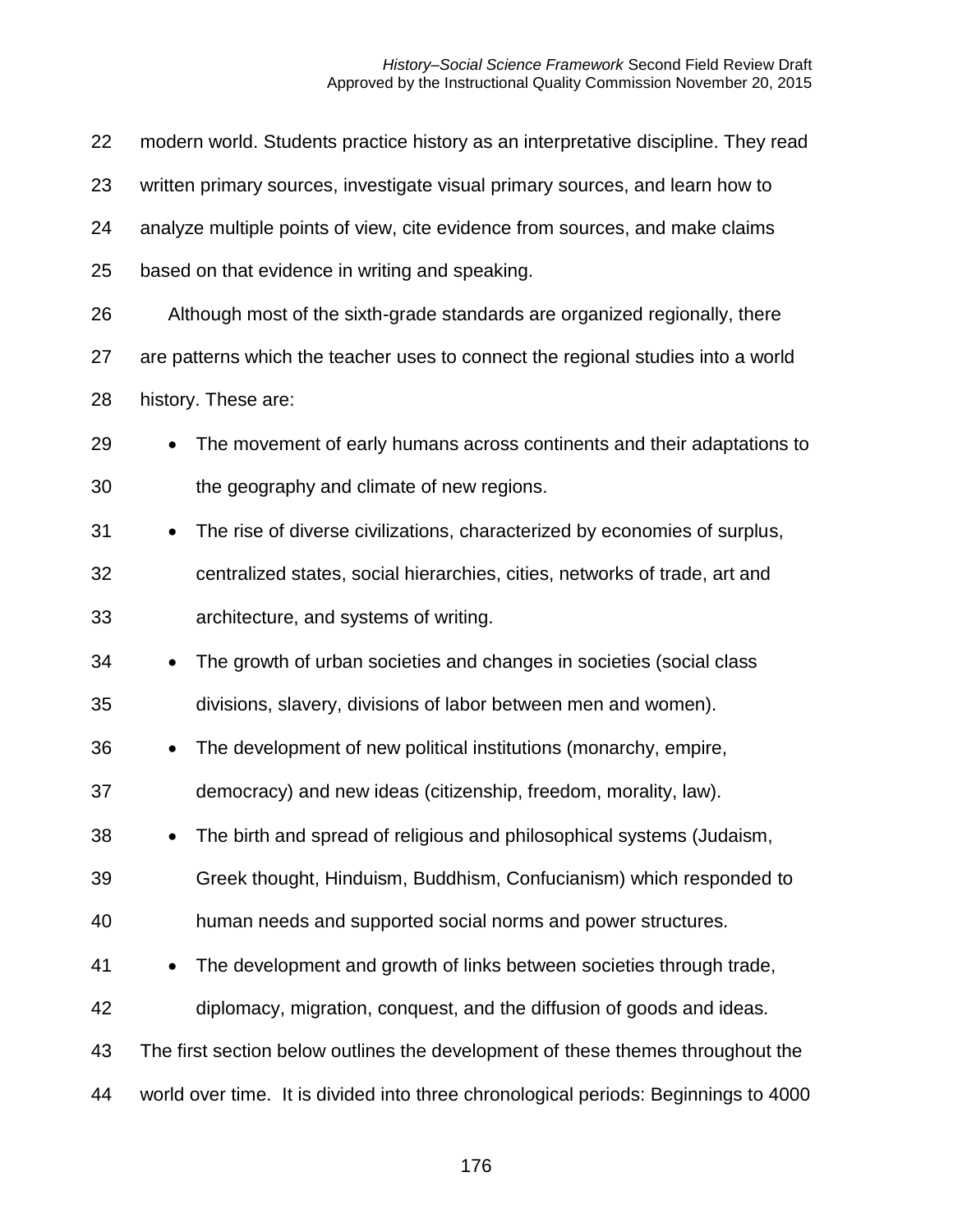BCE; 4000-1000 BCE: Kingdoms and Innovations; and 1000 BCE-300 CE: An Age of Empires and Interactions. The second section outlines the development 47 of these themes following the regional structure of the existing  $6<sup>th</sup>$ -grade standards. *Beginnings to 4000 BCE* Modern humans, *Homo Sapiens*, are members of the Great Ape family. About 25 million years ago a medium-sized primate group split into apes and monkeys; both groups found an ecological niche in trees. Apes didn't have tails, relied primarily on their arms for locomotion by swinging in trees (as opposed to monkeys who primarily used four legs for travel). Apes developed a keener sense of vision; monkeys developed a better sense of smell. Subsequently, the ape family branched into two major lines—hominins and what we now usually call apes. The ape strand led to the present day chimpanzees, bonobos, and gorillas. Our early ancestors, the hominins, and chimpanzees, our closest non- hominin relative, appeared about 6 million years ago. Both were partially bi- pedal. By 2.5 million years ago, these early hominins had evolved to walking up- right. After passing through the austrapolithecine (southern ape) stage, the hominins eventually gave rise to our genus *Homo* (our first human-like ancestors), which initially appeared about 2.5 million years ago in Africa. The brains of this new genus were about the same size as chimpanzees but grew steadily through the next million years. There were several species of these early homo lines whose population began to grow, though very gradually, after they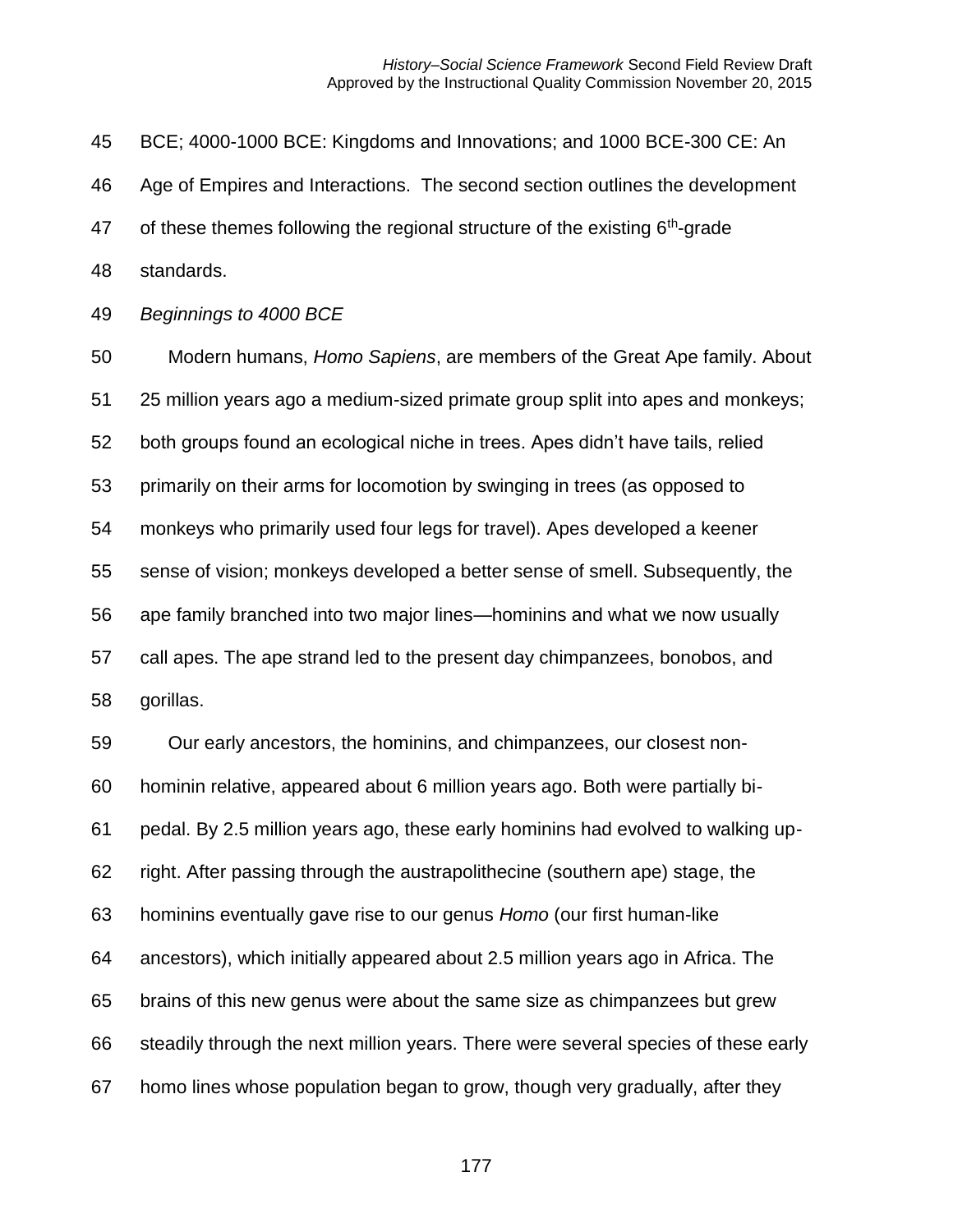began to make use of tools more extensively. Our early human ancestors evolved larger brains in response to the survival needs of hunting and gathering in small bands, employed rudimentary stone tools for skinning animals and weapons (such as spear heads and knives), developed simple clothing and shelter, and used fire opportunistically. Pair-bonding, which allowed for more extensive for child rearing, contributed to survival success.

 There are various theories of how these hominins evolved. Most scholars suggest that the continued growth of brain size necessitated larger food intake. About 2 million years ago, a few of our early human ancestors migrated out of their east African homeland to the rest of that continent and subsequently spread throughout the world --to Europe, and as far east as Indonesia and China. The various species of the homo line continued to evolve and eventually became the more modern *Homo erectus, Neanderthals, and Denisovans.* Using archeological evidence, such as the carbon dating of bones, stone tools and weapons, DNA evidence of matrilineal and patrilineal descent, the examination of food remains and campsites, students can consider, **How do we know about these early proto-humans? Why did they succeed in replacing other Hominin lines?** Around 200,000 years ago our direct human ancestors appeared, modern *Homo sapiens* (the wise man), who were anatomically the same as modern humans. At that time there was nothing particularly special about our species compared to the other homo species. We co-existed with several other homo lines who also possessed similar brain sizes, walked upright, used fire, ate a variety of foods, were skilled gatherers, progressed from scavengers to hunters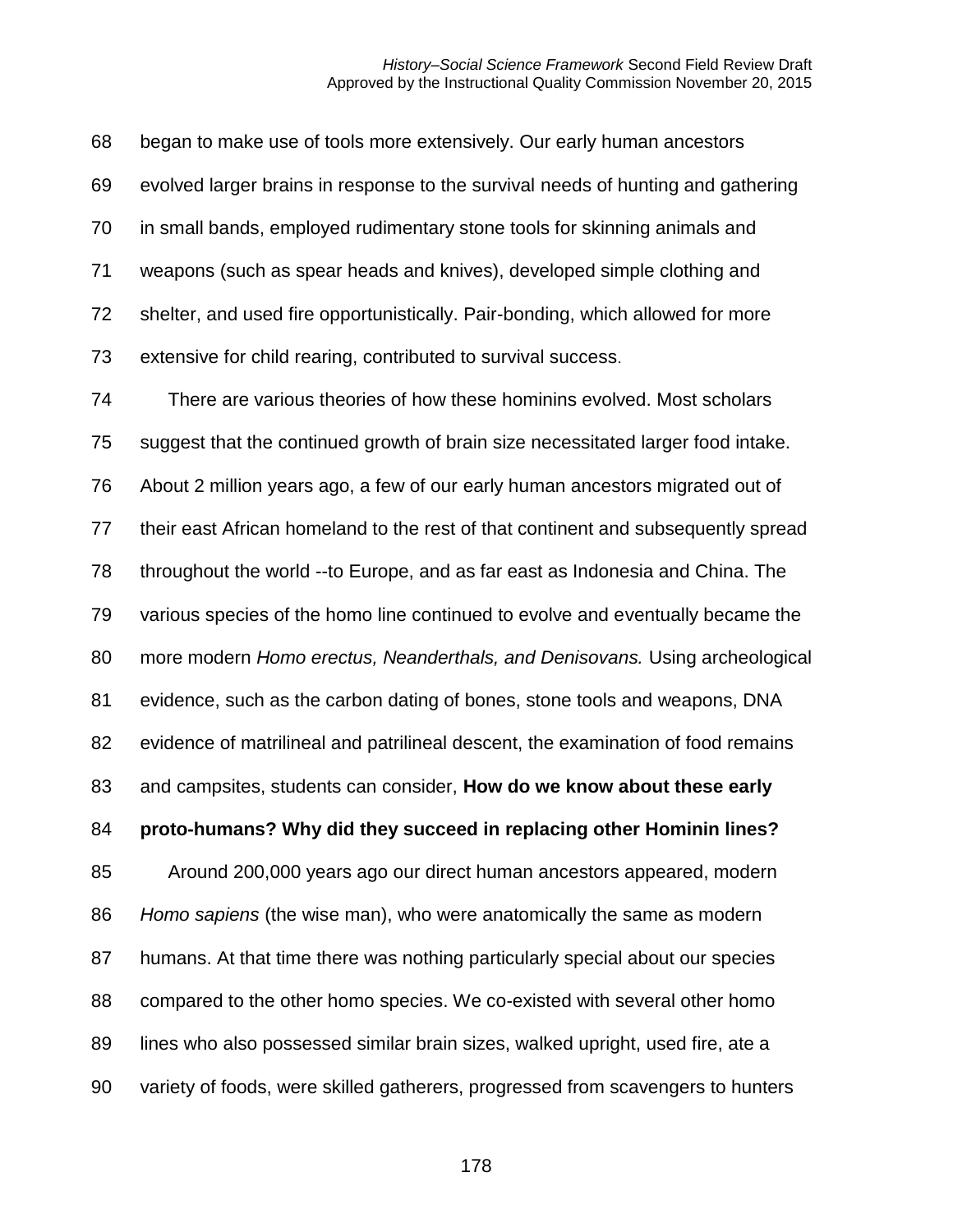| 91  | of large animals, and used comparable tools. However, Homo sapiens were              |
|-----|--------------------------------------------------------------------------------------|
| 92  | lighter, less muscled, more adaptable, and kept developing larger brains.            |
| 93  | About 70,000 years ago Homo sapiens began a major transformation. The                |
| 94  | species underwent a cognitive revolution which allowed us to acquire                 |
| 95  | sophisticated language, the ability to abstract, imagine, and plan, and to develop   |
| 96  | the social skills and myth-making capacity required for group cohesion. These        |
| 97  | talents permitted homo sapiens to develop more sophisticated tools and               |
| 98  | inventions, learn from one another and pass technical, cultural, and                 |
| 99  | organizational knowledge from one generation to the next. Homo sapiens also          |
| 100 | began to act collectively in large groups for foraging, hunting, and defense.        |
| 101 | These talents allowed our species to learn from experience and adapt more            |
| 102 | easily to a changing conditions. Consequently, modern humans were able to            |
| 103 | survive the varied and extreme climates found on this planet.                        |
| 104 | Under one highly regarded explanation, the climate worsened around                   |
| 105 | 160,000 years ago, leaving much of African uninhabitable. The numbers of our         |
| 106 | immediate ancestors declined precipitously and some sought refuge on the             |
| 107 | southern coast where they learned to exploit the rich shell food beds for food.      |
| 108 | Unlike territory with scattered resources, territory that featured dense collections |
| 109 | of resources required a stationary home base and defense against others. These       |
| 110 | ancestors evolved a genetically encoded prosocial proclivity, the ability to use     |
| 111 | sophisticated language and symbols, more advanced conceptual and cognitive           |
| 112 | capacities, and social lifestyle shifts to encourage sophisticated innovation and    |
| 113 | cooperation with unrelated individuals. These traits allowed them to better exploit  |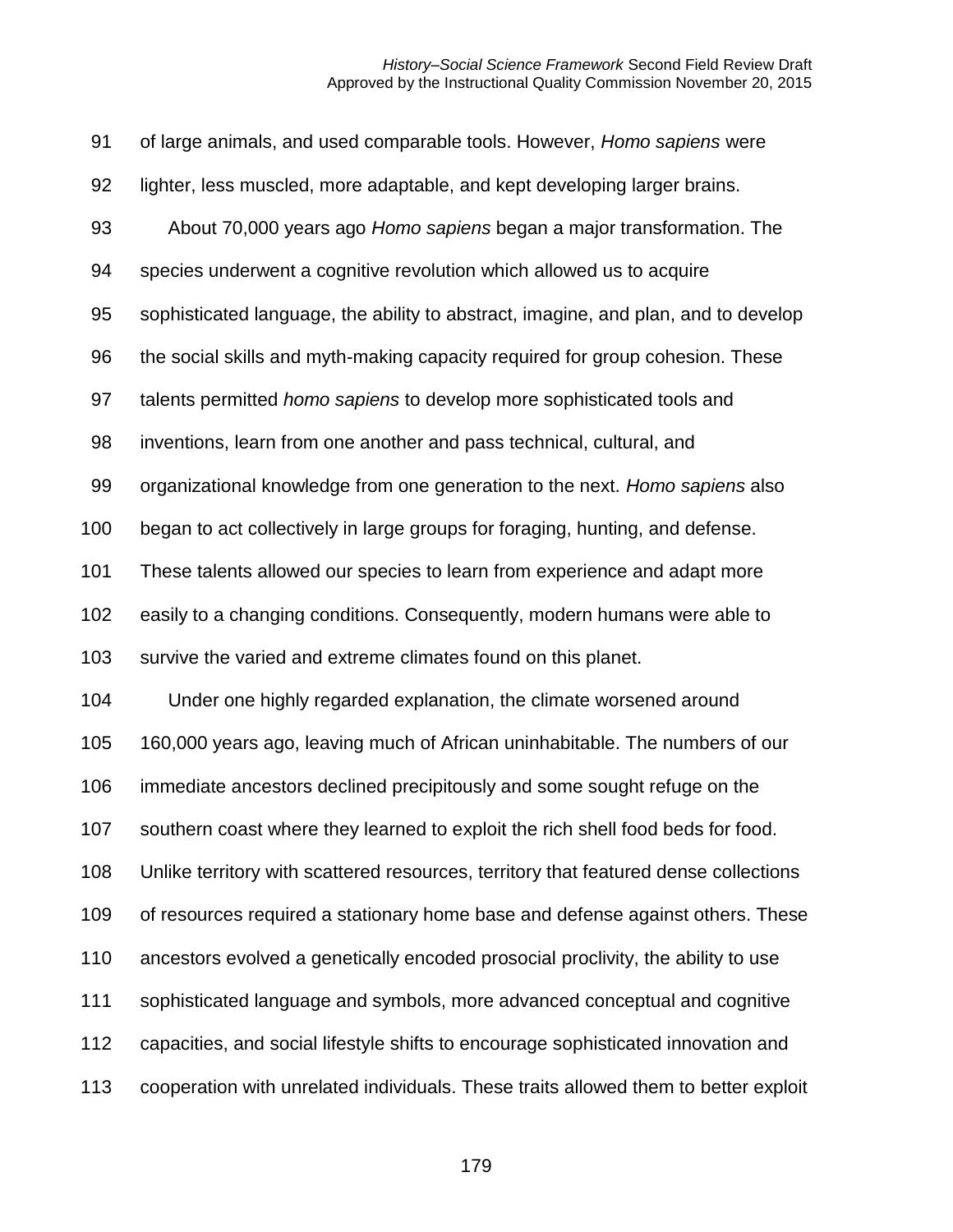and defend their resource-rich territories against invaders. With their increased brains and ability to cooperate they became even more inventive. Their development of projectile weaponry, especially when coated with poison, was a revolutionary innovation that allowed for safer hunting. (Neanderthals never discovered bows and arrows and many were killed getting too close large animals in the hunt).

 The story of how our now fully human ancestors populated the earth starting around 70,000 years ago is fascinating. Although the general narrative is generally understood, some details are known, some controversial, and some yet to be discovered. Students can consider the impact of population pressure, the availability of untapped hunting grounds, warfare, or even a sense of adventure as they consider the evidence for the migration and various routes taken. **Why did modern humans leave Africa? What happened to all the other Hominids in Africa, or the Neanderthals who had evolved from earlier humans in Europe? How did modern humans travel across the hemispheres? How violent or aggressive were these early humans?** In their investigations, students can consider the fact that as the modern humans peopled the world, the other lines became extinct. They can consider how modern humans from Indonesia crossed land bridges and developed the sea-faring technology to settle the continent of Australia more than 40,000 years ago. And students can develop their own explanations for how 14,000 years our species had populated both North and South America and had peopled every continent except Antarctica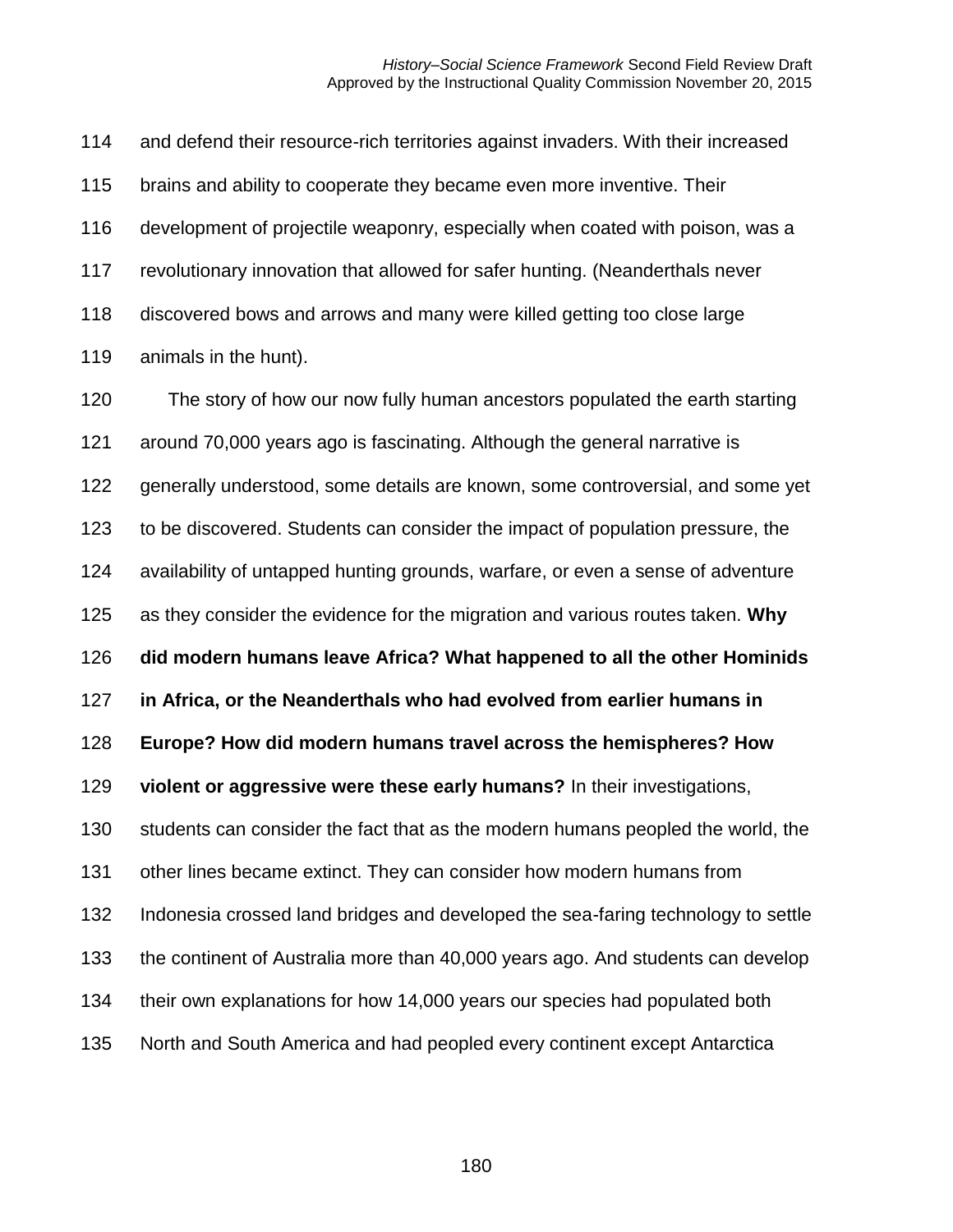(although some islands such as New Zealand and Hawaii were not inhabited until much later).

 In all these places people survived by foraging, hunting, and fishing, and they lived in bands, that is, communities typically numbering no more than a few dozen men, women, and children. World population of our species began to rise but very gradually. Often, these bands were loosely associated with larger groups, such as tribes who had a common language and belief systems. For example, when the British conquered Australia in the eighteenth century, they found 300,000 to 700,000 hunter-gatherers organized into between 200-600 tribes (further divided into multiple bands) each with its own language, customs, norms, and belief systems.

 Around 10,000 years ago, some humans began to domesticate plants and animals and experiment with farming. Others learned to mine for desired metals and precious stones after smelting was discovered. Their activities led to the development of new ways of life: agriculture in settled villages, trade, and pastoral nomadism. Students investigate why these radical changes began to occur after humans had lived exclusively as gatherers and hunters and still managed to adapt successfully to many climates and climatic changes over hundreds of thousands of years. **Why did some humans start to plant and harvest crops, live in crowded villages, and later build cities, accept the rule of monarchs, and pay taxes? Why did the pace of historical change in certain parts of the world begin to speed up?**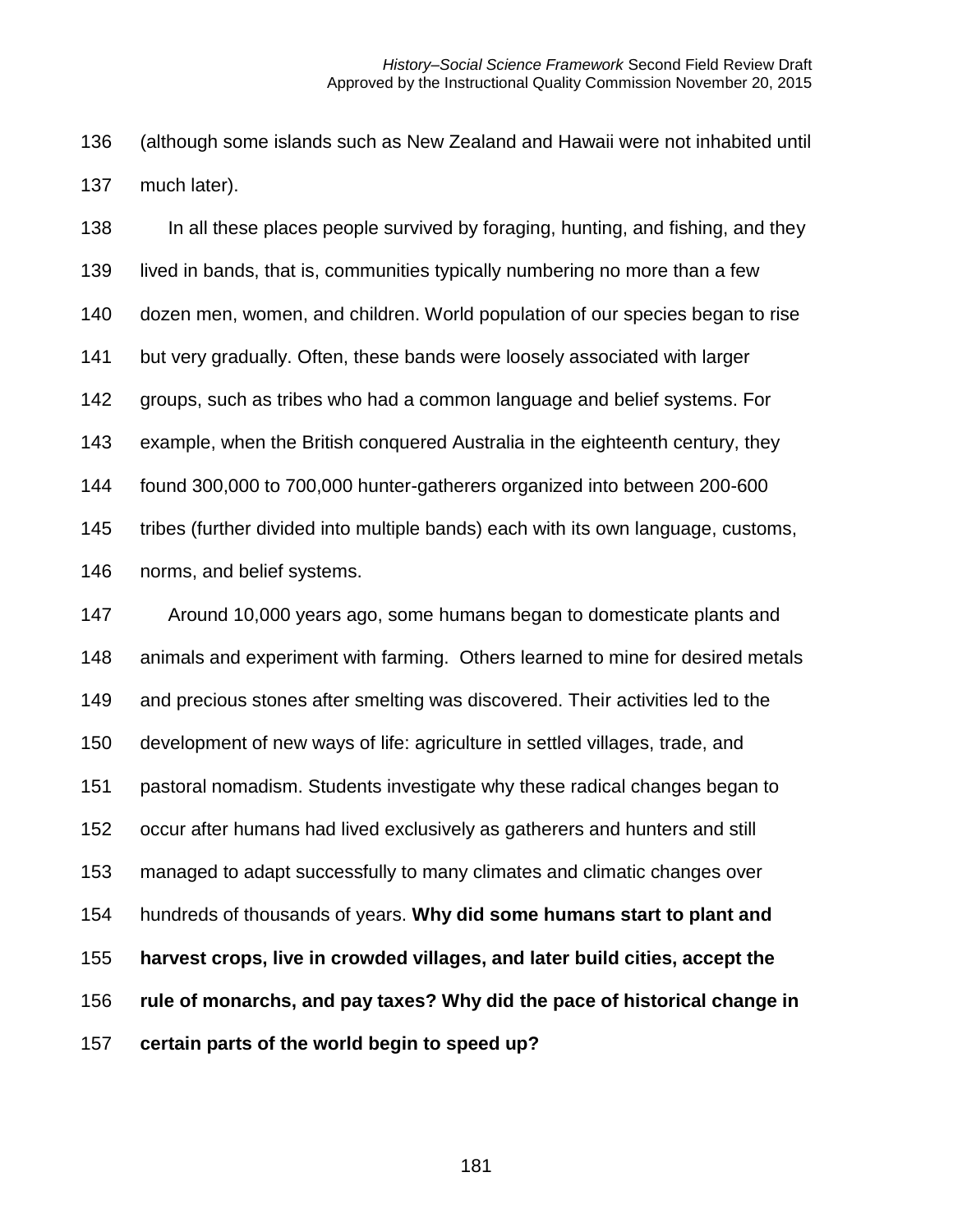During this period many technological and social discoveries or inventions occurred building on the previous breakthroughs, such as use of fire, cooking, boats, use of tools for hunting, defense, and daily life, and tools to make tools, language, expressions of emotions, the ability to understand what another person was thinking, planning, pair-bonding, cooperation, bands and tribes, clothing, sewing, containers, and art, including pigmentation, music and dance. The new innovations included domestication of animals and farming, smelting of copper, then bronze, then iron, the plough, twisted rope, musical instruments, beer and wine, religion and ancestor worship, more complex boats, and trade allowed for an increasing population and standard of living. Working in small groups, students can explore the impact of these discoveries and innovations by examining one discovery or invention in-depth to develop and present a short oral presentation that both explains the innovation and speculates as to its overall significance. *4000-1000 BCE: Kingdoms and Innovations* At the beginning of the period between 4000 and 1000 BCE, the earliest

 complex urban societies, or civilizations, rose. By the end of this period, there were many urban societies, and their interaction had accelerated. During those three millennia, numerous technical and intellectual innovations appeared, especially in the dense agricultural societies that arose in the Middle East (notably Mesopotamia, Syria, Anatolia, and Persia), the Nile Valley of Africa, northern India, China, and the lands around the Aegean Sea. By about 2000 BCE, urban societies also began to emerge in the Americas, starting with the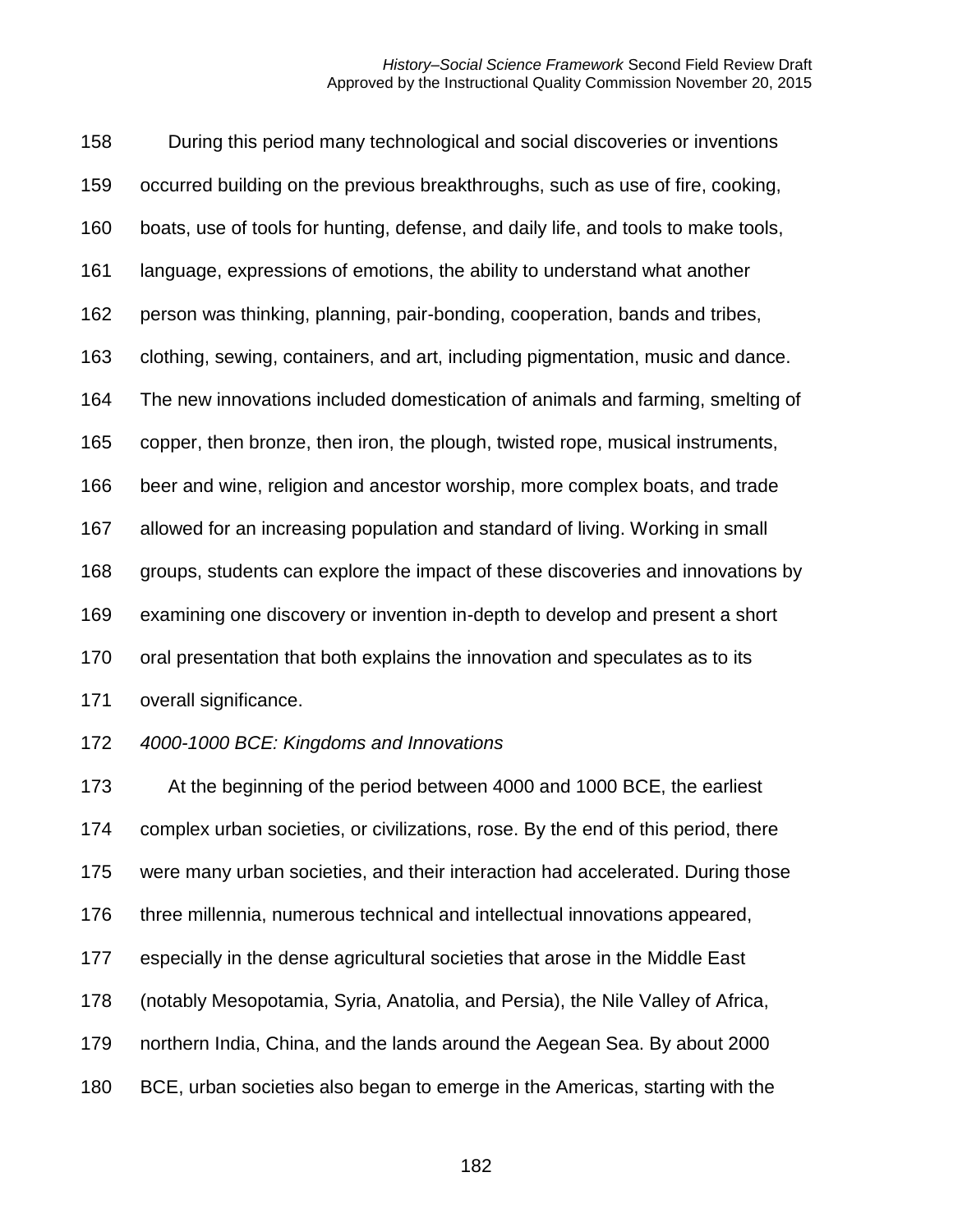Olmec civilization in Mesoamerica and Chavín in South America. Many

inventions and ideas fundamental to modern life appeared, including the wheel,

writing, more complex metallurgy, codes of law, mathematics, and astronomy.

 While cities grew in some areas, hunter-gatherers and village farmers remained in other areas. Increased trade occurred. Global population rose at a faster rate

186 than it had before 4000 BCE.

 Powerful people (warlords) took control of the tribes in larger areas and eventually the strongest warlords formed states or city-states with governments headed by kings or, very occasionally, queens, often claiming authority from gods and passing on power to their own descendants. Supported by political elites (nobles, officials, warriors) and priests, these monarchs imposed taxes on ordinary city dwellers and rural people to pay for bureaucracies, armies, irrigation works, and monumental architecture. Writing systems were first invented to serve governments, religions, and merchants, and later became means of transmitting religious, scientific, and literary ideas. Some of the religions of this era, such as early Hinduism and Judaism, set the stage for later world belief systems.

 Migrations continued as farming peoples slowly expanded into tropical Africa and Southeast Asia, North and South America, and the temperate woodlands of Europe. In the steppes of Central Asia, a new way of life and type of society emerged after 4000 BCE. There, communities lived by herding domesticated animals, such as sheep, cattle, or horses. Their economy, called pastoral nomadism, permitted humans to adapt in larger numbers to climates which were too dry for farming. Pastoral nomads lived mainly on the products of their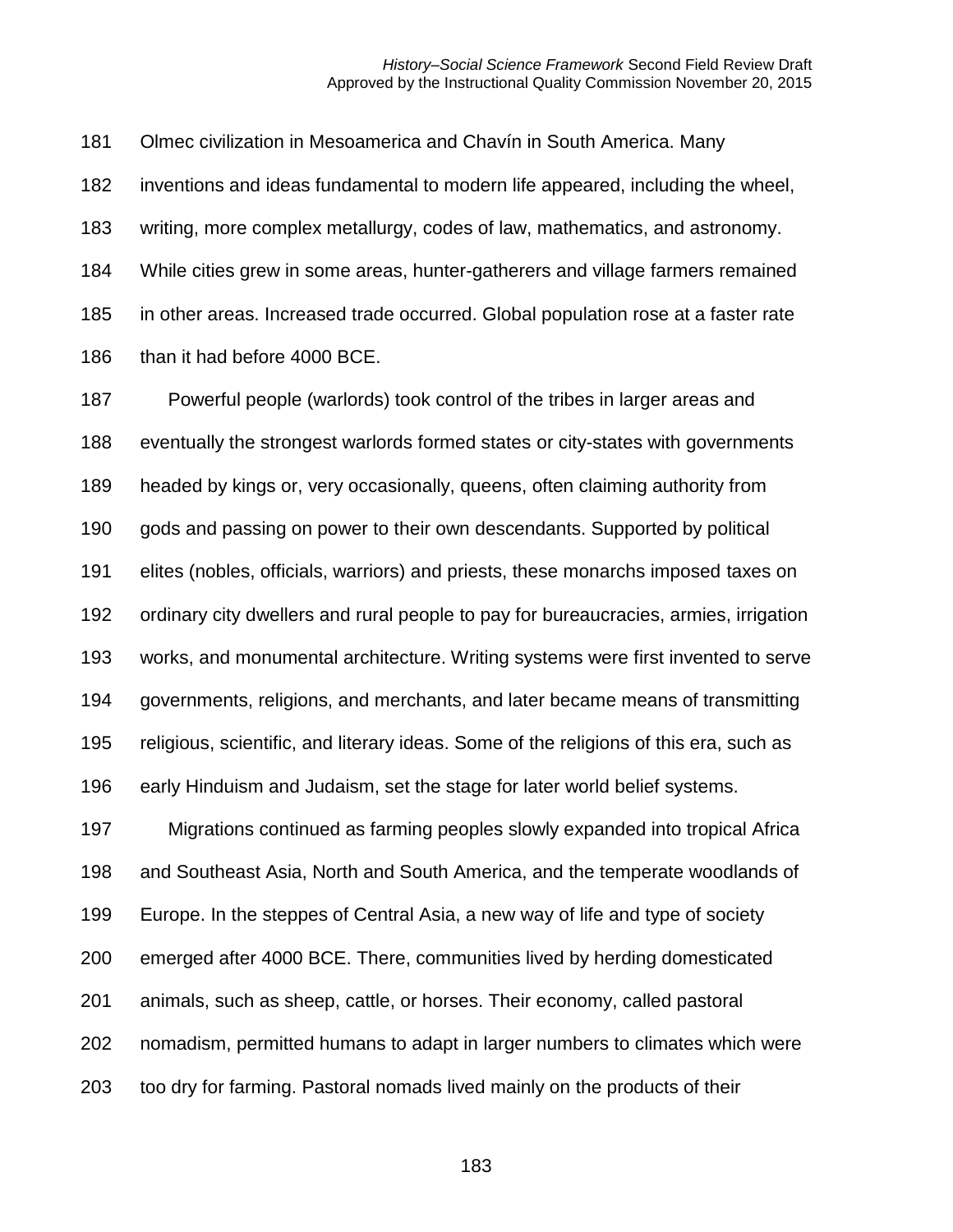livestock. They grazed herds over vast areas and came regularly in contact with

urban societies, often to trade, sometimes to make war. By the end of this period,

urban societies ruled by monarchies had greatly expanded their control over

agricultural regions, but many people still lived in small village, pastoral nomad,

and hunter-gatherer societies.

*1000 BCE-300 CE: An Age of Empires and Interchange*

During these 1,300 years, many patterns of change established in the

previous era continued, but at a faster pace. The number of cities multiplied, and

states appeared in new forms that were bigger, more complex, and more efficient

at coercing people and extracting taxes from them. A new form of state

developed – the empire. Among the largest states of that era were the Assyrian

and Babylonian Empires centered in Mesopotamia, the Achaemenid, Parthian,

and Sasanian Empires in Persia, the Kushan Empire in Central Asia, the Maurya

Empire in India, and the kingdom of Kush in the upper Nile River valley. The

largest of all were the Roman Empire, which came to embrace the entire

Mediterranean Sea region and much of Europe, and the Han Empire in China. At

the dawn of the first millennium CE, these two states together ruled a small part

of the earth's land area, but roughly one-half of the world's population.

 A second key development of that era was the establishment of a thicker web of interregional communication and transport, which allowed goods,

technologies, and ideas to move long distances. Interlocking networks of roads,

such as the Silk Road, and sea lanes in the Indian Ocean and Mediterranean

Sea, connected empires, kingdoms, and regions of the Eastern Hemisphere with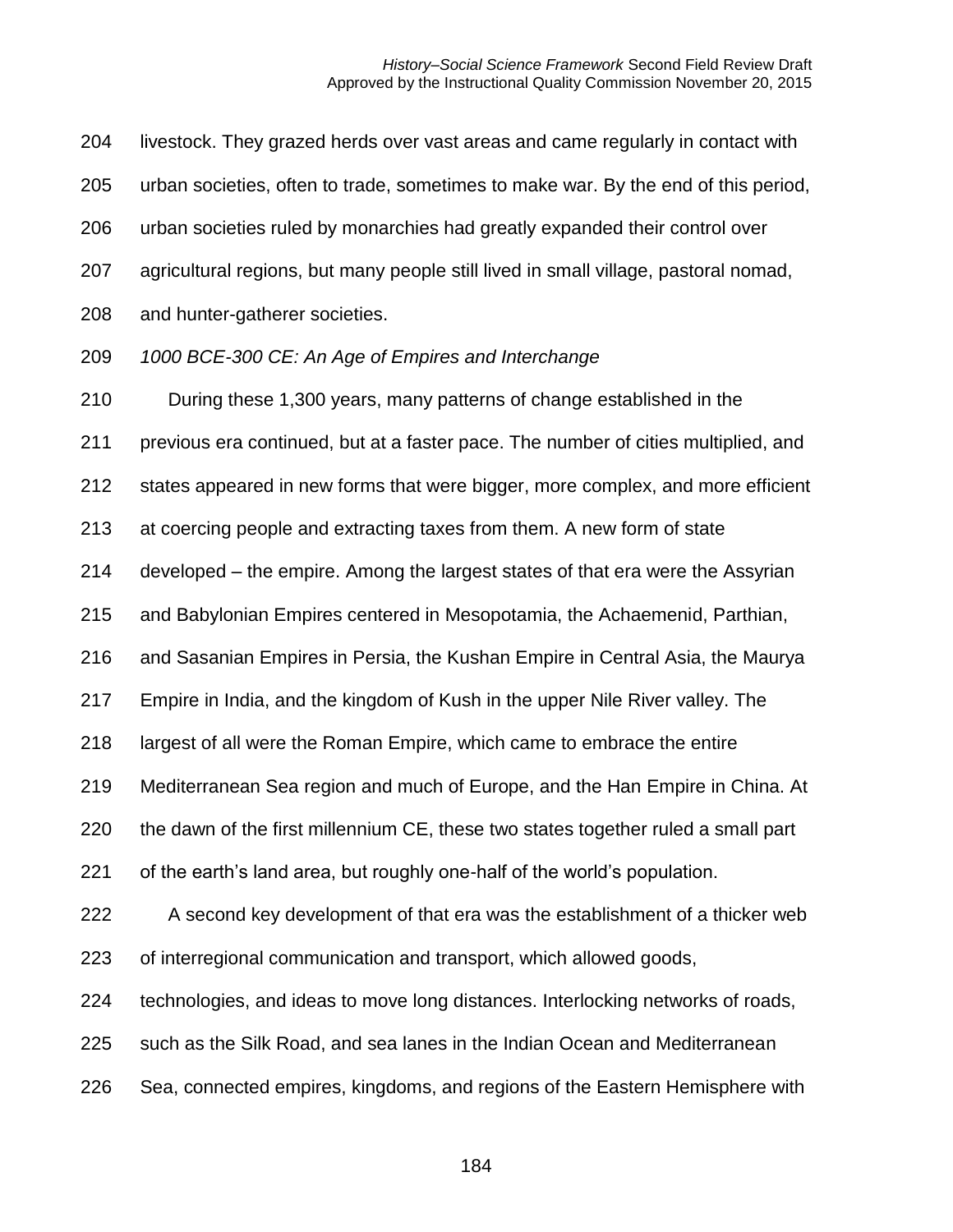| 227 | one another. Merchants and other travelers created similar interconnections in       |
|-----|--------------------------------------------------------------------------------------|
| 228 | Mesoamerica and along South America's Andean mountain spine. Merchants               |
| 229 | traveled long distances in caravans and ships to connect farming and urban           |
| 230 | societies that lay along the rims of seas, deserts, and steppes. In this period, the |
| 231 | religions of Hinduism, Judaism, Buddhism, and Christianity and the philosophies      |
| 232 | of Confucianism and Greek thought emerged and spread within empires and              |
| 233 | along trade routes. These religious and philosophical systems changed as they        |
| 234 | developed, in order to address human needs, support social order, and adapt to       |
| 235 | different societies.                                                                 |
| 236 | The following section discusses the development of the above themes                  |
| 237 | following the existing sixth-grade standards. Teachers use the guiding questions     |
| 238 | to focus on course themes and draw comparisons with other regional units.            |
| 239 |                                                                                      |
| 240 | <b>Early Humankind and the Development of Human Societies</b>                        |
| 241 | How did the environment influence the migrations of early humans? How<br>$\bullet$   |
| 242 | did early humans adapt to new environments and climate changes?                      |
| 243 | How did people live by the gathering and hunting way of life?                        |
| 244 | Why did some people develop agriculture and pastoral nomadism? What                  |
| 245 | were the effects of these new ways of life?                                          |
| 246 | In the first unit, students learn about the emergence and migrations of early        |
| 247 | humans, the gathering and hunting way of life, and the emergence of village          |
| 248 | agriculture and pastoral nomadism. To frame the topic of the emergence and           |
| 249 | migrations of early humans, the teacher uses these questions: How did the            |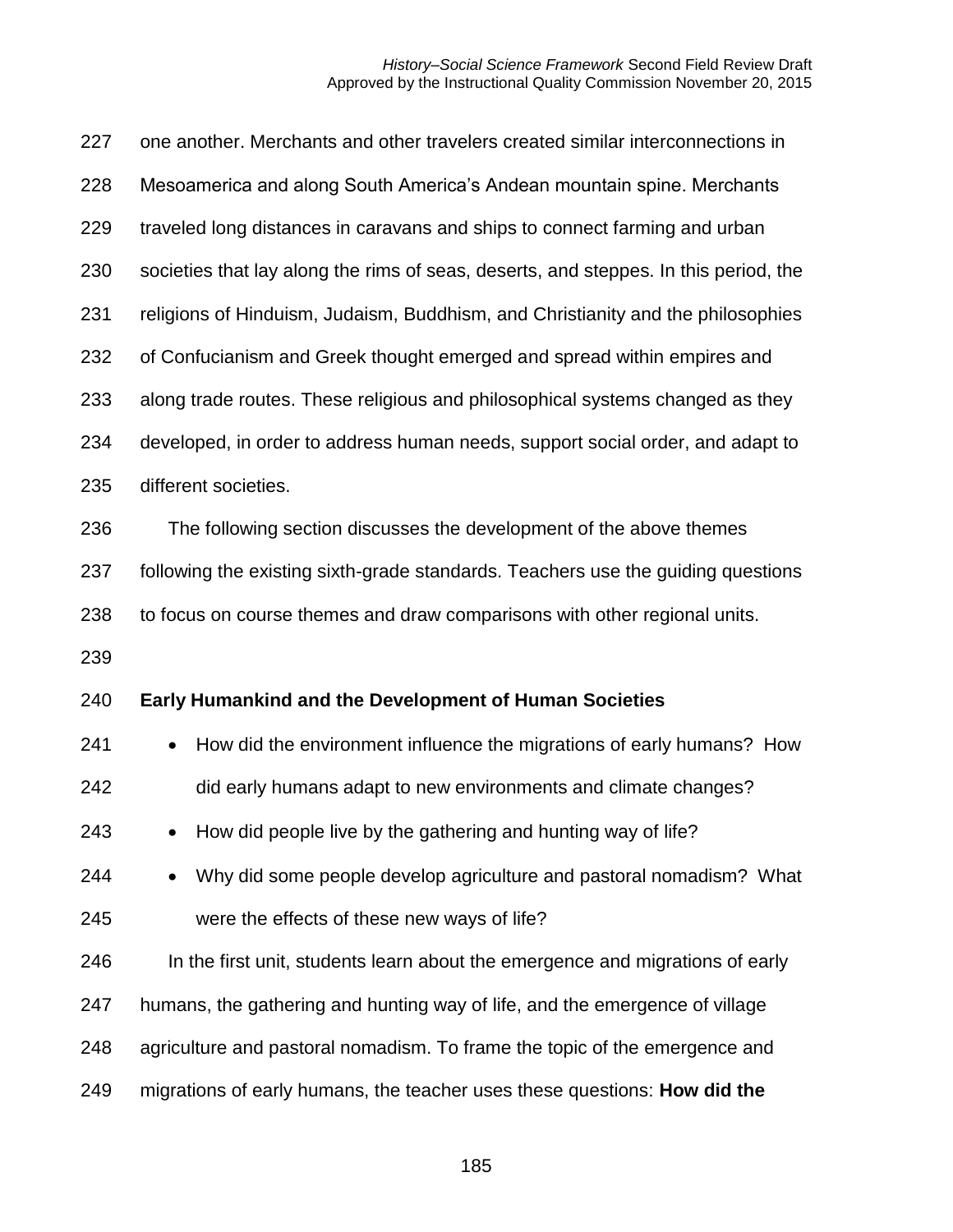| 250 | environment influence the migrations of early humans? How did early              |
|-----|----------------------------------------------------------------------------------|
| 251 | humans adapt to new environments and climate changes? For millions of            |
| 252 | years, the genetic ancestors of humans, known as hominins (or hominids), used    |
| 253 | stone tools and lived on foods found by gathering and hunting. Archeological     |
| 254 | evidence shows students that our earliest forebears evolved in eastern Africa    |
| 255 | and that small bands of those ancestors migrated into Eurasia about 1.9 million  |
| 256 | years ago, driven by population gains and increased competition for food. Around |
| 257 | 800,000 years ago, early humans discovered how to control fire, allowing them to |
| 258 | cook food, keep away predators, and burn areas of land in order to flush out     |
| 259 | game.                                                                            |
| 260 | Homo sapiens, that is, anatomically modern humans, evolved in Africa             |
| 261 | around 200,000 years ago. Modern humans adapted well to new environments,        |
| 262 | developing increasingly diverse stone and bone tools for collecting and          |
| 263 | processing food. About 100,000 years ago, our species developed the capacity     |
| 264 | for language, which accelerated technological change. Spoken language and the    |
| 265 | evolution of pro-social mental and social structures enabled humans to teach     |
| 266 | complex skills to each other, cooperate with others, pass down ideas to the next |
| 267 | generation, and talk about their world and the cosmos.                           |
| 268 | After leaving Africa 90,000 to 100,000 years ago, humans may have reached        |
| 269 | Australia 60,000 or more years ago and Europe 40,000 years ago. In the Middle    |
| 270 | East and Europe, humans encountered Neanderthals, a related hominid species,     |
| 271 | who became extinct about 28,000 years ago. Early humans reached the              |
| 272 | Americas from Eurasia at least 12,000 years ago, possibly earlier. Students use  |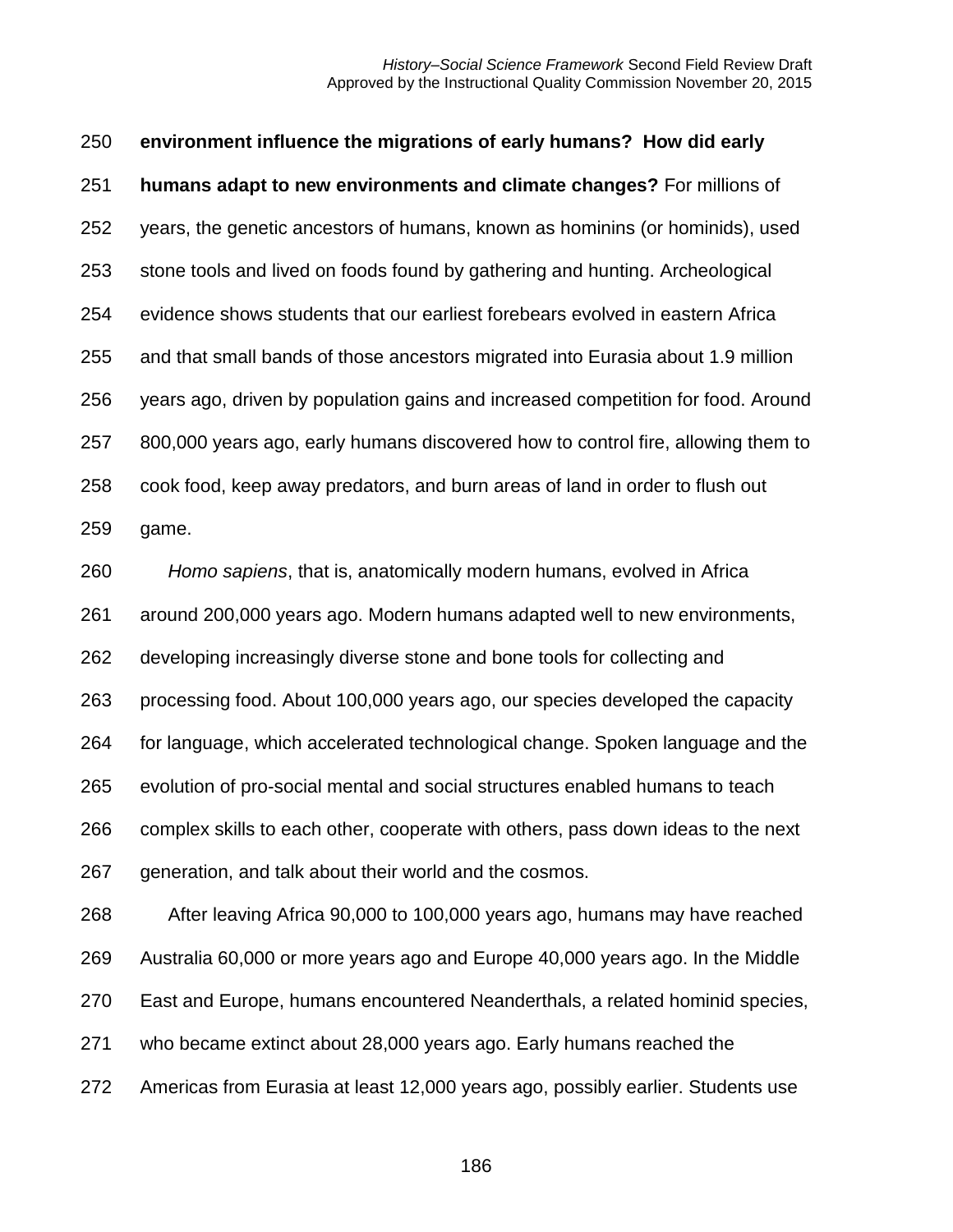maps to identify the patterns of early human migration and settlement which populated the major regions of the world. Reading climate zone maps and studying climate change during the Pleistocene (glacial and interglacial periods) helps students develop an understanding of the effects of climate on the Earth and on the expansion of human settlements. In California EEI Curriculum Unit 6.1.1, "Paleolithic People: Tools, Tasks and Fire," students analyze why humans chose certain migration routes, settled in particular locations, developed lifestyles, cultures, and methods to extract, harvest, and consume natural resources to understand how early humans adapted to the natural systems and environmental cycles in different regions, and how these factors influence the settlement of human communities. Students analyze how human migrants might adapt to a colder or hotter climate, growth of human population, competition with another hominid species, floods, or droughts. Although humans made many adaptations to the conditions of their environments, until about 10,000 years ago, they all lived by the same way of life, hunting and gathering. The teacher introduces the first of the ways of life students will study in this course with this framing question: **How did people live by the gathering and hunting way of life?** There was a division of labor between women and men, but they contributed equally to supporting the band. Adult men were more likely to travel away from the camp to forage or hunt, while women, who were likely to be pregnant or have small children to care for, collected edible plants and trapped small animals close to home. Because gatherers and hunters need a large area to support themselves, bands were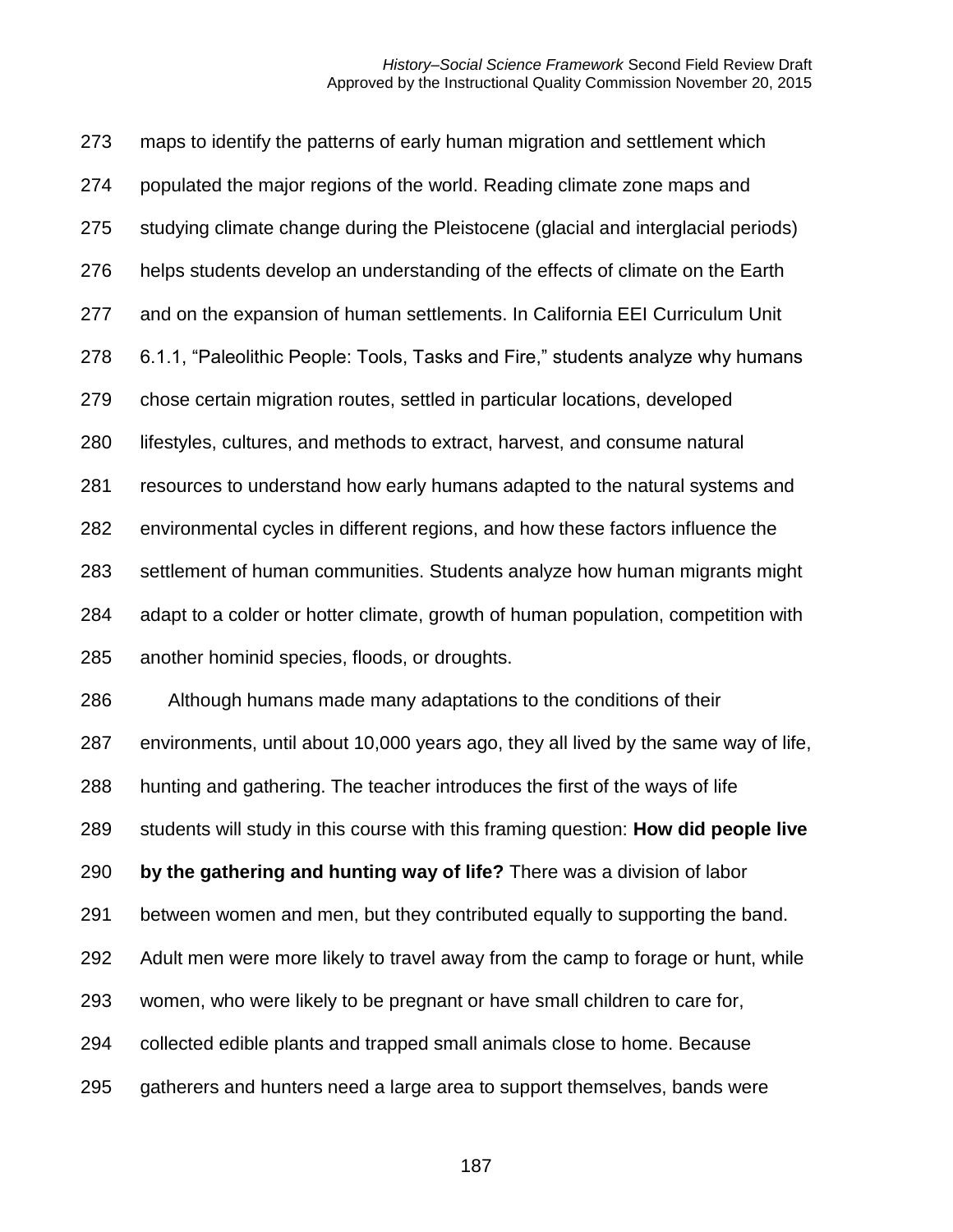small. Social cooperation was very important, but there were few social differences between people.

 To understand the gathering and hunting way of life and appreciate the linguistic and cognitive advantages of *Homo sapiens*, students analyze primary sources from this long time period before written language. Our knowledge of this era depends on evidence from material remains, especially from bones and stone tools, and, more recently, from research on human DNA and long-term climatic and geological change. Students can analyze cave paintings from Chauvet, Lascaux, and Altamira, with pairs of students first answering a descriptive question, such as: **What colors did the artist use? What kinds of animals are shown in the painting?** and then making an interpretation about: **What was important to hunter-gatherer people? Why do you think the artist painted this?** Student pairs can then share their interpretations, claims, and evidence with the whole class. Students use academic language to articulate their observations and interpretations to another student and the whole class, supporting the development of oral discourse ability. Students investigate the dramatic changes that took place when some humans began to domesticate plants and animals and settle in one place year round, with these questions: **Why did some people develop agriculture and pastoral nomadism? What were the effects of these new ways of life?** Teachers begin by asking students why a gatherer might start planting seeds. **How might a hunter start to tame an animal?** Archaeological evidence indicates that in the Middle East, and probably Egypt, foraging bands settled near stands of edible grasses, the genetic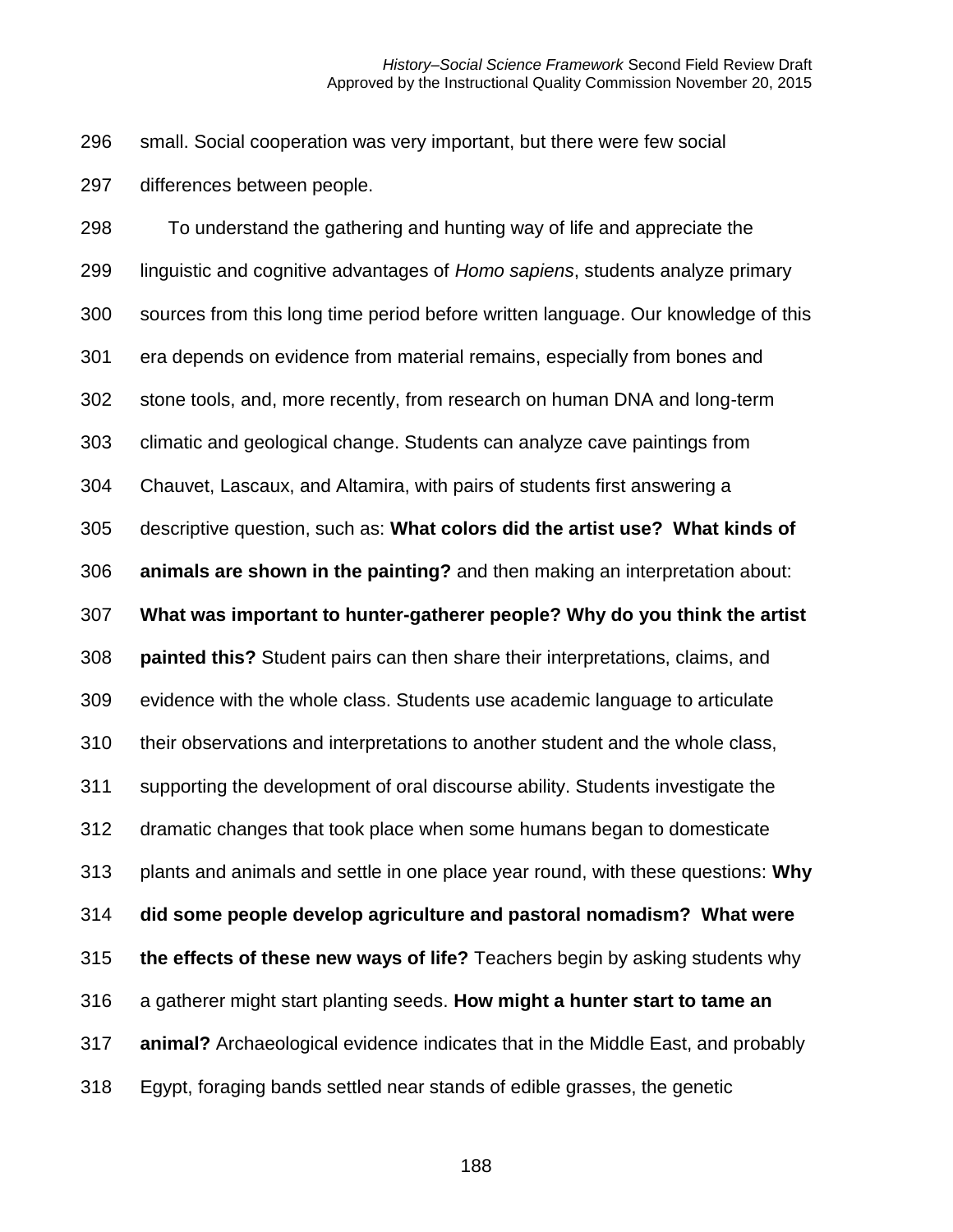ancestors of wheat and other grains. People began deliberately to sow plants that had favorable qualities, for example, varieties that were large, tasty, and easy to cook. In this way, they gradually domesticated those plants. Domesticated plants and animals became increasingly important to human diets regionally and turned people into farmers, that is, *producers* of food rather than simply *collectors* of it.

 This huge change introduced a new way of life for humans – village agriculture. They could therefore live in larger settlements and accumulate more material goods than when they foraged for a living. Teachers emphasize that agriculture involved not only the act of farming but also a whole new way of life based on food production. Improved production meant that not everyone in a village had to spend all of their time securing the food supply. Food surplus also invited conflict with neighboring tribes eager to expand their own reserves. Another result of village agriculture is the development of tools. Early farmers gradually developed more varied stone tools, such as sickles to cut grain and grinding stones to make flour. They used fire to transform clay into durable pottery. They wove wool, cotton, and linen into textiles. Because the early millennia of agriculture involved more sophisticated stone tools, it is known as the Neolithic, or New Stone Age.

 One of the major effects of the village agricultural way of life was an increase in social differences. In early villages adult men and women probably worked together to perform many necessary tasks and treated each other with near equality. Because villages likely included several extended families living closely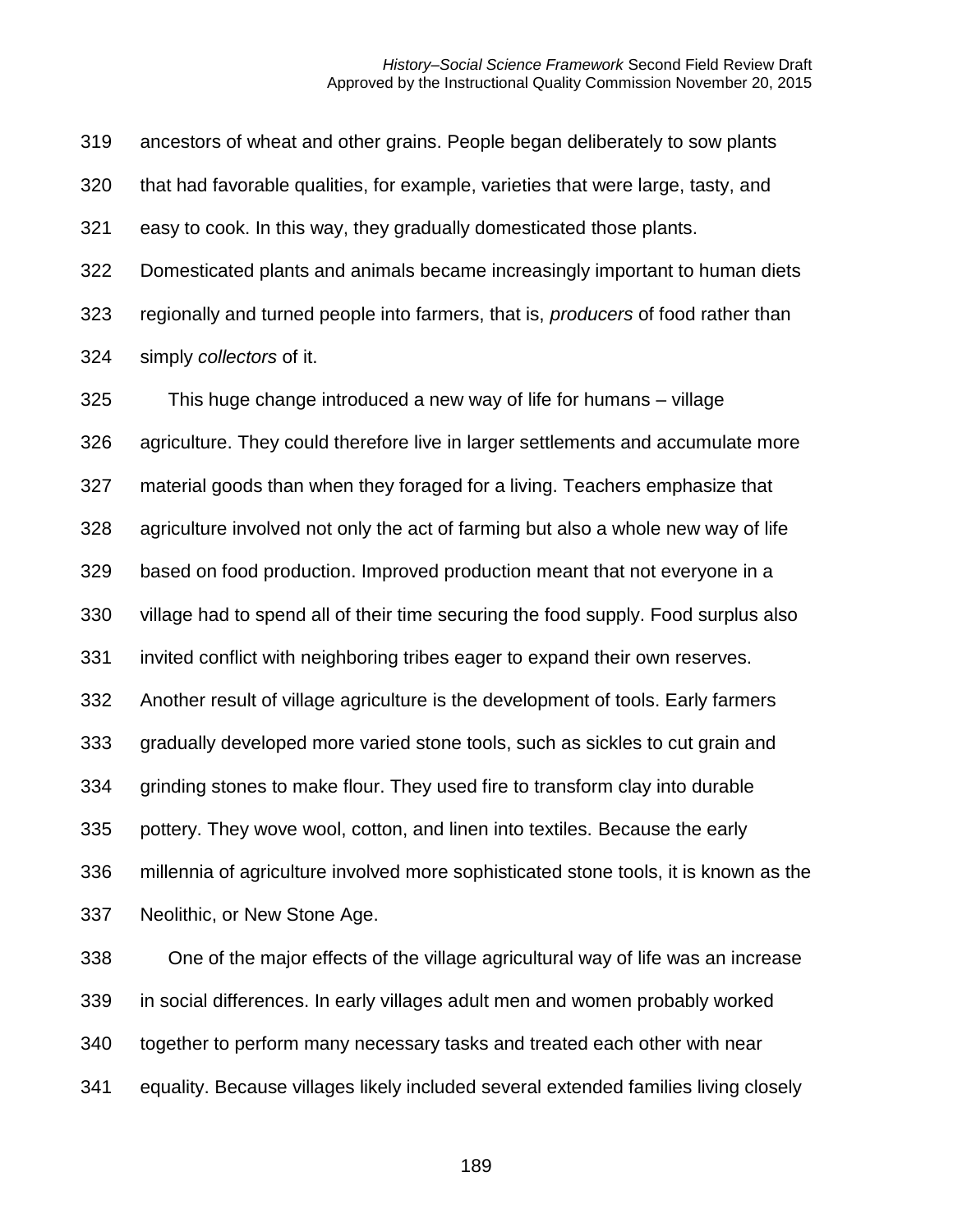| 363 | The Early Civilizations of Mesopotamia, Egypt, and Kush                           |
|-----|-----------------------------------------------------------------------------------|
| 362 |                                                                                   |
| 361 | gathering and hunting, village agriculture, and pastoral nomadism.                |
| 360 | conquer. By 4000 BCE there were three ways of life followed by humans -           |
| 359 | contact with settled societies, often to trade and sometimes to attack and        |
| 358 | did not settle in villages. In fact, they were highly mobile, and often came into |
| 357 | new way of life based on the products of their livestock. They were nomadic and   |
| 356 | animals, such as sheep, cattle, or horses. In these areas, some people created a  |
| 355 | was unfavorable for farming, but ideal for supporting herds of domesticated       |
| 354 | In some areas of the world, such as the steppes of Central Asia, the climate      |
| 353 | sites of food production to make interpretations.                                 |
| 352 | Students should compare physical and environmental maps with maps of the first    |
| 351 | 12,000 and 5,000 years ago and gradually spread outward from those areas.         |
| 350 | Agriculture developed independently in different areas of the world between       |
| 349 | agricultural communities.                                                         |
| 348 | these things—for evidence about social ranking and inequality in early            |
| 347 | graves having jewelry, shells, or other fine materials and some having none of    |
| 346 | differences in the contents of graves that archaeologists have excavated—some     |
| 345 | conditions for social inequality appeared. Teachers may ask students to examine   |
| 344 | stored food than did others and appointed guards to protect their wealth, the     |
| 343 | settle personal conflicts. Also, as soon as some families accumulated more        |
| 342 | together, however, leaders inevitably emerged to guide group decisions and        |

• How did civilizations, complex urban societies, develop in Mesopotamia,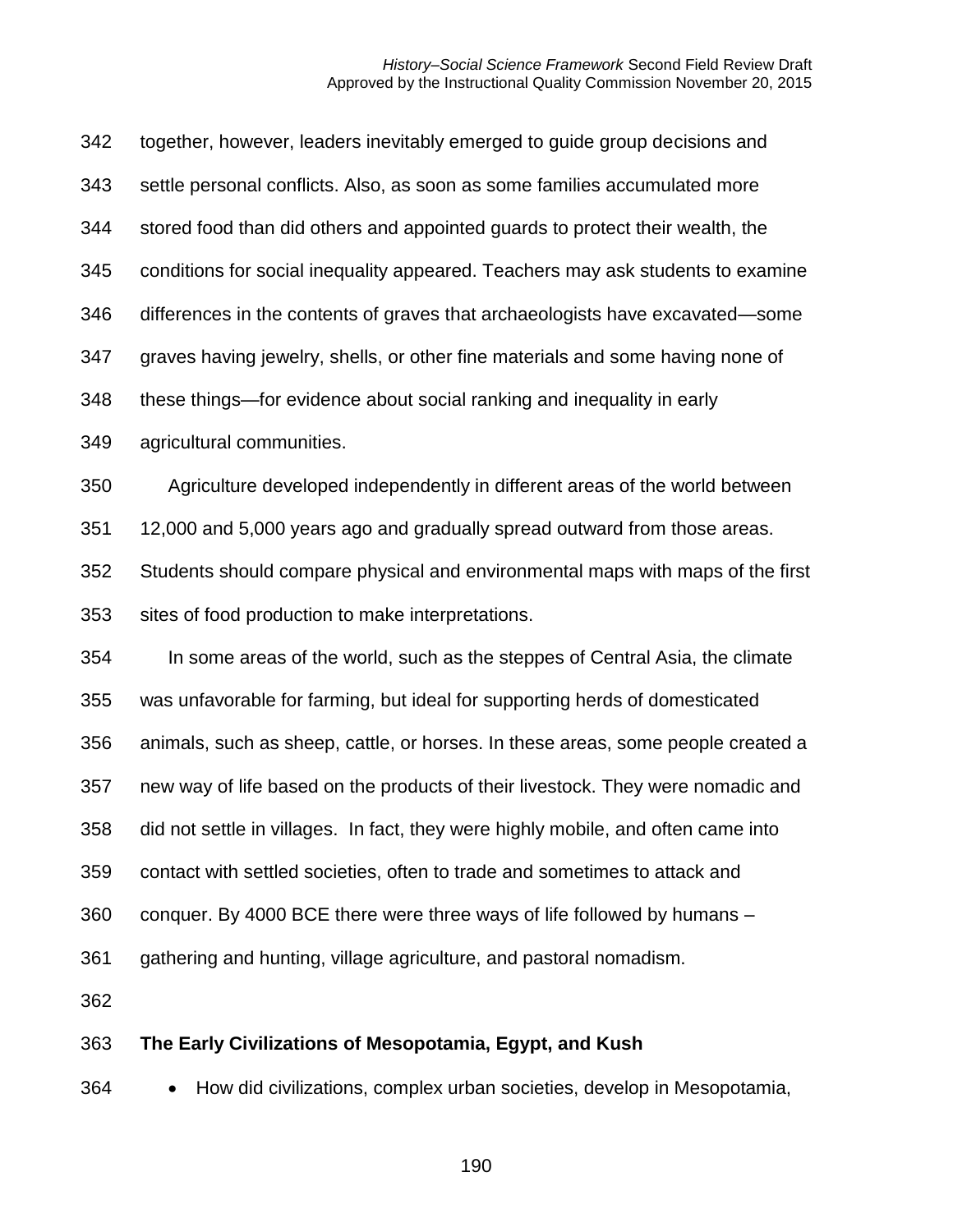| 365 | Egypt, and Kush? |
|-----|------------------|
|     |                  |

| 366 | • What environmental factors helped civilizations grow? What impact did |
|-----|-------------------------------------------------------------------------|
| 367 | civilizations and complex urban societies have on the surrounding       |
| 368 | environment?                                                            |

 • How did people's lives change as states and empires took over these areas (increase in social differences, rule by monarchs, laws)?

 • From 4000 BCE to 500 BCE, how did contact, trade, and other links grow among the urban societies of Mesopotamia, Egypt, Kush, India, and the eastern Mediterranean?

 Between 10,000 and 4,000 BCE, farming spread widely across Africa and Eurasia. In the valleys of the Tigris and Euphrates (Fertile Crescent) and Nile rivers, people adapted to the rivers' flood cycles and the related seasonal cycles of plants and animals. Their adaptations allowed them to produce a surplus of food, which led to other changes in their cultures. Students learn that people who lived near the banks of those rivers began to use irrigation techniques to control water and extend farming, despite an increasingly arid climate. A similar process got under way in the Indus River valley in India and in the Huang He (Yellow) River valley in northern China some centuries later. To frame the study of the emergence of civilizations, the teacher uses the question: **How did civilizations, complex urban societies, develop in Mesopotamia, Egypt, and Kush?** When communities began to intensify farming with new techniques, they were able to produce surplus food. Early farmers increased the size of their farms and used more resources in order to increase their yield. Focusing on the relationships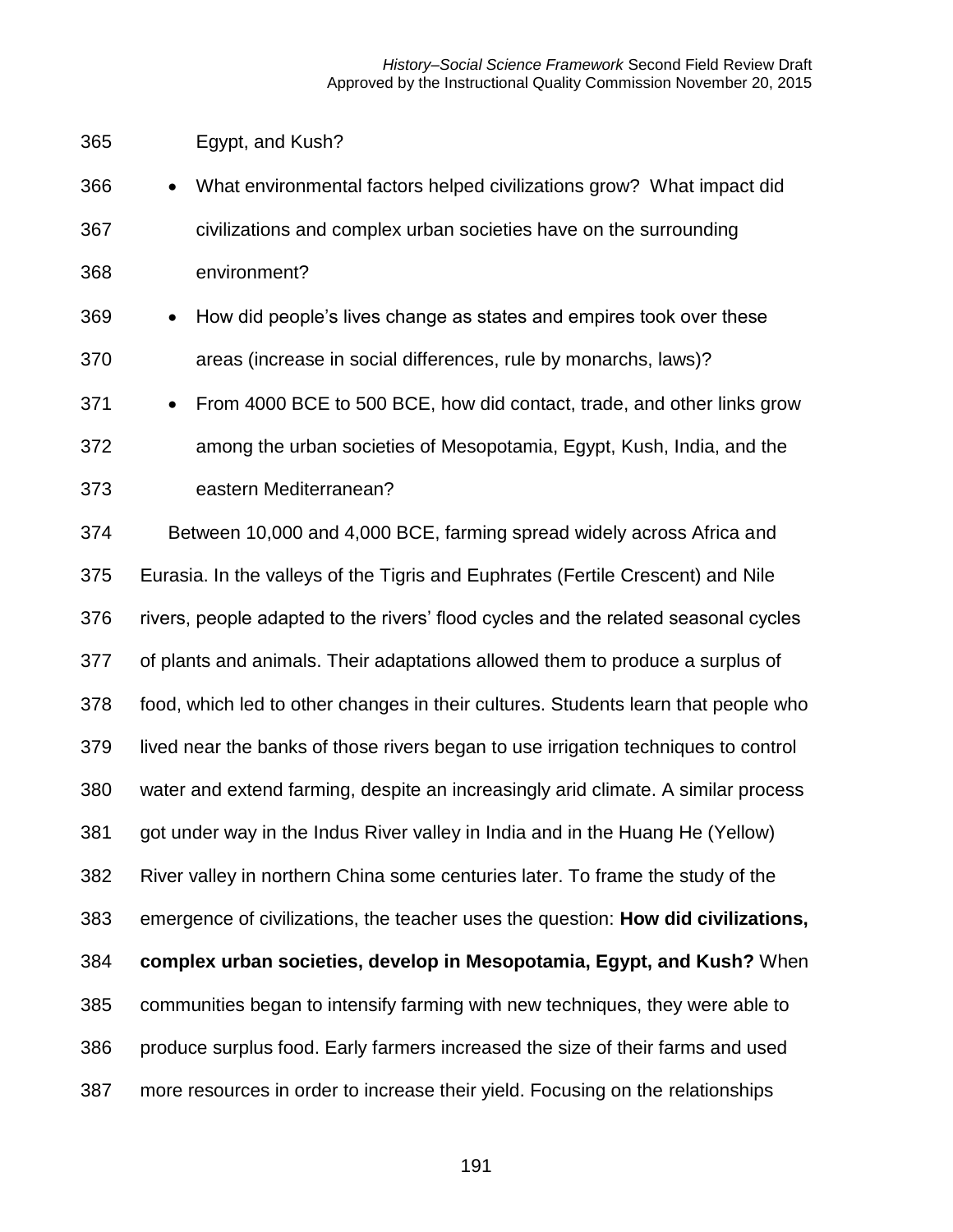between resource requirements, agricultural production, and population growth, students learn that the population growth near agricultural areas was a first step in the development of larger settlements and cities. The surpluses they produced led to the rise of more complex social, economic, and political systems in those valleys.

 The civilization of Mesopotamia, located in the valley of the Euphrates and Tigris Rivers (modern Iraq and part of Syria), and Egypt, which stretched along the Nile River, both arose in the fourth millennium BCE. Kush, a civilization in the upper Nile River region south of Egypt emerged in the second millennium BCE. Teachers introduce students to the environmental roots of civilization with this question: **What environmental factors helped civilizations grow? What impact did civilizations and complex urban societies have on the surrounding environment?** All these societies depended on their river locations to build dense agricultural societies. First students examine maps to identify the environmental factors, such as climate, topography, and flood patterns, that caused these civilizations to rise up along rivers. The teacher might use either of the California EEI Curriculum Units 6.2.1.River Systems and Ancient Peoples, or 6.2.2 Advances in Ancient Civilizations. These lessons emphasize environmental causes and effects and the influence that the rise of civilization along these rivers had on the organization, economies, and belief systems of Mesopotamia and Egypt.

 Teachers guide students through the development of each of these three civilizations separately, while frequently pointing out connections, similarities, and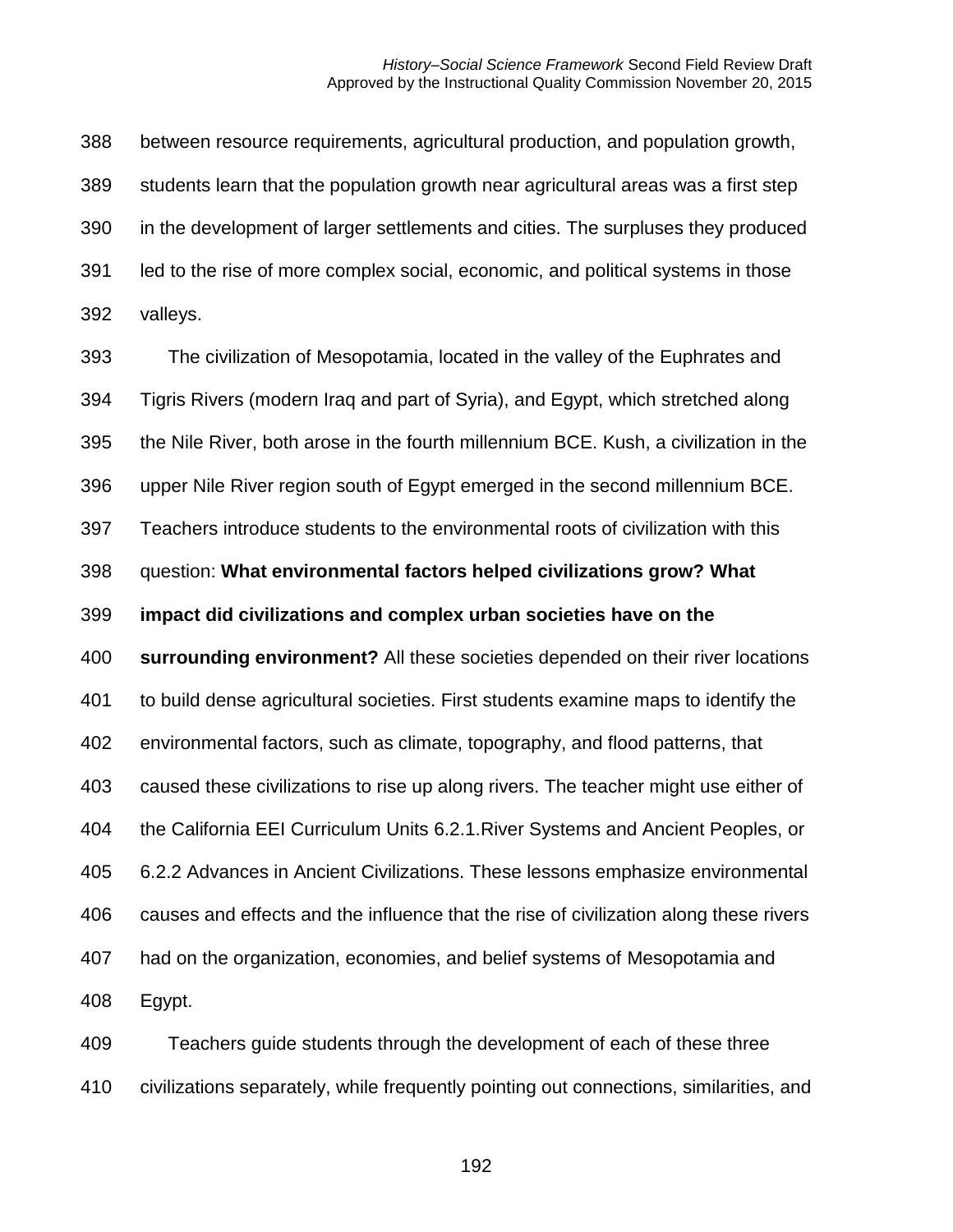differences among the civilizations (and also the Harappa civilization along the Indus River and Chinese civilization along the Huang He [Yellow] River). The following section discusses Mesopotamia first, followed by Egypt, and then by Kush.

 In the third millennium BCE, Mesopotamia was divided into a number of kingdoms. Beginning in Sumer, the region of southern Mesopotamia, those early kingdoms were dominated by large walled cities, each enclosing a royal palace and a temple dedicated to the local god, along with densely packed housing for the population. Walls were built around many of these cities in response to aggression by neighboring kingdoms and competing warlords seeking to expand their territory through conquest. By around 3,000 BCE, a second cluster of cities arose in northern Mesopotamia and the area of modern-day Syria. Rulers of these cities claimed to possess authority divinely bestowed by their city's god or goddess. The city-states of Mesopotamia frequently fought one another over resources, but they also formed alliances. At the end of the third millennium, Sargon of Akkad (2270-2215 BCE) managed briefly to forge a unified empire through conquest. Students also examine the connections between Mesopotamia and other areas with this question: **From 4000 BCE to 500 BCE, how did contact, trade, and other links grow among the urban societies of Mesopotamia, Egypt,** 

**Kush, India, and the eastern Mediterranean?** Trade was extensive, not only

among the Mesopotamian kingdoms, but also between Mesopotamia and

surrounding regions. The land had rich soil that produced abundant crops, but it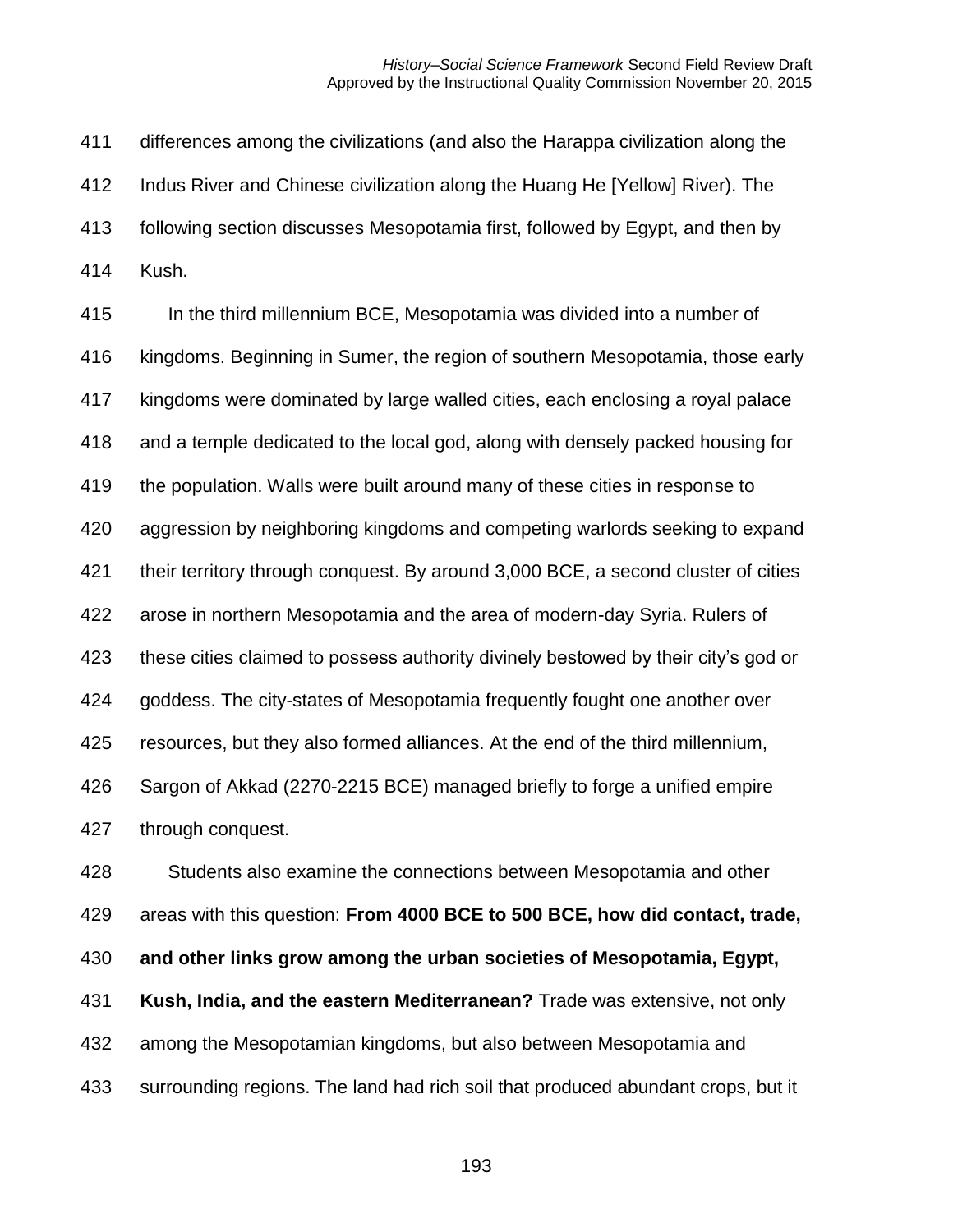had no minerals. Merchants imported a red stone called carnelian from the Indus Valley, a blue stone called lapis lazuli from what is now Afghanistan, and silver from Anatolia (modern Turkey), which were used for jewelry and decorations in temples and palaces. From the Elamites on the Iranian plateau, merchants imported wood, copper, lead, silver, and tin. In some periods, trade and diplomatic exchanges took place between Mesopotamia and Egypt. Teachers introduce students to Mesopotamia's numerous technological and social innovations, including the wheel, the wooden plow, the seed drill, and improved bronze metallurgy, as well as advances in mathematics, astronomical measurement, and law. Essential for the functioning of the legal system and of the administrative structure of Mesopotamian kingdoms was the cuneiform writing system. The signs were written on clay tablets and could be used to represent phonetically many ancient languages, including Sumerian and Akkadian, the languages of Mesopotamia. Mesopotamians had a complex legal system and written laws, of which Hammurabi's are the best preserved, though not the earliest. Next students explore the development of Mesopotamia society with this question: **How did people's lives change as states and empires took over this area?** In the Mesopotamian cities and states, a small elite group of political

leaders (officials, warriors, "nobles") and priests held the most wealth and power,

while the majority of people remained poor farmers, artisans, or slaves.

Supported by the elites, kings established dynasties, and built large palaces.

Social groups were increasingly divided into a true social hierarchy.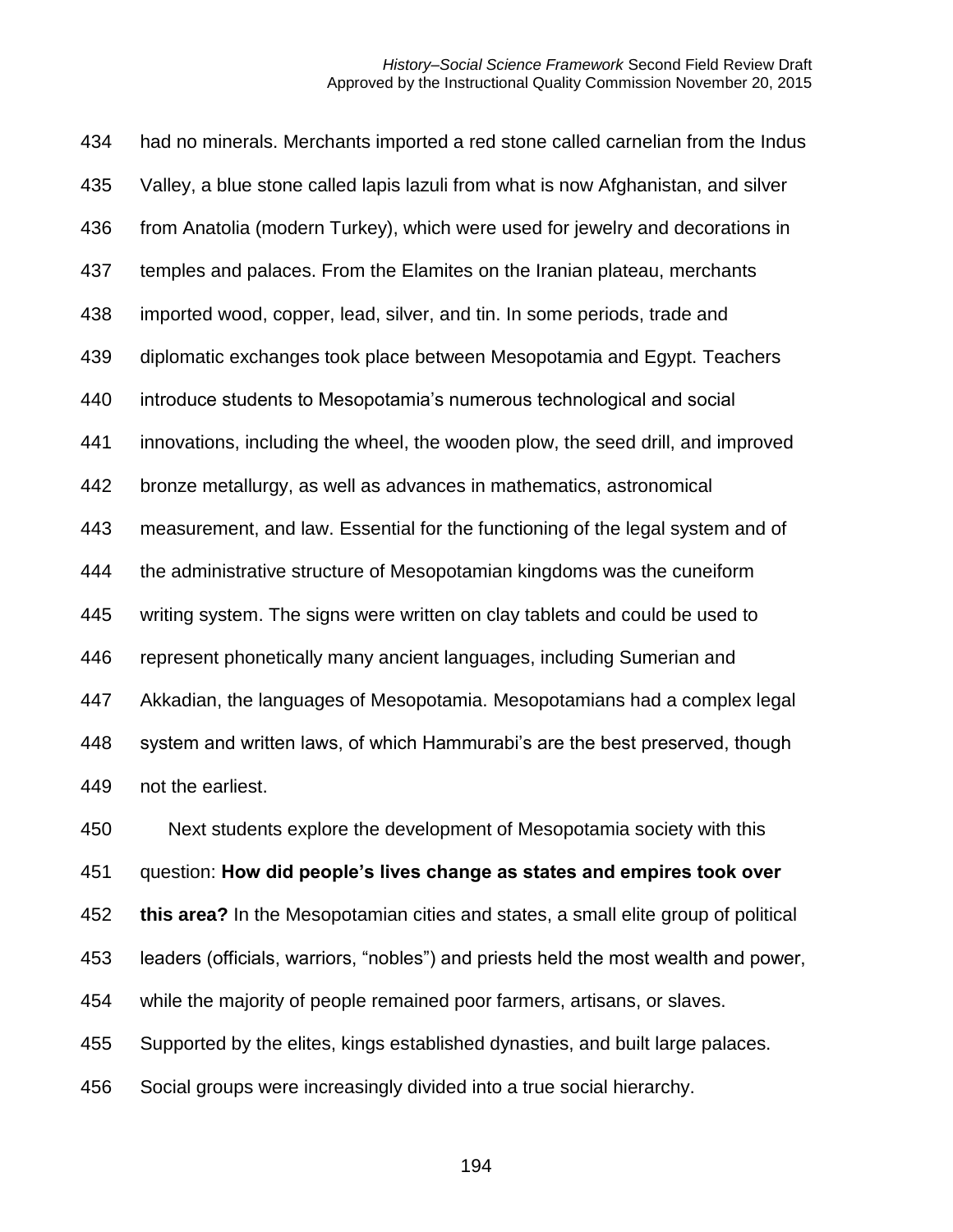457 Mesopotamia was a patriarchy and men had more power than women. However,

458 priestesses and noblewomen did have some access to power. For example,

459 Sargon placed his daughter in the powerful position of high priestess of the moon

460 god, starting a tradition that continued in the reigns of subsequent kings.

461 Monarchs' wives sometimes controlled their own estates. In the Mesopotamian

462 cities (and in all civilizations) the increase in social differences was a dramatic

463 change for humans.

#### **Grade Six Classroom Example: Hammurabi's Code**

To build student understanding of how human life changed in these early civilizations, Mrs. Stanton organizes a close reading of excerpts from Hammurabi's laws. Knowing that the text will be challenging for English Learners, she identifies the key passages in the text, the unfamiliar names, the academic vocabulary, and the literacy challenges that students will face. After putting students in groups of four, Mrs. Stanton distributes excerpted texts containing the first sentence of Hammurabi's prologue and the first six phrases of the second sentence (for all groups) and sets of six laws (different selections for each group which all show differentiated punishments for different classes of people.) Mrs. Stanton then explains that students will be analyzing this primary source to gather evidence to answer the question: **How did people's lives change under the rule of Hammurabi and the civilization in Mesopotamia?** She reminds students of the egalitarian life of the hunter-gatherers and limited hierarchy of villages. The students read their texts silently first and then discuss in their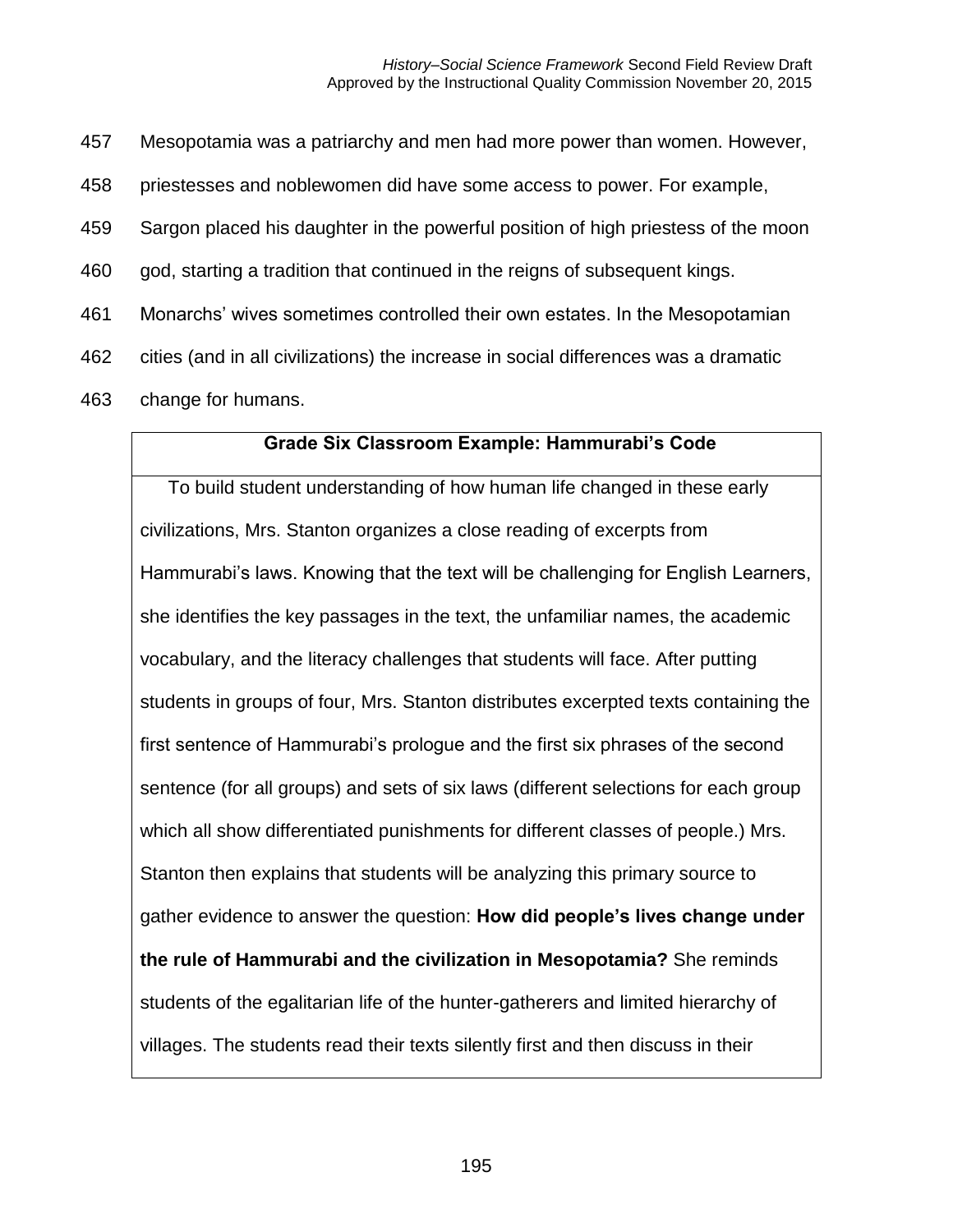| groups: What is this text about? What crimes do the laws punish? For the            |
|-------------------------------------------------------------------------------------|
| second reading, Mrs. Stanton guides students through a sentence deconstruction      |
| chart of the first sentence, followed by a whole class discussion of Hammurabi's    |
| claims to divine authority as a protector of the people. For the third reading, the |
| students mark up the text and write annotations in the margins. The teacher then    |
| models the structure of a social hierarchy pyramid on the board. For the fourth     |
| reading, each group analyzes their selection of laws, identifies the social groups, |
| draws a social hierarchy diagram of those groups, and reports to the class orally   |
| and in writing. After class discussion, students answer text-dependent questions    |
| in a fifth reading. The students then write a summary paragraph about               |
| Hammurabi's Laws, using the words: monarch, prince, rule, Babylon, Marduk,          |
| conquered, righteousness, and social hierarchy.                                     |

#### **CA HSS Standards:** 6.2.4

**CA HSS Analysis Skills (6–8):** Research, Evidence, and Point of View 3,

Historical Interpretation 1

**CA CCSS for ELA/Literacy:** RI.6.3, RI.6.10, SL.6.1, SL.6.4, L.6.4, RH.6–8.1,

RH.6–8.2, RH.6–8.4, WHST.6–8.2, WHST.6–8.9

**CA ELD Standards:** ELD.PI.6.1, 2, 6, 11; ELD.PII.6.1

#### 464

465 Next students look at how the states and empires in Mesopotamia changed

- 466 over time, focused on this question: **How did civilizations, complex urban**
- 467 **societies, develop in Mesopotamia?** Over the centuries, the cities of
- 468 Mesopotamia were divided into multiple states, conquered by invaders, and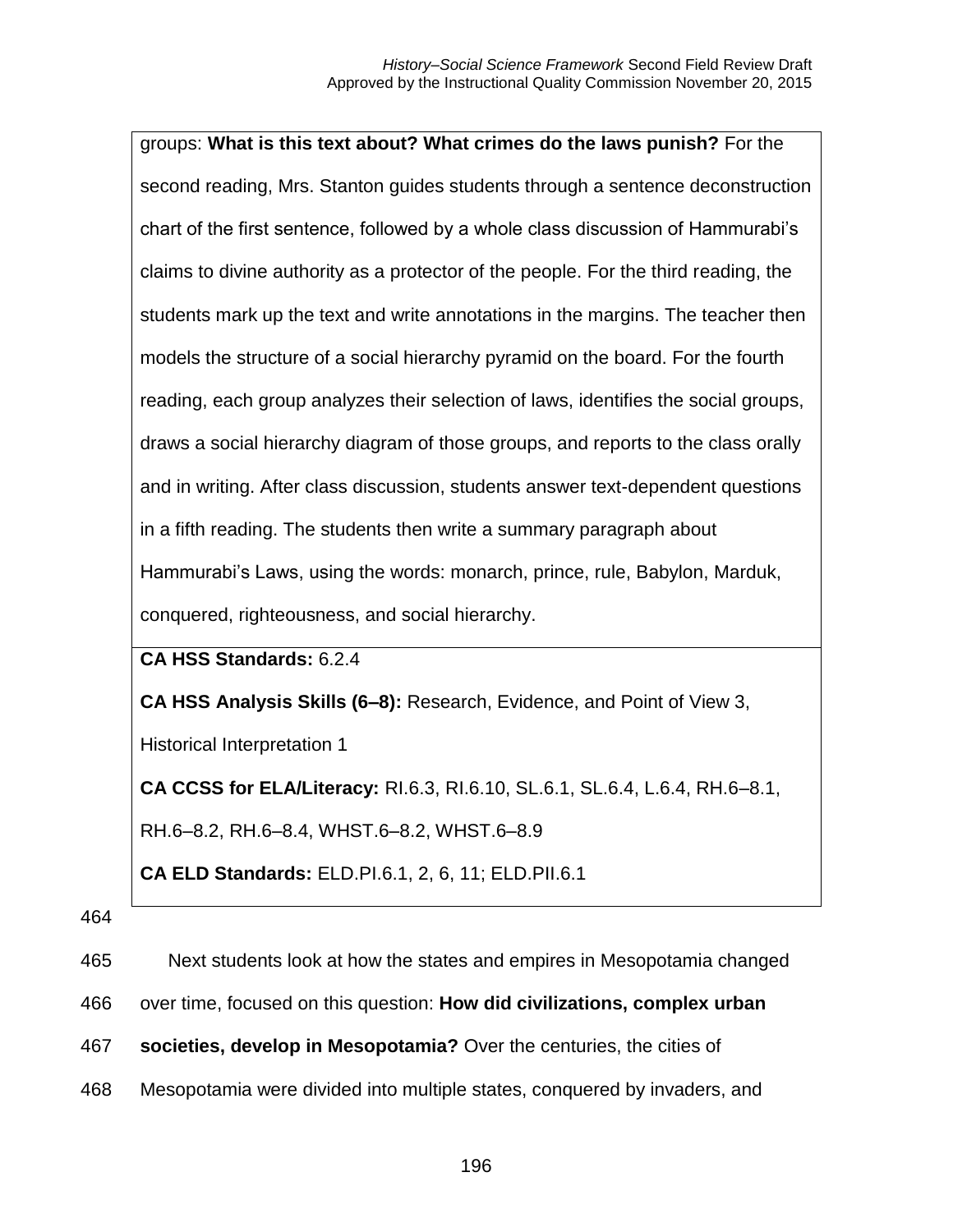combined into new states. While it is not possible or desirable to teach all the states and groups that ruled over Mesopotamia, it is critical that students understand the importance of the Persian Empire. The names of the empire changed often with changes in the ruling groups (Achaemenids, Seleucids, Parthians, Sasanians), but the Persian Empire maintained its continuity and its domination over Mesopotamia, Persia, and often wide areas of southwestern Asia and Egypt, from c. 500 BCE to c. 630 CE. It was the primary political and cultural presence in western Asia during that period. Because the Persians fought wars with the ancient Greeks, Greek writers often criticized the Persians. However, the Persian ruled over a very large empire, from the Aegean Sea to the Indus River, with policies of multicultural tolerance. After conquest by Alexander the Great, Persia became a Hellenistic state under the Seleucids until the Parthians conquered the area. The Parthians nevertheless maintained some Hellenistic features and trade and diplomatic connections with other Hellenistic states from Carthage to Bactria. Parthian Persia was the main rival of the Roman Empire in the eastern Mediterranean. The Sasanians, who took over in 224 CE, actively promoted Persian nationalism and Zoroastrianism as a state religion. As 486 the main heir of Mesopotamian civilization, the Persian Empire played as large a role in world history as the Greeks or Romans.

 Teachers point out that Mesopotamia and Egypt (as well as many other early states) were dominated by a combination of religion and kingship. As they study Egypt, students focus on the question: **How did civilizations, complex urban societies, develop in Egypt?** They learn that from 3000 to 1500, unlike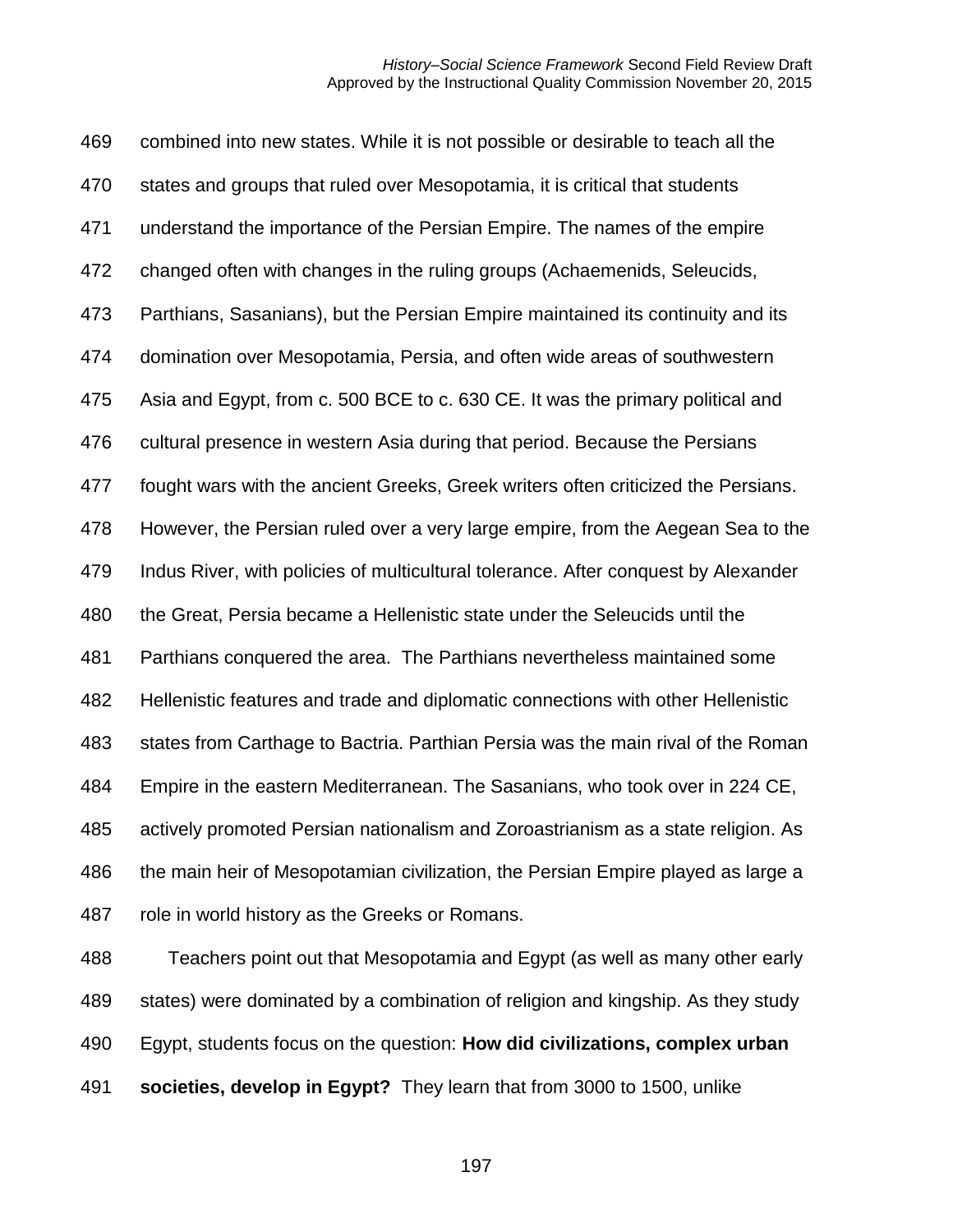Mesopotamia, Egypt was usually united under a single king. Egyptian kings claimed not only to have divine approval but to be deities themselves. The Egyptians built immense pyramid tombs and grand temples for their rulers. Teachers focus students' attention on the social and political power structures with this question: **How did people's lives change as states and empires took over this area?** The Egyptians prized order (*ma'at*) in all aspects of life, including social rules and even careful preparations for the afterlife. Their social hierarchy was an elaborate structure dominated by small elite groups of political leaders (regional lords, officials, and warriors) and priests. The teacher points out the similarity to Mesopotamia. Students analyze the Egyptian writing system in comparison with Mesopotamian cuneiform. Both used a combination of signs that represented sounds (phonemes) and ones that signified word or phrase meanings (logograms). The Egyptians, however, used hieroglyphs and papyrus and stone as writing surfaces rather than clay tablets. Around 1500 BCE, Egypt entered the era known as the New Kingdom. Kings such as Thutmose III expanded the Egyptian empire far up the Nile River into what is now Sudan, and into the Levant, that is, the coastal region at the eastern end of the Mediterranean. Teachers highlight Queen Hatshepsut (ca. 1479-1458 BCE) and King Ramses II, also known as Ramses the Great (1279-1212 BCE). During Hatshepsut's reign, as throughout the whole New Kingdom, Egyptian art and architecture flourished, and trade with distant lands brought enormous wealth into Egypt. Ramses II's long reign was a time of great prosperity. He

fought battles to maintain the Egyptian Empire and built innumerable temples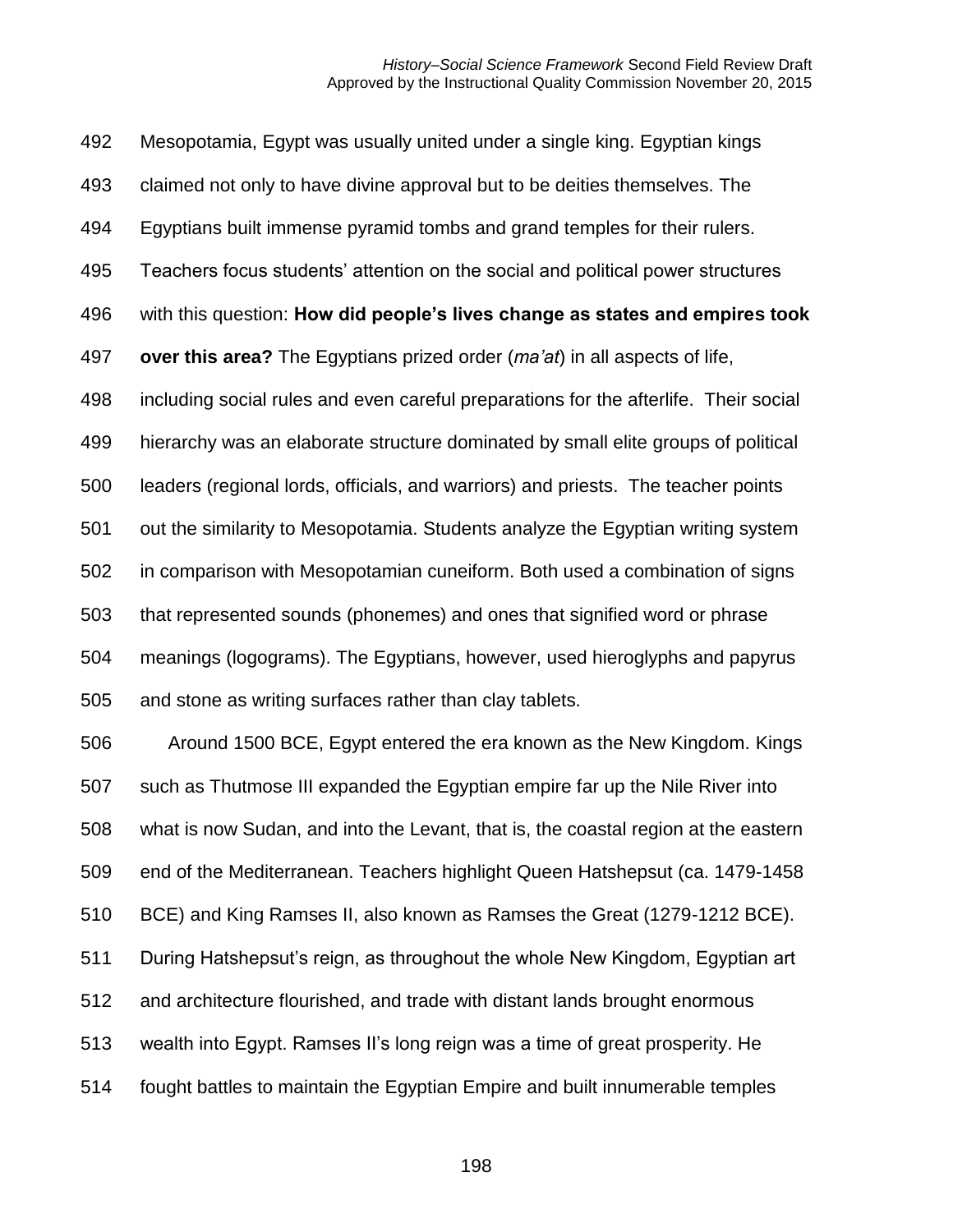and monuments throughout Egypt. Students can analyze artistic representations of Hatshepsut, Ramses, and other pharaohs to make interpretations about the divine authority of the pharaoh (how artists represented their power, what qualities a pharaoh should have, and how Egyptian pharaohs were similar to and different from Hammurabi.) After the New Kingdom period, different empires, such as Kush, Persia, and Rome, took over Egypt. Egypt held long trade connections in Eurasia and Africa. Teachers return to question: **From 4000 BCE to 500 BCE, how did contact, trade, and other links grow among the urban societies of Mesopotamia, Egypt, Kush, India, and the eastern Mediterranean?** Representatives of the king sailed up the Nile to Kush and penetrated the Red Sea coasts to obtain incense, ivory, and ebony wood. To the northeast, they acquired timber from the forests of Lebanon. New Kingdom pharaohs also nurtured ties through treaties and marriage with Middle Eastern states, notably Babylonia (in Mesopotamia), Mittani (in Syria), and the kingdom of the Hittites in Anatolia. Diplomatic envoys and luxury goods circulated among these royal courts, so that they formed the world's first international community of states. Students may create maps showing the trade routes and products that circulated among Egypt, Mesopotamia, Syria, Anatolia, Persia, and South Asia, as well as in the eastern Mediterranean. Students recognize that the number of states and the intensity of trade connections increased steadily from 1500 BCE to 300 CE.

 The teacher transitions to the study of African civilization of Kush with this question: **What environmental factors helped the Kush civilization grow?**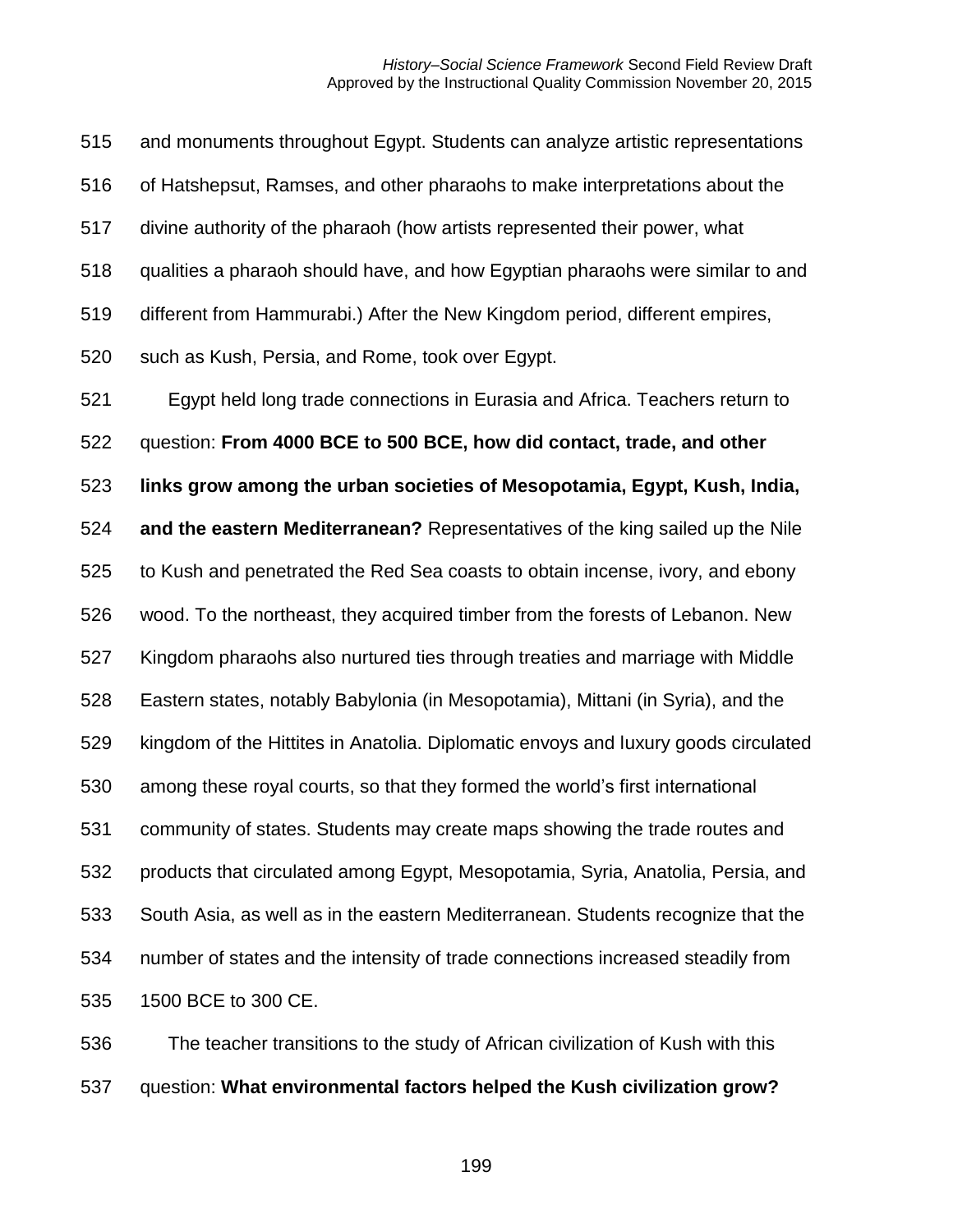| 538 | What impact did civilizations and complex urban societies have on the                |
|-----|--------------------------------------------------------------------------------------|
| 539 | surrounding environment? Kush lay in the upper Nile Valley, where rainfall           |
| 540 | was higher and where farm and cattle land stretched far beyond the banks of the      |
| 541 | river. Kush had complex relations with Egypt. In some periods, Egyptian              |
| 542 | pharaohs dominated Kush, taxing the population and extracting goods,                 |
| 543 | particularly gold. After the New Kingdom faded, Kush reasserted its                  |
| 544 | independence, though maintaining close contacts with Egypt. Next students            |
| 545 | explore the question: From 4000 BCE to 500 BCE, how did contact, trade,              |
| 546 | and other links grow among the urban societies of Mesopotamia, Egypt,                |
| 547 | Kush, India, and the eastern Mediterranean? Teachers may introduce                   |
| 548 | comparisons between the societies of Kush and Egypt through pictorial                |
| 549 | representations of the two architectural traditions. For example, kings of Kush      |
| 550 | built pyramids, although they were smaller than Egypt's structures. In the first     |
| 551 | millennium BCE, however, Kush developed a distinctive cultural style that            |
| 552 | included painted pottery, the elephant as an artistic motif, an alphabetic writing   |
| 553 | system, and a flourishing iron industry. The similarities between Egypt and Kush,    |
| 554 | and the distinct features of each civilization, offer an opportunity for students to |
| 555 | analyze how one culture adopts products, styles, and ideas from another culture,     |
| 556 | but adapts those borrowings to fit its own needs and preferences. Another way to     |
| 557 | compare these civilizations is to have students trace how popular goods traded in    |
| 558 | the Egyptian world were related to the natural resources available in Egypt and      |
| 559 | Kush. They learn that Egyptian trade influenced the development of laws,             |
| 560 | policies, and incentives on the use and management of ecosystem goods and            |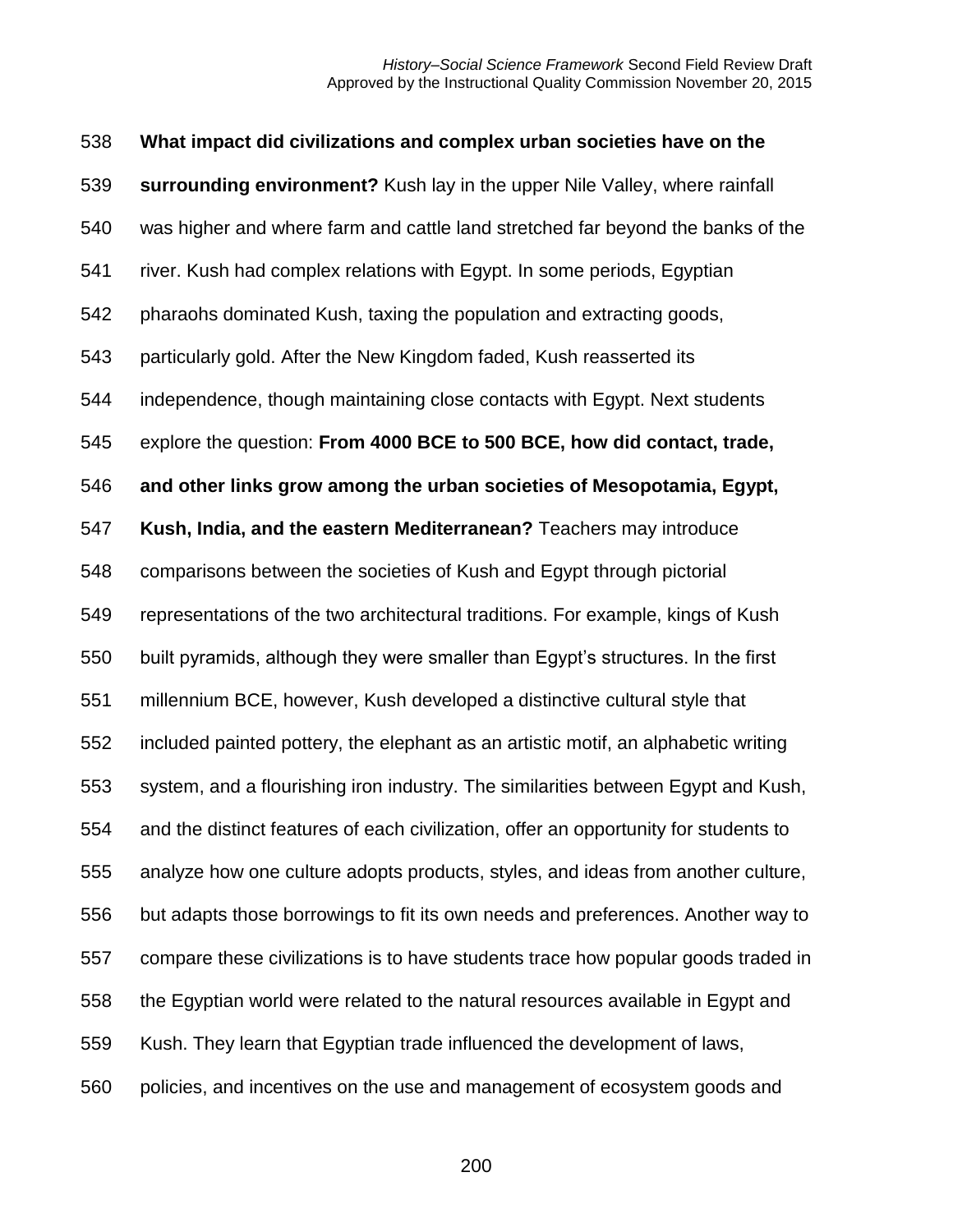| 561 | services in the eastern Mediterranean and Nile Valley, which had the long-term      |
|-----|-------------------------------------------------------------------------------------|
| 562 | effects on the functioning and health of those ecosystems, through California EEI   |
| 563 | Curriculum Units 6.2.6/8, "Egypt and Kush: A Tale of Two Kingdoms."                 |
| 564 | In the eighth century BCE, Kush's ruler took advantage of political weakness        |
| 565 | in Egypt to conquer it, uniting a huge stretch of the Nile Valley under the twenty- |
| 566 | fifth dynasty for nearly a century. Mapping the trade of Kush merchants with the    |
| 567 | Arabian Peninsula, India, and equatorial Africa shows students how networks of      |
| 568 | trade expanded to more and more areas. The Kush state did not seriously             |
| 569 | decline until the fourth century CE.                                                |
| 570 |                                                                                     |
| 571 | The Ancient Israelites (Hebrews)                                                    |
| 572 | What were the beliefs and religious practices of the ancient Israelites?            |
| 573 | How did the religious practices of Judaism change and develop over                  |
| 574 | time?                                                                               |
| 575 | How did the environment, the history of the Israelites, and their                   |
| 576 | interactions with other societies shape their religion?                             |
| 577 | • How did early Judaism support individuals, rulers, and societies?                 |
| 578 | The ancient Israelites, also known as the Hebrew people, emerged in the             |
| 579 | eastern Mediterranean coastal region about the twelfth century BCE. To begin        |
| 580 | the unit, the teacher introduces this question: How did the environment, the        |
| 581 | history of the Israelites, and their interactions with other societies shape        |
| 582 | their religion? Originally a semi-nomadic pastoral people living on the             |
| 583 | Mesopotamian periphery, by the eleventh century BCE they organized the              |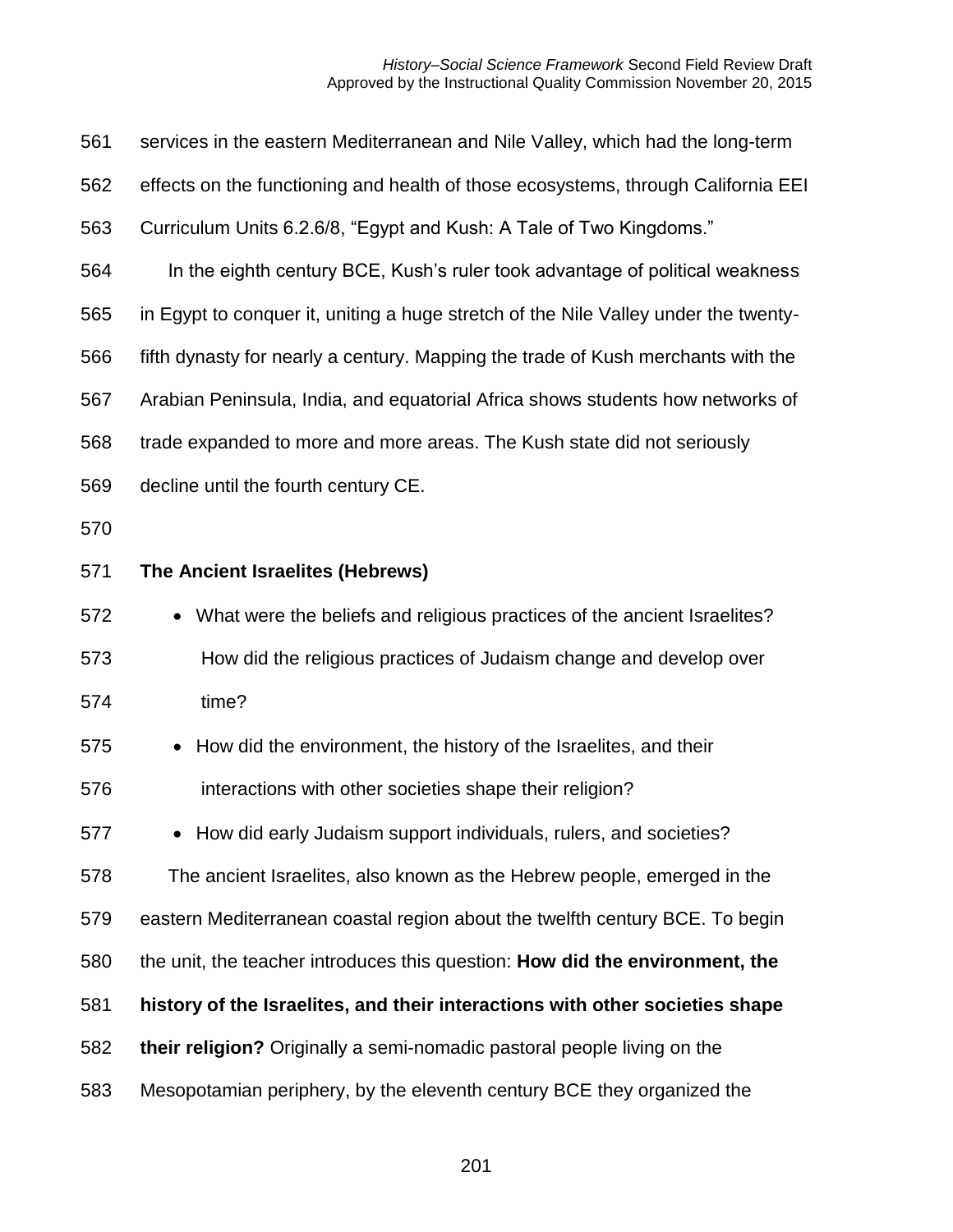kingdom of Israel. Founding a capital in the city of Jerusalem, they terraced the hillsides in their land and built up an agricultural economy. While their state did not long survive, their religion, which became known as Judaism, made an enduring contribution of morality and ethics to Western civilization. In their study of Judaism as a monotheistic religion, students also have the opportunity to analyze how the religion changed over time. Students focus on the questions: **What were the beliefs and religious practices of the ancient Israelites? How did the religious practices of Judaism change and develop over time?** While many of main teachings of Judaism, such as a weekly day of rest, observance of law, practice of righteousness and compassion, and belief in one God, originated in the early traditions of the Jews, other early traditions disappeared over time to be replaced by increased emphasis on morality and commitment to study. The teacher poses this historical investigation question to students: **How did the religious practices of Judaism change and develop over time?** as they read selected excerpts from the Torah, the first five books of the Hebrew Bible (Tanakh), which Christians refer to as the Old Testament. Judaism was heavily influenced by the environment, the history of the Israelites, and their interactions with other societies. The students return to the question: **How did the environment, the history of the Israelites, and their interactions with other societies shape their religion?** The many farming metaphors in the Torah show the pastoral/agricultural environment. The fragile position of Canaan in the Fertile Crescent between more powerful neighboring states dramatically affected the history of the Israelites. The Exodus from Egypt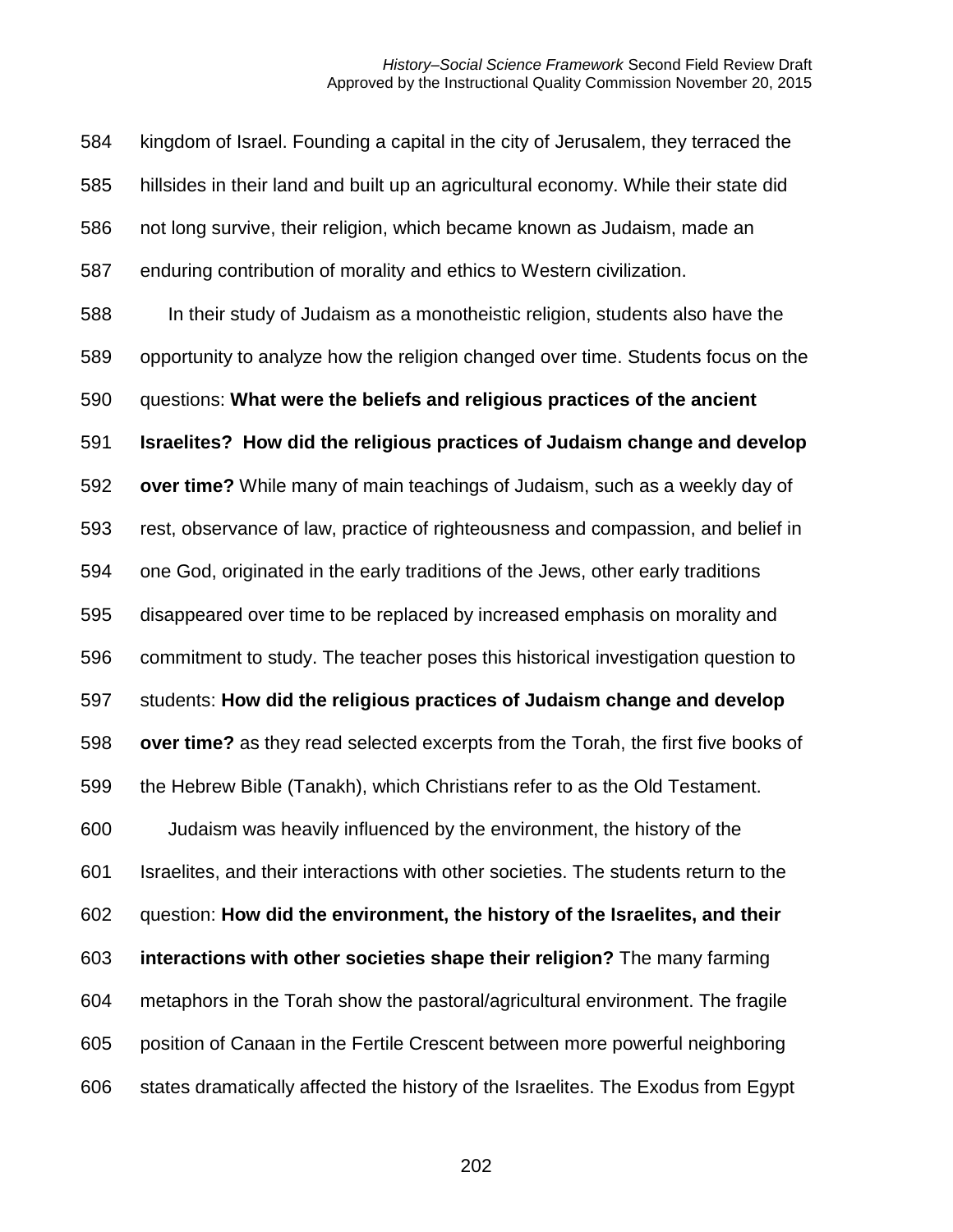was an event of great significance to Jewish law and belief, especially the concept of a special relationship or covenant between the Israelites and God. After the Exodus, Saul, David, and Solomon–three successive kings who probably lived in the eleventh and tenth centuries BCE–united the land of Israel into a state. However, after Solomon's reign, the unified kingdom split into two: Israel in the north and Judah (from which we get the words Judaism and Jews) in the south. In addition to paying attention to change over time, the teacher asks students

to consider: **How did early Judaism support individuals, rulers, and** 

**societies?** Between the tenth and six centuries BCE, Assyria and then

Babylonia absorbed all of Mesopotamia, some of Anatolia, and the Levant,

including the two Jewish states, into their huge empires. The Babylonians

deported many Jews to Mesopotamia, but in 539 BCE, Cyrus the Great, emperor

of the new empire of Persia, allowed the exiled Jews to return home. Later their

homeland was taken over by both Greek and Roman rulers. In 70 CE, the

Roman army destroyed the Jews' temple in Jerusalem. As Jews lost their states

and spread out into many other lands, their religious practice and community life

had to adapt. During the Babylonian period, exiled Jews wrote down the sacred

texts that had previously been orally transmitted. When the temple was

destroyed, those texts were carried to new communities and preserved and

studied by religious teachers or sages, such as Yohanan ben Zaccai in the first

century CE, and passed on to younger generations. Many Jews left Canaan,

dispersing to lands throughout the Middle East, North Africa, and Europe. They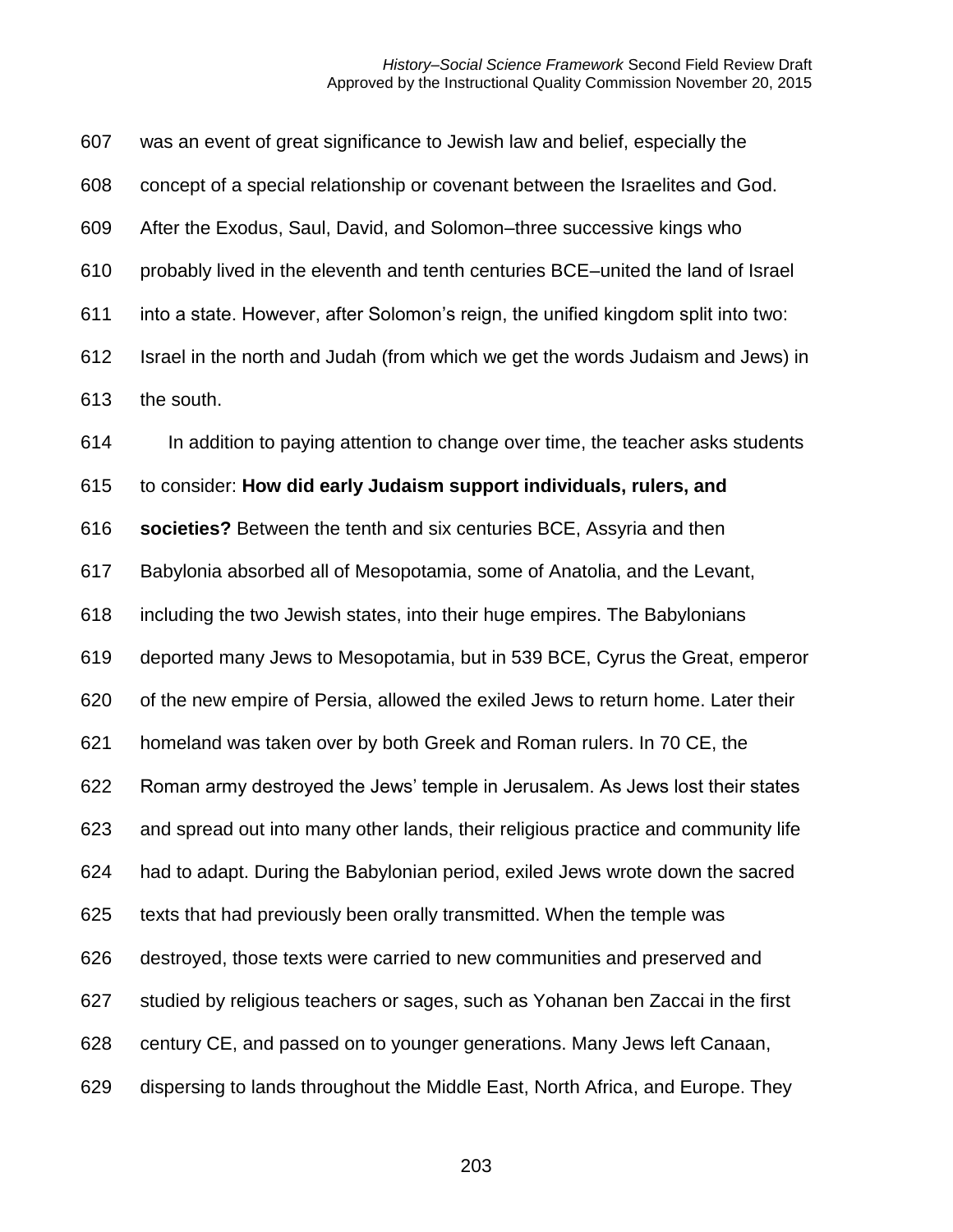- carried with them the beliefs, traditions, and laws that served them in constituting
- new social and economic communities in many lands.
- 

#### **Ancient Greece**

- How did the environment of the Greek peninsula and islands, the Anatolian coast, and the surrounding seas affect the development of Greek societies?
- What were the differences in point of view and perspective between the
- Persians and the Greeks, and between Athenians and Spartans?
- What were the political forms adopted by Greek urban societies? What were the achievements and limitations of Athenian democracy?
- How did Greek thought (a cultural package of mythology, humanistic art, emphasis on reason and intellectual development, and historical, scientific and literary forms) support individuals, states, and societies?
- How did Greek trade, travel, and colonies, followed by the conquests of Alexander the Great and the spread of Hellenistic culture, affect increasing connections among regions in Afroeurasia?

In this unit students learn about the ancient Greek world, which was centered

on the Aegean Sea, including both the Greek peninsula and the west coast of

Anatolia (modern Turkey). They begin with the question: **How did the** 

**environment of the Greek peninsula and islands, the Anatolian coast, and**

- **the surrounding seas affect the development of Greek societies?** An
- elongated coastline and numerous islands stimulated seaborne trade, as well as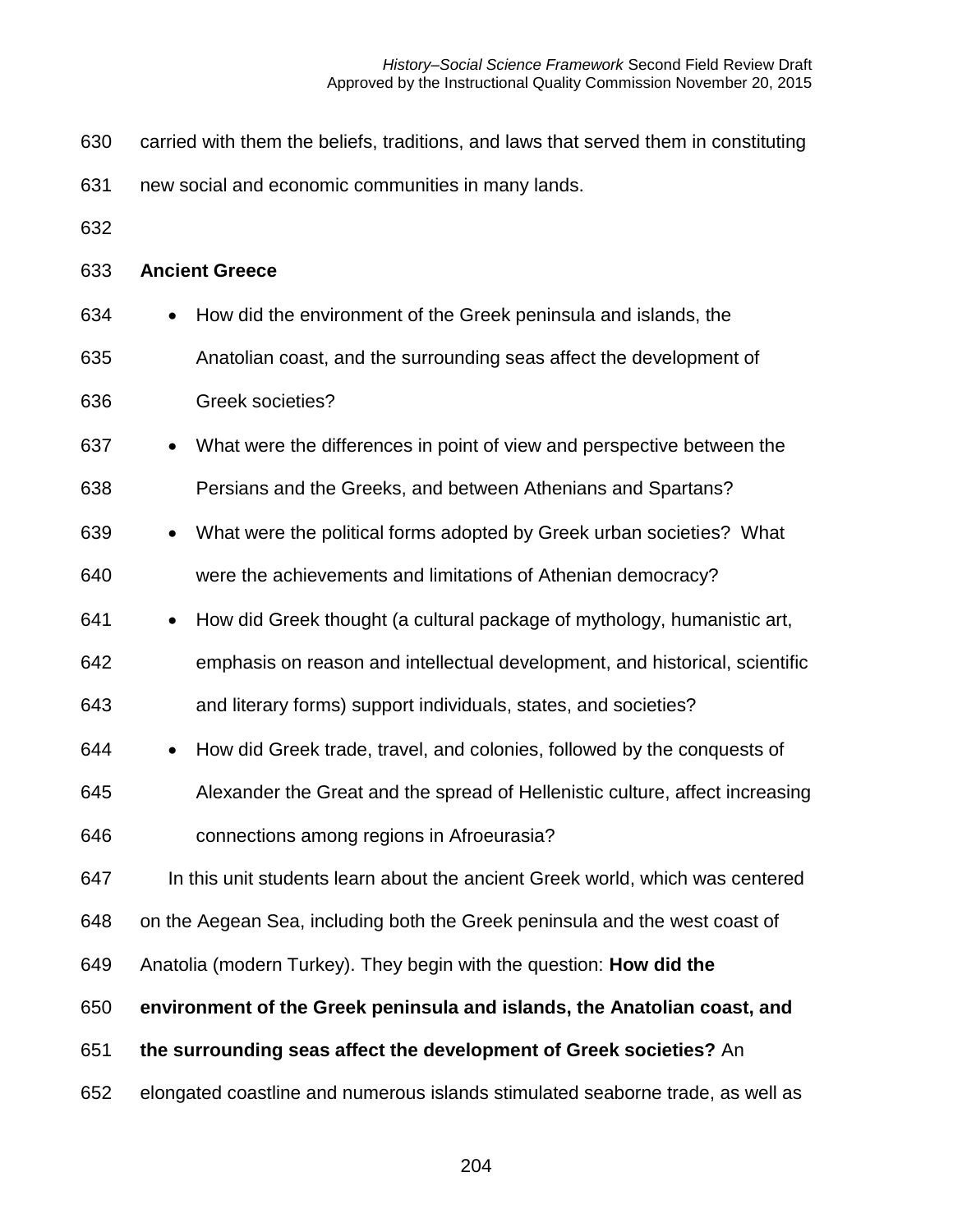| 653 | easy communication between one community and another. The peninsula's              |
|-----|------------------------------------------------------------------------------------|
| 654 | interior of mountains and deep valleys, by contrast, encouraged the                |
| 655 | independence of small communities and city-states, rather than a unified empire.   |
| 656 | Several waves of migration through the area brought significant changes to the     |
| 657 | population and culture. Greeks were oriented toward the sea, dependent on          |
| 658 | trade to feed themselves, and willing to move and settle colonies.                 |
| 659 | The ancient Greek world developed on the periphery of the Egyptian and             |
| 660 | Mesopotamian civilizations. Greek foundations were laid by the Minoan              |
| 661 | civilization on Crete and the Mycenaeans on the Greek peninsula. In the eighth     |
| 662 | century BCE, Greek-speaking people began a major expansion. They developed         |
| 663 | more productive agriculture, traded olive oil and wine to distant ports, and       |
| 664 | founded colonies around the Black Sea, on the northern African coast, and in       |
| 665 | Sicily and southern Italy. These developments contributed to an increasing sense   |
| 666 | of shared Greek identity, as well as interchange of ideas and goods with           |
| 667 | Egyptians, Phoenicians, and other neighboring peoples. Around 800 BCE, the         |
| 668 | Greek language was written down, and shortly afterwards, Homer wrote the Iliad     |
| 669 | and the Odyssey, two foundational epic poems, which shed light on the              |
| 670 | Mycenaean world of fearless warriors who valued public competition and             |
| 671 | individual glory.                                                                  |
| 672 | Next teachers introduce the focus question: What were the differences in           |
| 673 | point of view and perspective between the Persians and the Greeks? The             |
| 674 | Greek city-states engaged in a pivotal conflict with the Persian (Achaemenid)      |
| 675 | Empire in the fifth century BCE, and Greek identification of the Persians as their |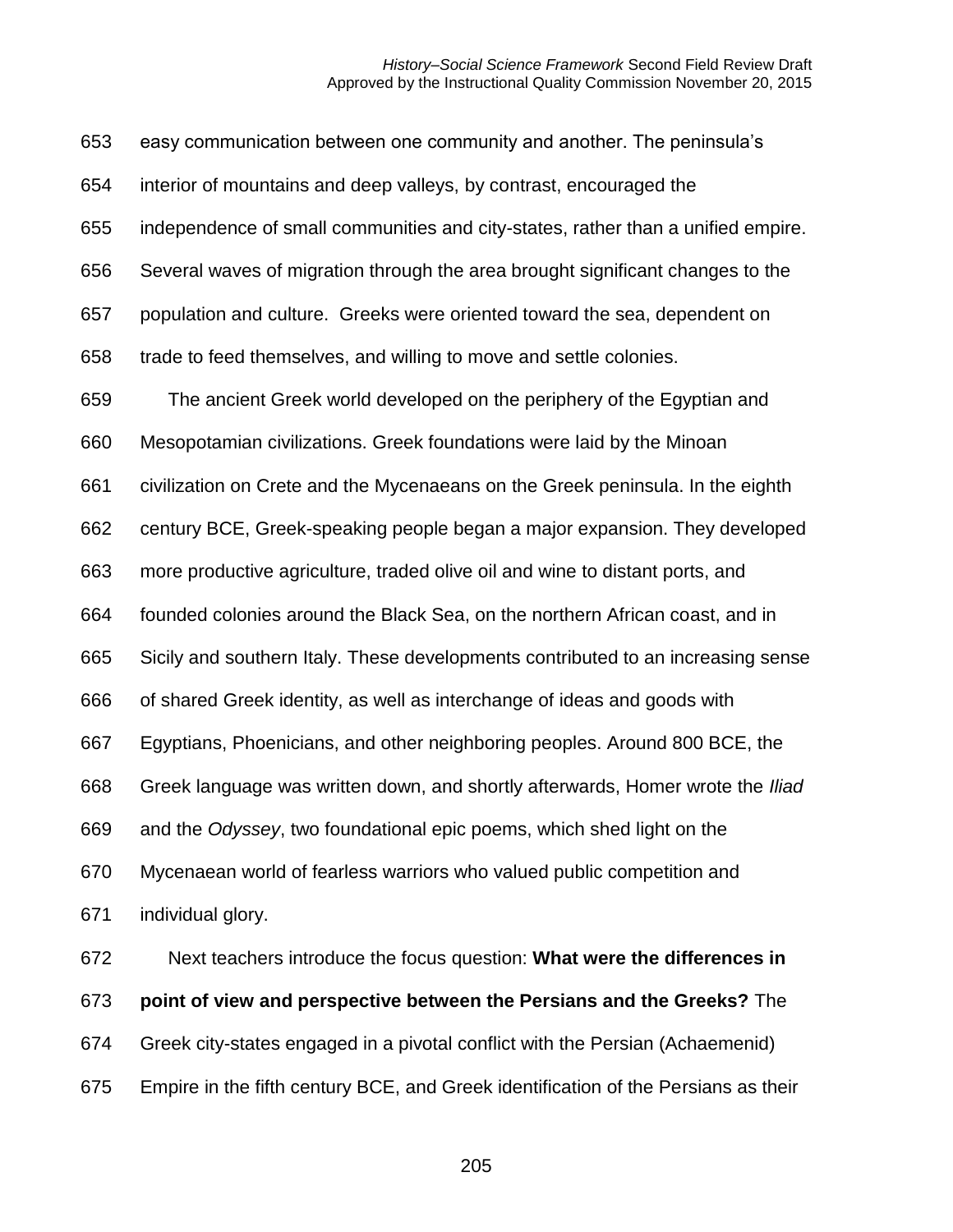enemies has heavily influenced later European and American perceptions. The Persian Achaemenid Empire was centered in present-day Iran and had conquered Mesopotamia, Syria, Egypt, and Anatolia. Its rulers represented themselves as agents of Ahuramazda, the supreme god in the regionally important religion of Zoroastrianism. The Persians subjugated the Greek city- states of western Anatolia, but they failed in three attempts to invade the Greek peninsula and defeat the Greeks, including those in the cities of Athens and Sparta, the most powerful city-states. Herodotus (ca 484-425 BCE) was a Greek scholar who wrote a vivid narrative of these events in *The Persian Wars*, the first history book. The clear distinction between the Greeks and Persians and the continuing influence of Greek sources (rather than a balance between Greek and Persian sources) gives the teacher a good opportunity to teach students about point of view or perspective. Students can use images of the palace art at Persepolis, particularly the tribute bearers staircase, to see the differences between the ways the Greeks represented the Persians and the Persians represented themselves.

 Because the Greeks experimented with so many different forms of government and wrote so much about politics, this is the ideal point for teachers

to focus on government types and citizenship, with the questions: **What were the** 

**political forms adopted by Greek urban societies? What were the** 

**achievements and limitations of Athenian democracy?** In contrast to large

empires such as the Persian Achaemenids, the Greeks organized the city-state,

or *polis*, with central government authority, control of surrounding farmland, and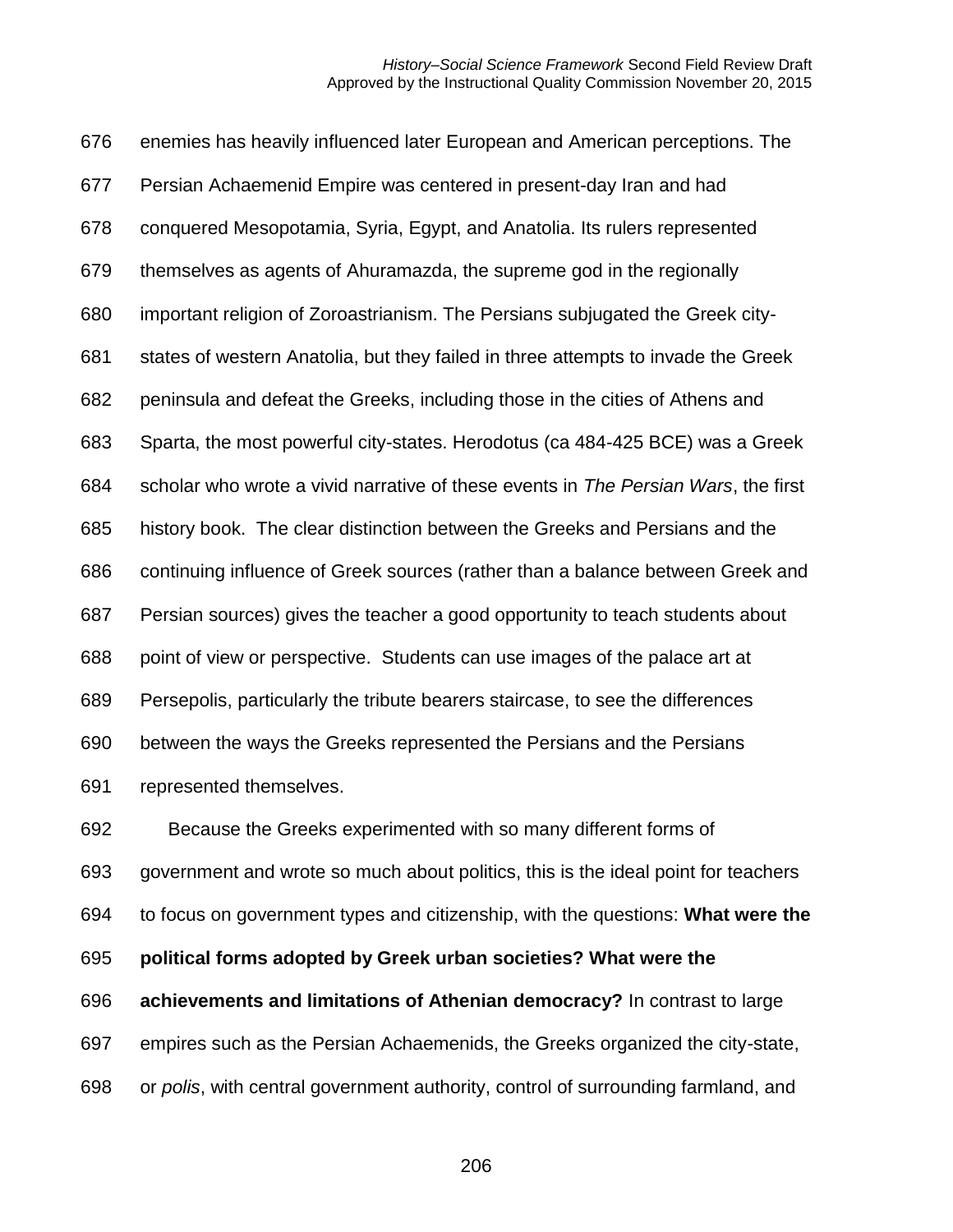the concept of citizenship. In most city-states, the earliest rulers were wealthy aristocrats, but they were eventually replaced by tyrants, or personal dictators, and later by oligarchies, that is, small groups of privileged males. A major exception to this pattern was Athens, where a series of reforms in the sixth century broadened the base of civic participation and paved the way for a limited democratic system in the following century. In political and cultural terms, Athens in the fifth century BCE was a highly innovative city. Students may compare its system of direct democracy with modern representative democracy. In Athens, every adult male citizen could vote on legislation, and citizens were chosen for key offices by lot. These principles ensured that decision-making lay mostly in the hands of average citizens. Students may analyze the advantages and limits of this system. For example, women, foreigners, and slaves were excluded from all political participation. In contrast to democratic Athens, Sparta was nearly the equivalent of a permanent army base, its male citizens obligated to full-time military training and rigorous discipline. To investigate the question: **What were the differences in point of view and perspective between Athenians and Spartans?** students use short quotations from Xenophon's writing about the Spartans (about the training of boys and girls) to contrast with short quotations from *Pericles's Funeral Oration*, recorded by Thucydides (from the first four sentences of the third paragraph which address Athenian democracy and self- image, and the fifth paragraph, which contrasts Athenian and Spartan military training.) Since the sentences in these sources are long and complex, the teacher has students underline the subjects, circle the verbs, and draw boxes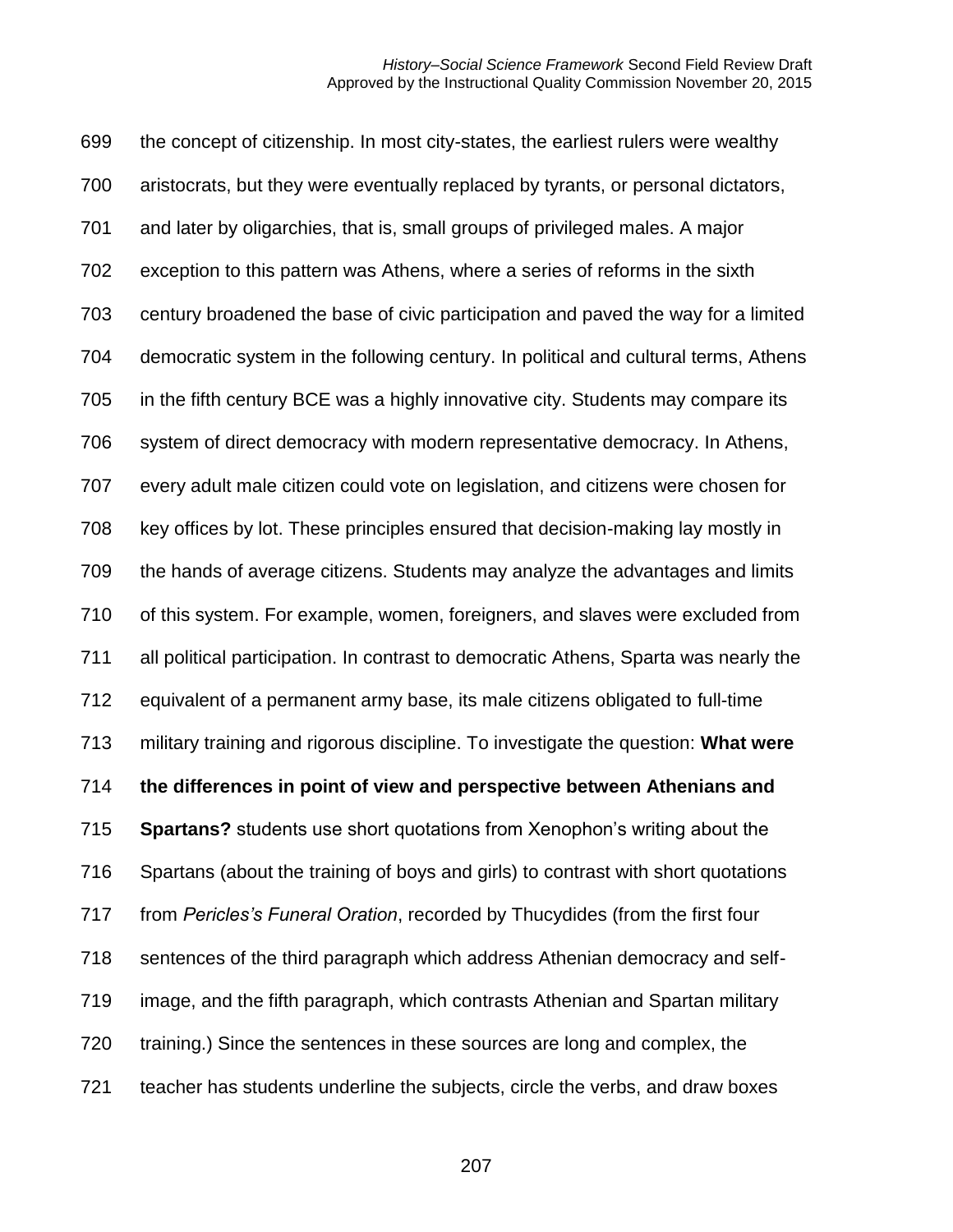around the complements or objects of the sentence, points out parallel phrases and clauses, and guides students through identifying references. After this literacy activity, the teacher guides students through identifying the perspectives of Xenophon and Pericles. While Xenophon was an Athenian who greatly admired the Spartans, Pericles was the leader of Athens in the Peloponnesian War against Sparta (431-404 BCE). His funeral oration was propaganda designed to build Athenian morale and support for the war. The teacher then divides the students into groups, and assigns them text-dependent questions. For each of primary sources, students write out a statement of the author's perspective and one piece of evidence in the text (such as a loaded word or a statement that favors one side). Fighting between Greek city-states was chronic and destructive. Athens at that time ruled large areas of the Aegean basin, but Sparta's victory in the Peloponnesian War brought the Athenian empire to an end. It also ended the classical age of Greece. Conflicts among the city-states contributed to the military conquest of Greece by Philip II of Macedonia. The cultural achievements of the classical Greeks were numerous. Teachers have students consider the question: **How did Greek thought (a cultural package of mythology, humanistic art, emphasis on reason and intellectual development, and historical, scientific and literary forms) support individuals, states, and societies?** Athens produced several philosophers (Socrates, Plato, Aristotle), historians (Herodotus, Thucydides), and orators (Demosthenes, Pericles). It also nurtured drama, both tragedy (Sophocles, Euripides) and comedy (Aristophanes). The Greek art and architecture of the era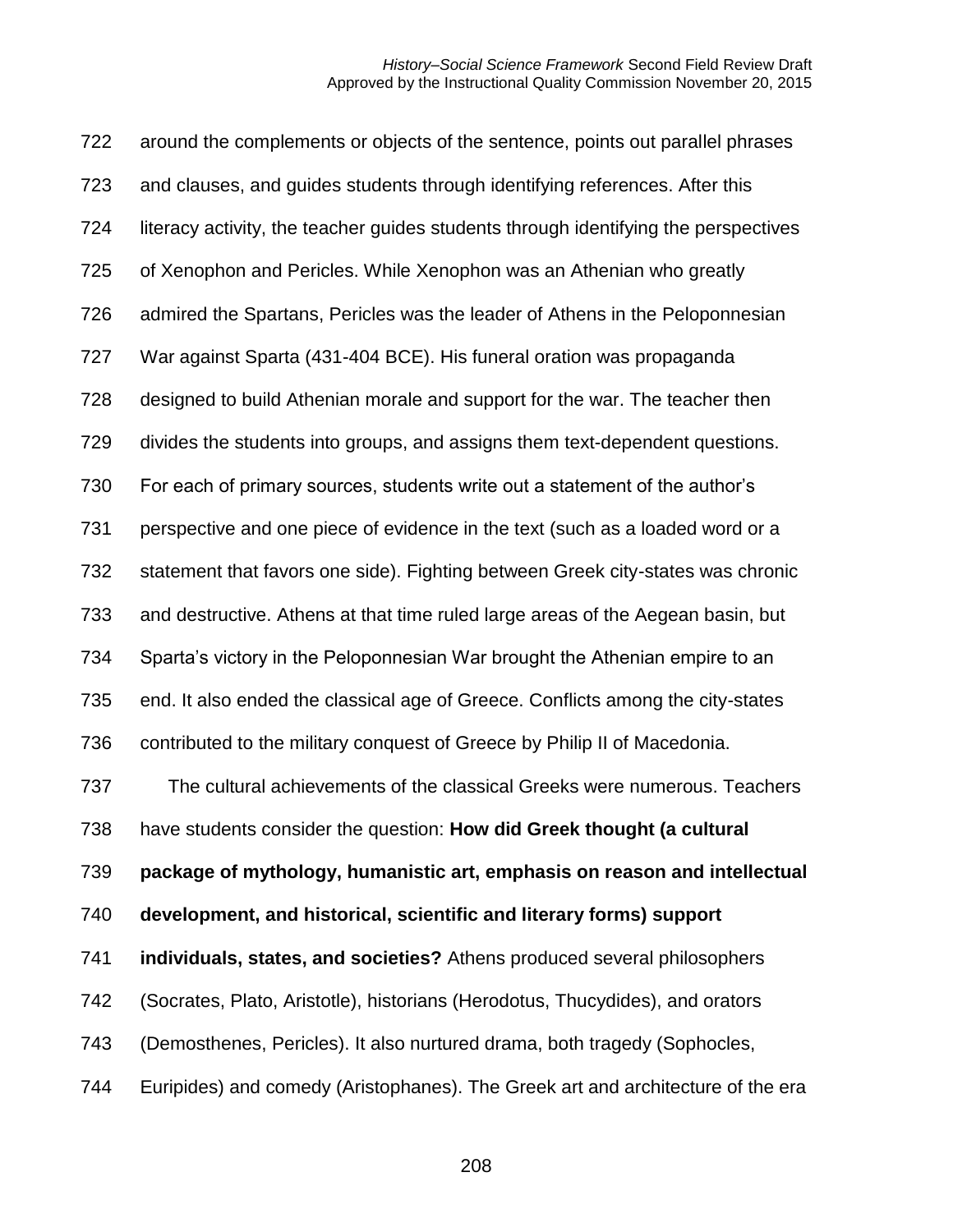emphasized naturalistic representations of human forms and buildings of beautiful proportions. The rich tales of Greek mythology influenced all forms of literature and art. Students may consider examples of ways in which Greek culture has had an enduring influence on modern society. Next students investigate how Greek culture spread in the Hellenistic era, with the question: **How did Greek trade, travel, and colonies, followed by the conquests of Alexander the Great and the spread of Hellenistic culture, affect increasing connections among regions in Afroeurasia?** Philip II's son Alexander of Macedonia (ruled 336-323) led a military campaign of unprecedented scope, conquering the Persian Empire, Egypt, Central Asia, and even to the Indus River valley. Following his death, his generals and their sons carved his short-lived empire into separate states. The following two centuries are known as the Hellenistic period. "Hellenistic" refers to the influence of Greek cultural forms in regions far beyond the Aegean, though in fact a lively interchange of products and ideas took place in the broad region from the Mediterranean to India. Athenian democracy did not survive, but Greek ideas, such as language, sculpture, and city planning, mingled creatively with the cultural styles of Egypt, Persia, and India. For example, the Egyptian goddess Isis took on a Greek-like identity and came to be venerated widely in the Hellenistic lands. The era also brought innovations in science and mathematics, for example, the principles of geometry came from Euclid, who lived in the Hellenistic Egyptian city of Alexandria. During the Hellenistic period, exchanges of products, ideas, and technologies across Afroeurasia increased greatly and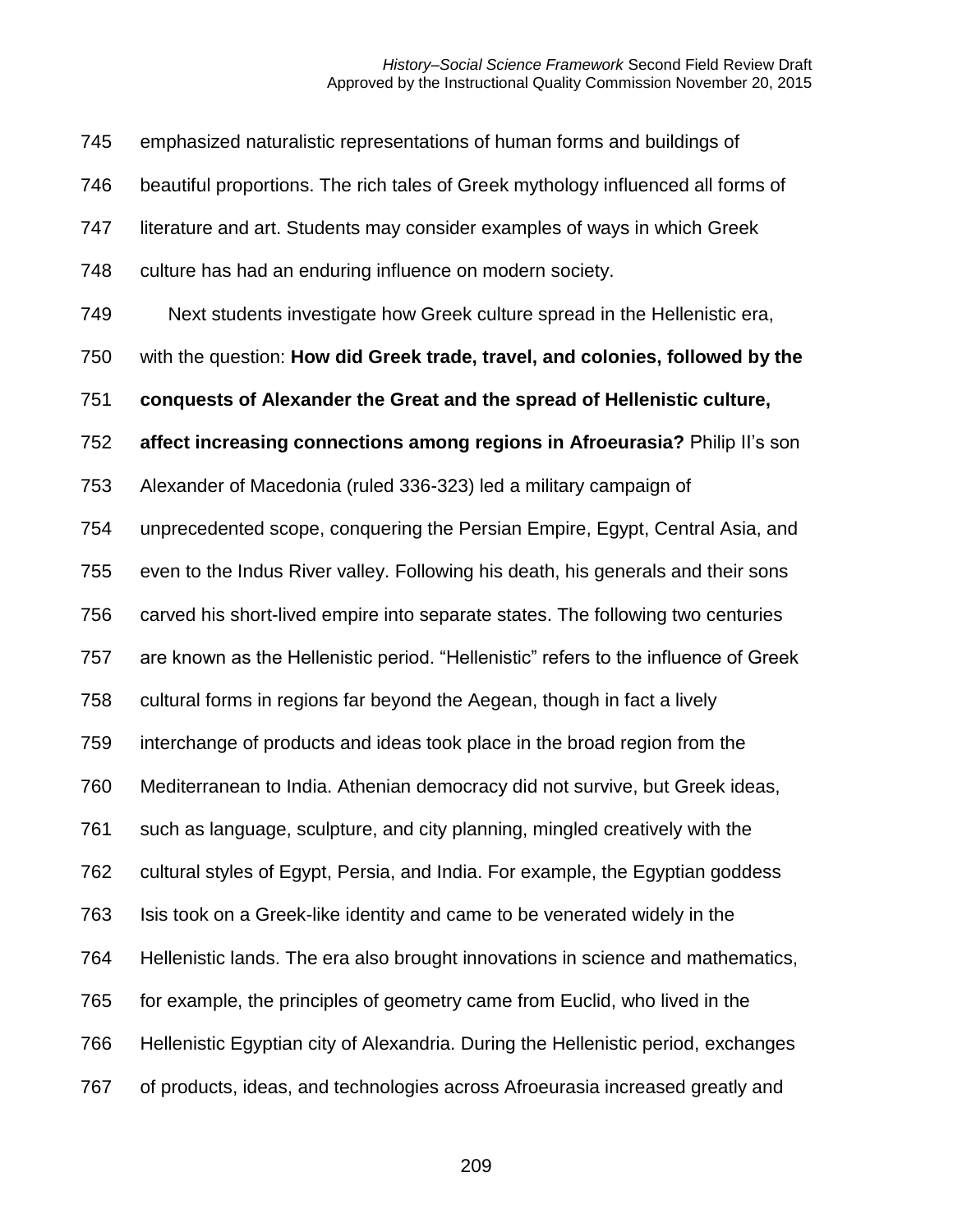| 768 | penetrated into many more regions, culminating with connections to China via              |
|-----|-------------------------------------------------------------------------------------------|
| 769 | the Silk Road. Cosmopolitan Hellenistic cities became sites of encounter for              |
| 770 | people of different cultures, religions, and regions. Eventually, the Hellenistic         |
| 771 | kingdoms west of Persia succumbed to the greater military power of Rome,                  |
| 772 | which in turn absorbed many aspects of Greek culture.                                     |
| 773 |                                                                                           |
| 774 | The Early Civilizations of India                                                          |
| 775 | How did the environment influence the emergence and decline of the<br>$\bullet$           |
| 776 | Harappa civilization?                                                                     |
| 777 | How did the religion of Hinduism support individuals, rulers, and societies?<br>$\bullet$ |
| 778 | How did the religion of Buddhism support individuals, rulers, and                         |
| 779 | societies?                                                                                |
| 780 | During the Harappa civilization, the Vedic period, and the Maurya Empire,<br>$\bullet$    |
| 781 | how did the connections between India and other regions of Afroeurasia                    |
| 782 | increase?                                                                                 |
| 783 | In this unit students learn about ancient societies in India. They begin with the         |
| 784 | environment: How did the environment influence the emergence and decline                  |
| 785 | of the Harappa civilization? The earliest civilization, known as Harappan                 |
| 786 | civilization after one of its cities, was centered in the Indus River valley, though      |
| 787 | its cultural style spread widely from present-day Afghanistan to the upper Ganga          |
| 788 | plain (Ganges River). The Indus River and its tributaries, along with Saraswati (or       |
| 789 | Sarasvati) River, flow from the Himalaya mountains southward across the plain             |
| 790 | now called the Punjab, fan out into a delta, and pour into the Arabian Sea. The           |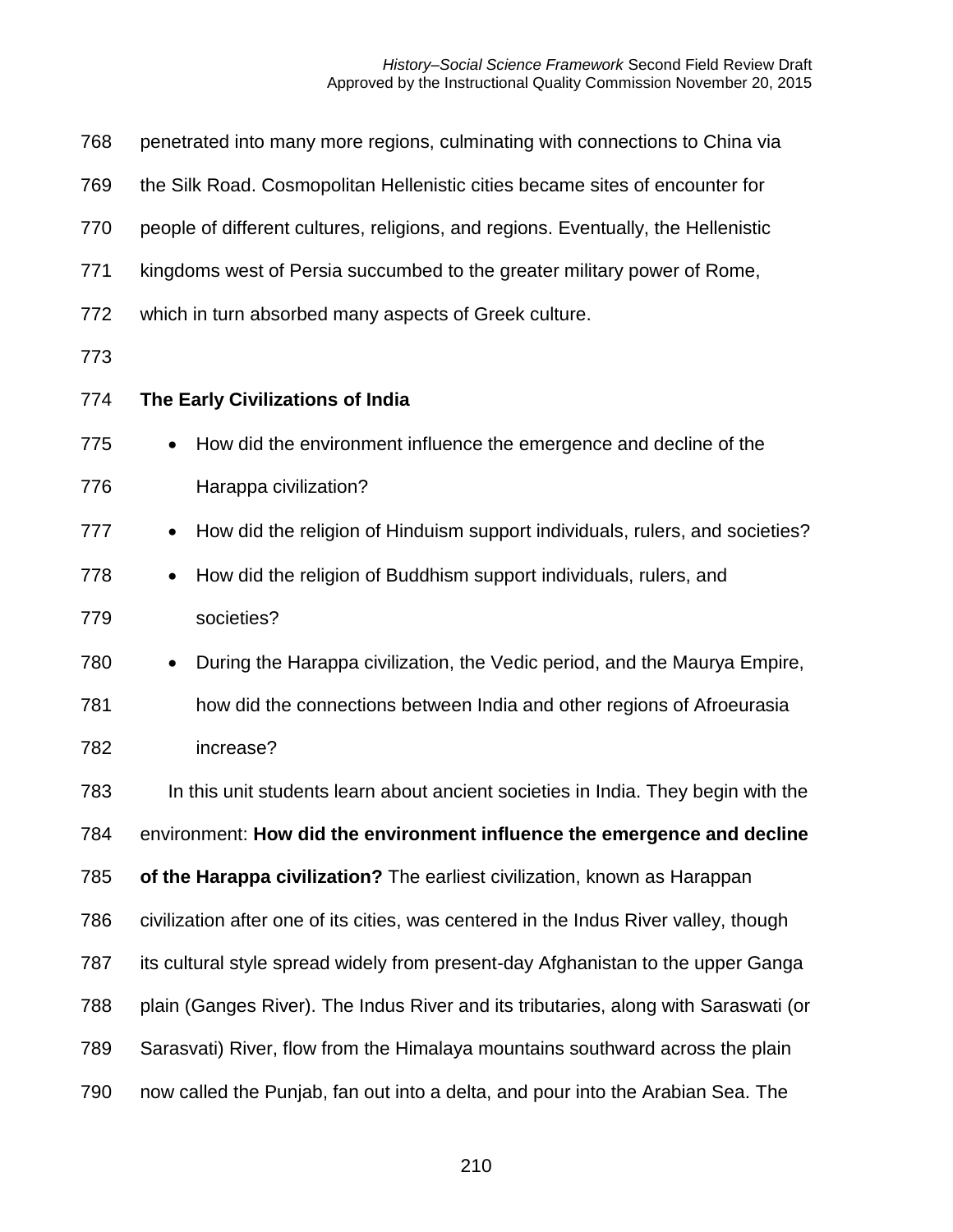river valley was much larger than either Mesopotamia or Egypt, and its soil was very rich. Lessons two and four of the California EEI Curriculum Unit 6.5.1, "The Rivers and Ancient Empires of China and India," have students locate and describe the physical features of the Indus and Ganges river systems in India. Investigating regional seasonal cycles, especially the summer monsoons, students provide examples of how these cycles benefitted the permanent settlement of early Indian civilization, helping them to recognize that humans depend on, benefit from, and can alter the cycles that occur in the natural systems where they live. Arising in the third millennium BCE, the Harappan civilization attained its zenith between about 2600 and 1900 BCE. It was discovered by archaeologists in the 1920s. Digs have revealed that many Harappan cities, including Harappa and Mohenjo-daro, were well planned with streets laid out in grids and well-

engineered sewers. Artifacts include pottery, seals, statues, jewelry, tools, and

toys. The seals contain writing that has not yet been deciphered. Some of the

statues and figurines, as well as images on the seals, show features that are all

present in modern Hinduism, such as a male figure that resembles the Hindu

God Shiva in a meditating posture, as well as small clay figures in the posture of

the traditional Hindu greeting "namaste." Evidence reveals active commerce

between the cities of the Harappan civilization as well as foreign trade with

Mesopotamia by sea. A flourishing urban civilization developed in India from as

early as 3300 BCE along the Indus River. Archaeologists believe this civilization

had its greatest stage of expansion from 2600 - 1700 BCE. The economic basis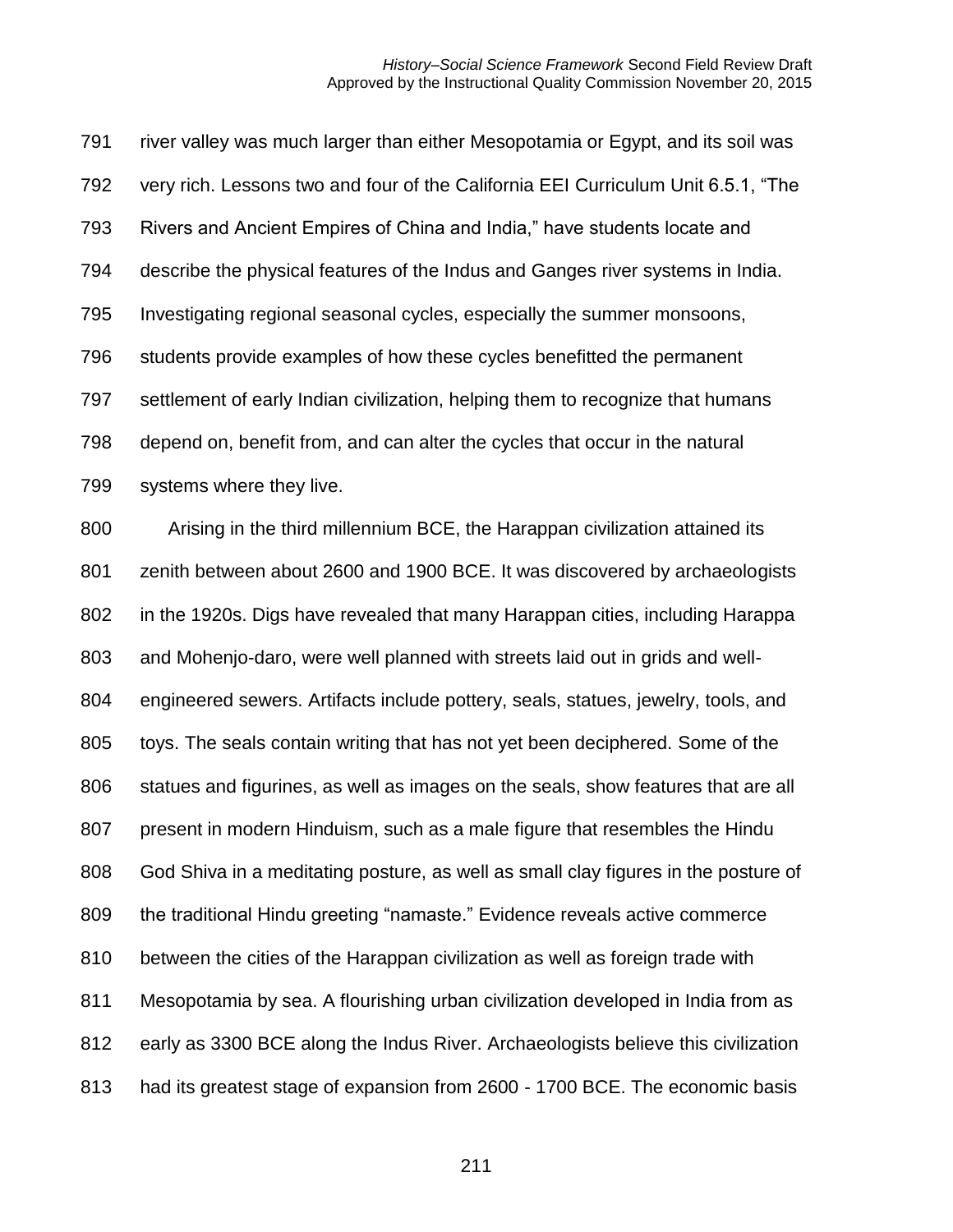of the civilization was surplus agriculture, though the cities of Mohenjo-daro and Harappa carried on extensive trade. The Harappan civilization steadily declined after 1900 BCE, perhaps owing to ecological factors such as seismic events, deforestation, salt buildup in the soil, and persistent drought, including the drying up of the Sarasvati River around 2000 BCE.

 Indian history then entered the Vedic period (ca. 1500-500 BCE), an era named for the *Vedas*, Sanskrit religious texts passed on for generations through a complex oral tradition. In that period, according to many scholars, people speaking Indic languages, which are part of the larger Indo-European family of languages, entered South Asia, probably by way of Iran. Gradually, Indic languages, including Sanskrit, spread across northern India. They included the ancestors of such modern languages as Hindi, Urdu, and Bengali. The early Indic speakers were most likely animal herders. They may have arrived in India in scattered bands, later intermarrying with populations perhaps ancestral to those who speak Dravidian languages, such as Tamil and Telagu in southern India and Sri Lanka today. In the same era, nomads who spoke Indo-Iranian languages moved into Persia. Indic, Iranian, and most European languages are related. There is another point of view that suggests that the language was indigenous to India and spread northward, but it is a minority position.

 Later in the Vedic period, new royal and commercial towns arose along the Ganges (aka Ganga), India's second great river system. In this era, Vedic culture emerged as a belief system that combined the beliefs of Indic speakers with those of older populations. Teachers focus students on the question: **How did**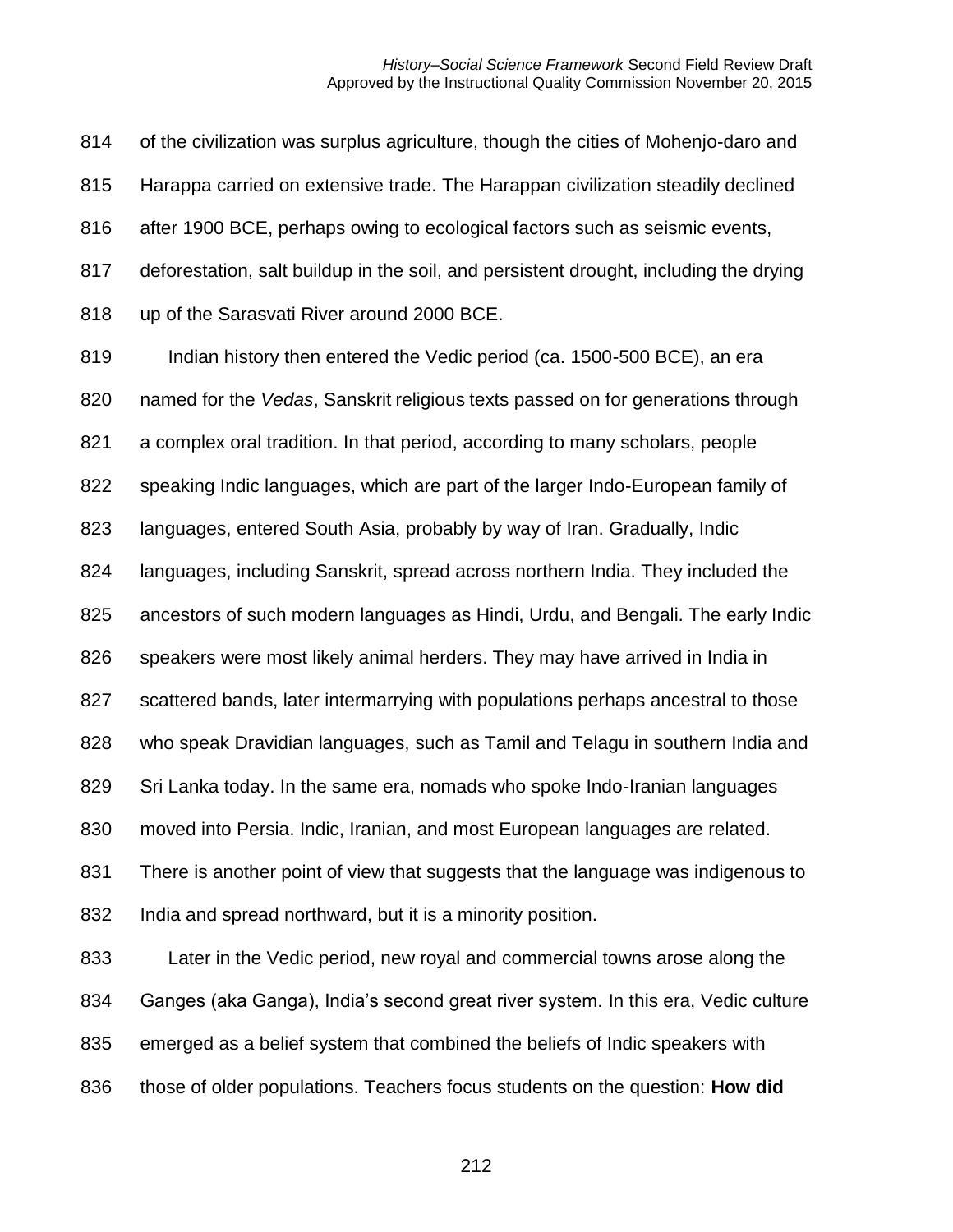# **the religion of Hinduism support individuals, rulers, and societies?**  Brahmins, that is, priestly families, assumed authority over complex devotional rituals, but many important sages, such as Valmiki and Vyasa, were not brahmins. Ancient Hindu sages (brahmins and others) expounded the idea of the oneness of all living things and of Brahman as the divine principle of being. The Hindu tradition is thus monistic, the idea of reality being a unitary whole. Brahman, an all-pervading divine supreme reality, may be manifested in many ways, including incarnation in the form of Deities. These Deities are worshipped as distinct personal Gods or Goddesses, such as Vishnu who preserves the world, Shiva who transforms it, and Sarasvati, the Goddess of learning. Vedic teachings gradually built up a rich body of spiritual and moral teachings that formed the foundation of Hinduism as it is practiced today. These teachings were transmitted orally at first, and then later in written texts, the *Upanishads* and, later, the *Bhagavad Gita*. Performance of duties and ceremonies, along with devotion and meditation, became dimensions of the supreme quest to achieve oneness with God. That fulfillment, however, demands obedience to the moral law of the universe, called dharma, which also refers to performance of social duties. Dharma consists of natural, universal laws that underlie every person's duty towards themselves, their family, their community and nation. Success or failure at existing in harmony with dharma determines how many times an individual might be subject to reincarnation, or repeated death and rebirth at either lower or higher positions of moral and ritual purity. Progress toward spiritual realization is governed by karma, the principle of cause and effect by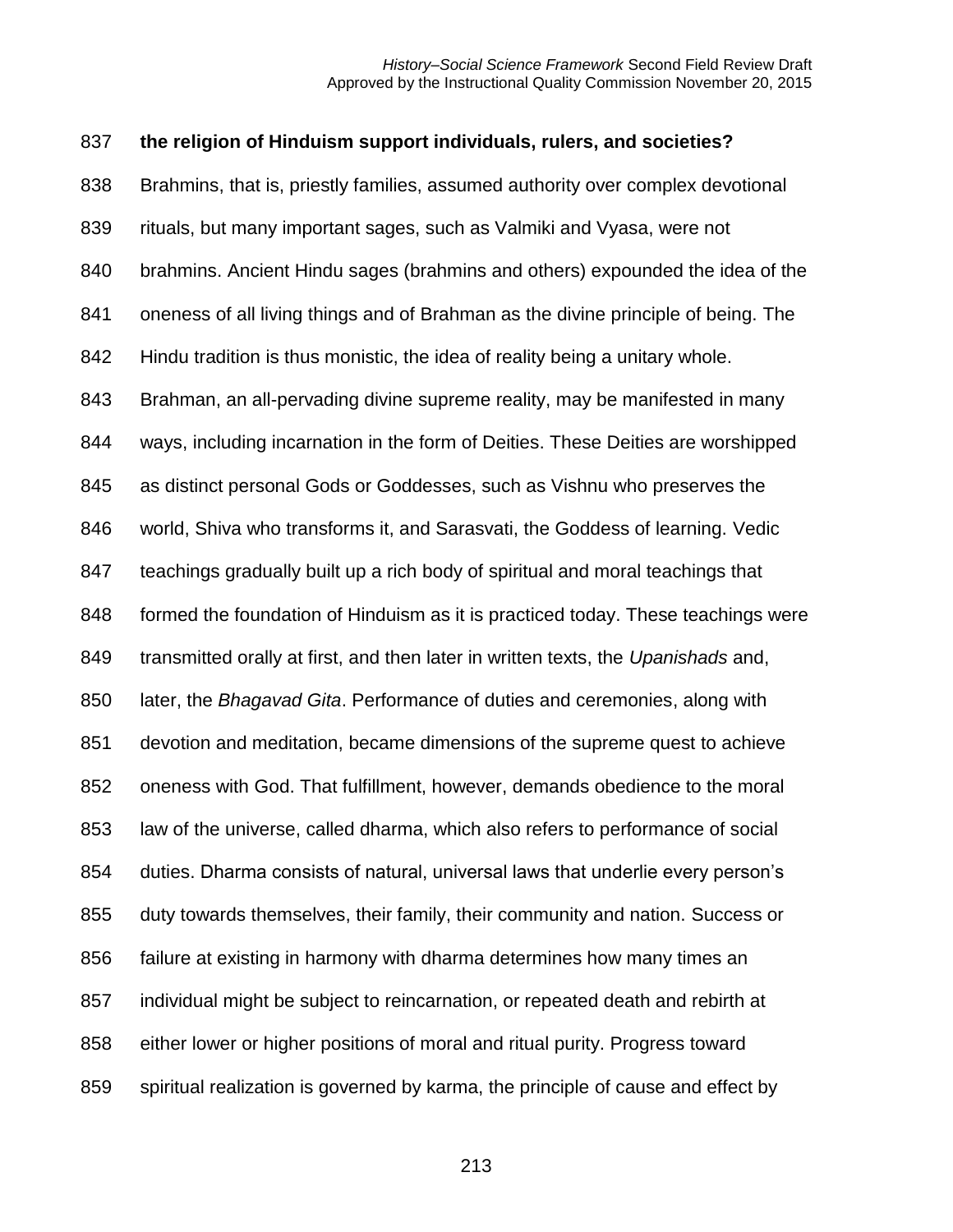which human actions, good and bad, affect this and future lives. Many of the central practices of Hinduism today, including home and temple worship, yoga and meditation, rites of passage (samskaras), festivals, pilgrimage, respect for saints and gurus, and, above all, a profound acceptance of religious diversity, developed over this period.

 As in all early civilizations, Indian society witnessed the development of a system of social classes. Ancient Indian society formed into self-governing groups, jatis, that emphasized birth as the defining criteria. Jatis initially shared the same occupation and married only within the group. This system, often termed caste, provided social stability and gave an identity to each community. The *Vedas* also describe four main social categories, known as varnas, namely: Brahmins (priests); Kshatriyas (kings and warriors); Vaishyas (merchants, artisans, and farmers) and Sudras (peasants and laborers). A person belonged to a particular varna by his professional excellence and his good conduct, not by birth itself. In addition, by 500 CE or earlier, there existed certain communities outside the jati system, the "Untouchables," who did the most unclean work, such as cremation, disposal of dead animals, and sanitation.

 Relations between classes came to be expressed in terms of ritual purity or impurity, higher classes being purer than lower ones. This class system became distinctive over the centuries for being especially complex and formal, involving numerous customs and prohibitions on eating together and intermarrying that kept social and occupational groups distinct from one another in daily life. Over the centuries, the Indian social structure became more rigid, though perhaps not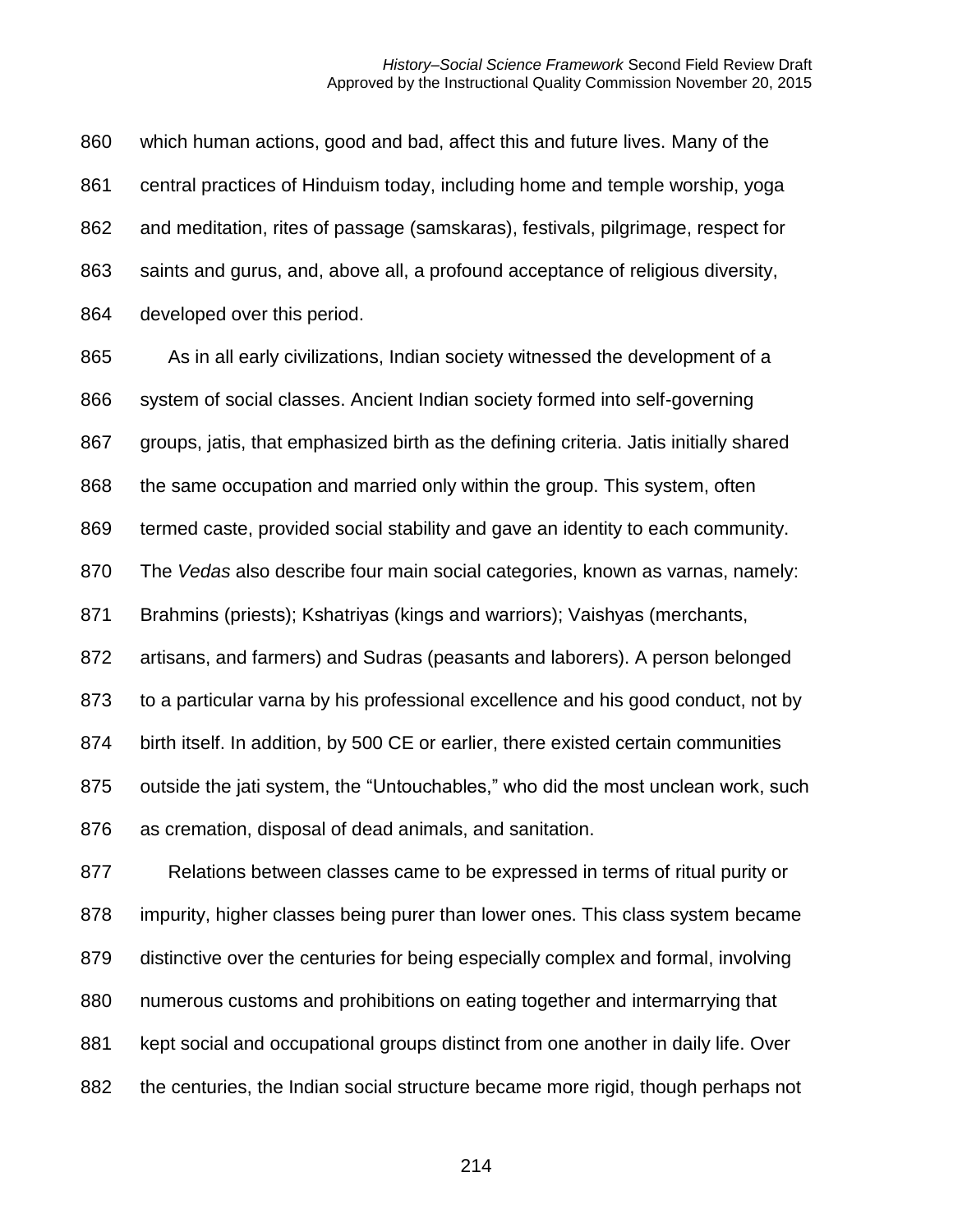more inflexible than the class divisions in other ancient civilizations. When Europeans began to visit India in modern times, they used the word "caste" to characterize the social system because of the sharp separation they perceived between groups who did not intermarry and thus did not mix with each other. Caste, however, is a term that social scientists use to describe any particularly unbending social structure, for example, slave-holding society in the American south before the Civil War, which can make the "caste" label offensive. Today many Hindus, in India and in the United States, do not identify themselves as belonging to a caste. Teachers should make clear to students that this was a social and cultural structure rather than a religious belief. As in Mesopotamia and Egypt, priests, rulers, and other elites used religion to justify the social hierarchy. Although ancient India was a patriarchy, women had a right to their personal wealth, especially jewelry, gold, and silver, but fewer property rights than men. They participated equally with their husbands in religious ceremonies and festival celebrations. Hinduism is the only major religion in which God is worshipped in female as well as male form.

 One text Hindus rely on for solutions to moral dilemmas is the *Ramayana*, the story of Rama, an incarnation or avatar of Vishnu, who goes through many struggles and adventures as he is exiled from his father's kingdom and has to fight a demonic enemy, Ravana. Rama, his wife Sita, and some other characters are challenged by critical moral decisions in this epic work. The teacher might select the scene in which Rama accepts his exile, or the crisis over the broken promise of Sugriva, the monkey king, and then ask students: **What is the moral**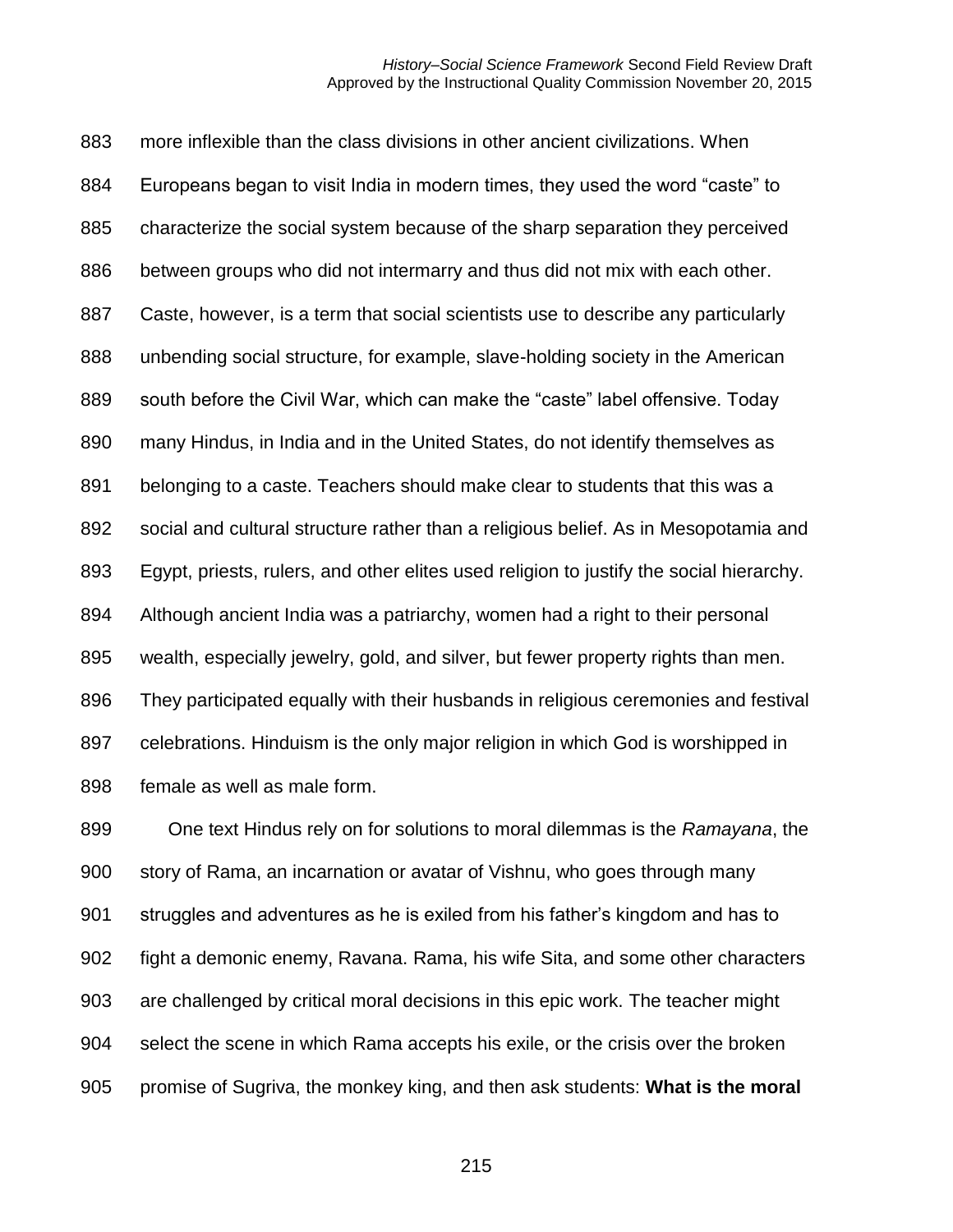**dilemma here? What is the character's dharma?** In this way, students can

deepen their understanding of Hinduism as they are immersed in one of ancient

India's most important literary and religious texts.

Students now turn to the question: **How did the religion of Buddhism** 

**support individuals, rulers, and societies?** Buddhism emerged in the sixth

century BCE in the moral teachings of Siddhartha Gautama, the "Buddha".

Through the story of his life, his Hindu background, and his search for

enlightenment, students may learn about his fundamental ideas: suffering,

compassion, and mindfulness. Buddhism waned in India in the late first

millennium CE as the result of a resurgence of Hindu tradition. Buddhist monks,

nuns, and merchants, however, carried their religion to Sri Lanka (Ceylon),

Central Asia, China, and Southeast Asia, where many people continue to follow it

today. In India, through the teachings of Mahavira, Jainism, a religion that

embraced the dharmic idea of ahimsa, or nonviolence, paralleled the rise of

Buddhism. It has continued to play a role in modern India, notably in Mohandas

Gandhi's ideas of nonviolent disobedience.

 In the late fourth century BCE Chandragupta Maurya unified most of India through conquest and diplomacy and established the Maurya Empire. Teachers pose the question: **During the the Maurya Empire, how did the connections** 

**between India and other regions of Afroeurasia increase?** Governing a

- powerful empire with a million-man army, the Maurya dynasty maintained strong
- diplomatic and trade connections to the Hellenistic states to the west. The
- Maurya Empire reached its peak under the rule of Chandragupta's grandson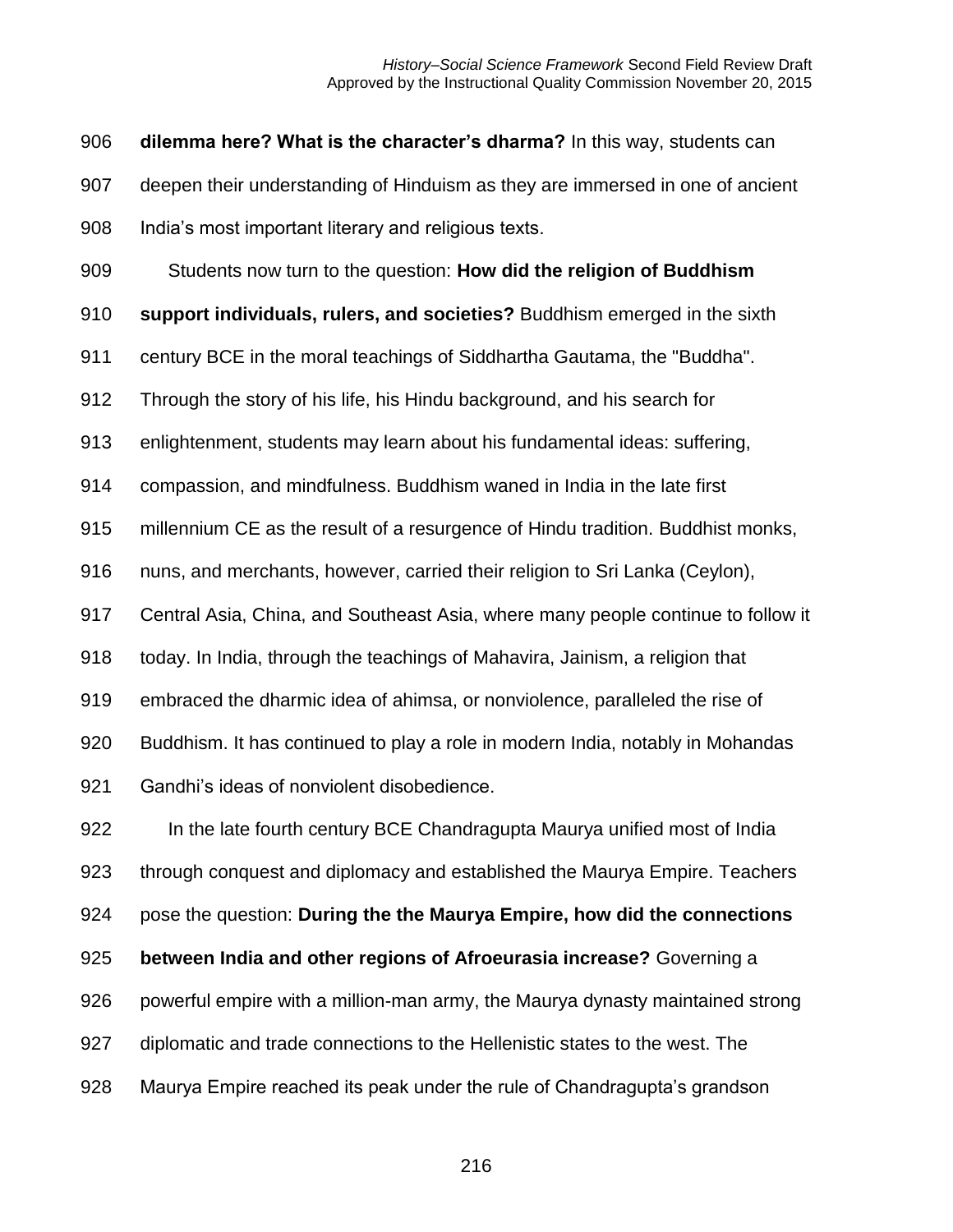| 929 | Ashoka (268-232). Beginning his reign with military campaigns, he had a strong        |
|-----|---------------------------------------------------------------------------------------|
| 930 | change of heart, converted to Buddhism, and devoted the rest of his rule to           |
| 931 | promoting nonviolence, family harmony, and tolerance among his subjects. The          |
| 932 | Maurya Empire broke up into small states in the early second century BCE.             |
| 933 |                                                                                       |
| 934 | The Early Civilizations of China                                                      |
| 935 | How did the environment influence the development of civilization in                  |
| 936 | China?                                                                                |
| 937 | What factors helped China unify into a single state under the Han<br>$\bullet$        |
| 938 | Dynasty? What social customs and government policies made the                         |
| 939 | centralized state so powerful?                                                        |
| 940 | How did the philosophical system of Confucianism support individuals,<br>$\bullet$    |
| 941 | rulers, and societies?                                                                |
| 942 | How did the establishment of the Silk Road increase trade, the spread of<br>$\bullet$ |
| 943 | Buddhism, and the connections between China and other regions of                      |
| 944 | Afroeurasia?                                                                          |
| 945 | In this unit students study early Chinese civilization, that emerged first in the     |
| 946 | Huang He (Yellow) River valley with the Shang dynasty (ca.1750-1040 BCE) and          |
| 947 | later spread south to the Yangzi River area. Students begin their study with the      |
| 948 | question: How did the environment influence the development of civilization           |
| 949 | in China? The Huang He could be a capricious river, exposing populations to           |
| 950 | catastrophic floods. On the other hand, farmers supported dense populations and       |
| 951 | early cities by cultivating the valley's loess, that is, the light, fertile soil that |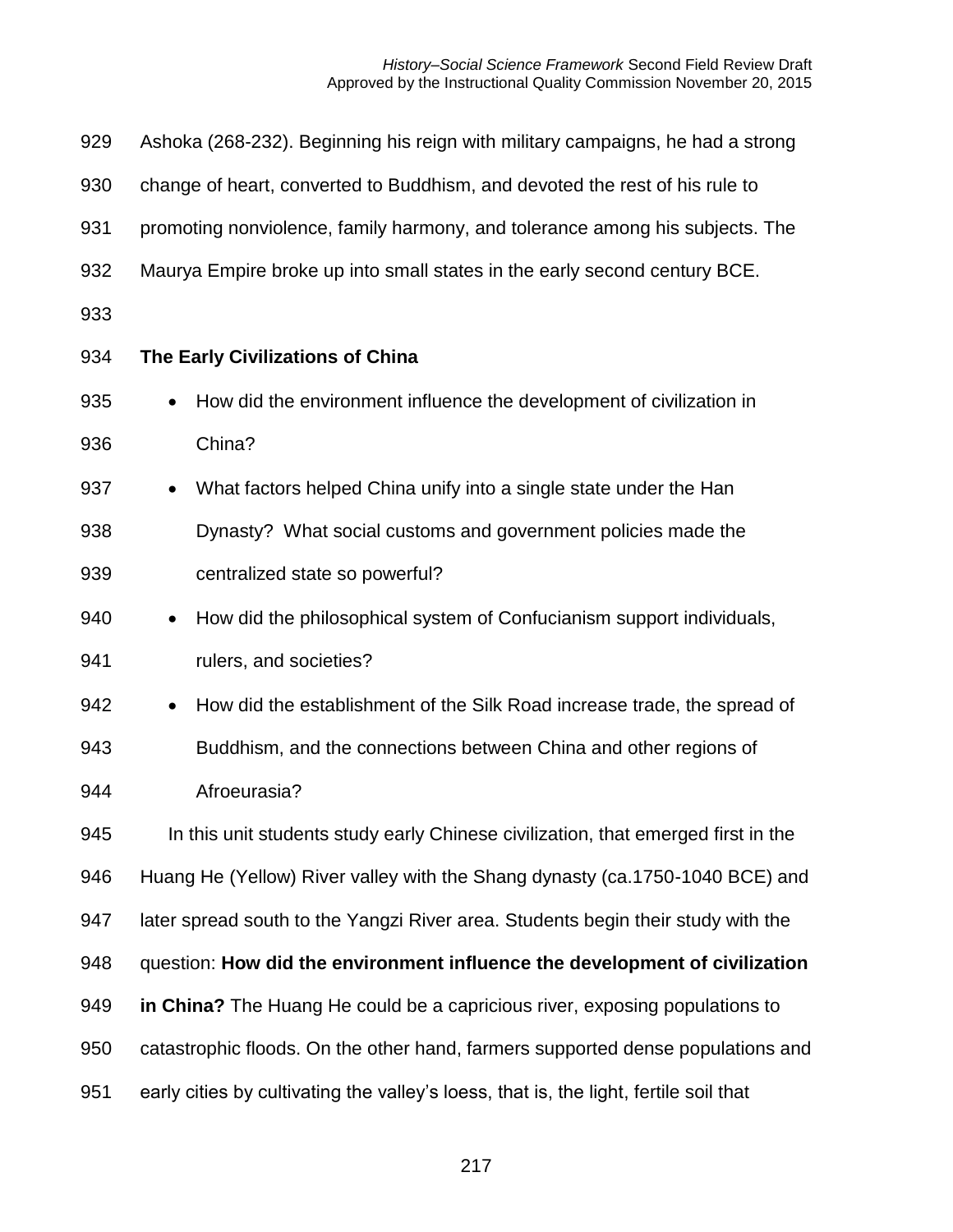yielded bountiful grain crops. Through lesson five of California EEI Curriculum Unit, "The Rivers and Ancient Empires of China and India," students learn about the importance of ecosystem goods and services to the early Chinese. Humans and human communities benefit from the dynamic nature of rivers and streams in ways that are essential to human life and to the functioning of our economies and cultures. Building on its agriculture and natural resources, the Shang society made key advances in bronze-working and written language. Some of the evidence about the Shang comes from "oracle bones," that is, records of divination inscribed on animal bones. The script on the oracle bones is the direct ancestor of modern Chinese characters, a logographic script that differs from the alphabetic systems that developed in other parts of the world. The Zhou dynasty (1122-256 BCE), the longest lasting in China's history, grew much larger than the Shang by subjecting local princes and chiefs of outlying territories to imperial authority. By the eighth century BCE, however, many of these subordinate officers built up their own power bases and pulled away from the center, partly by perfecting iron technology to make armaments.

The Zhou gradually weakened, plunging China into a long period of political

instability and dislocation, especially during the Warring States Period, which

lasted nearly two centuries.

 In those times of trouble, the scholar Confucius (551-479 BCE) lived and wrote. His teachings were the basis of the philosophical system of Confucianism which had a major influence on the development of Chinese government and society. Students focus on the question: **How did the philosophical system of**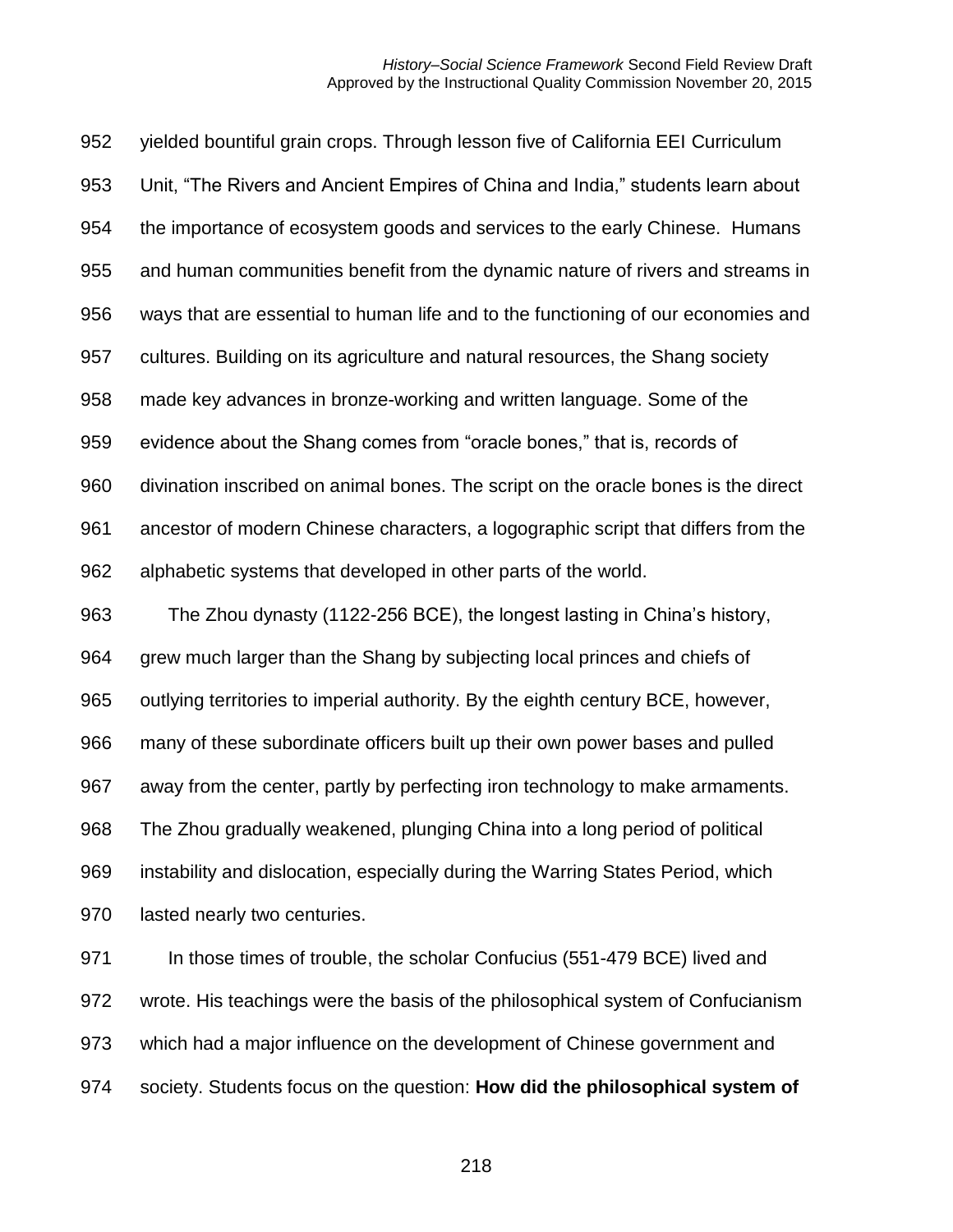**Confucianism support individuals, rulers, and societies?** He tried to make sense of the disrupted world he saw, and he proposed ways for individuals and society to achieve order and goodness. By examining selections from the *Analects*, or "sayings" of Confucius, students learn that, as with Socrates and Jesus, his ideas were written down by others at a later time. In Confucian teachings, which were elaborated by other scholars in later centuries, good people practice moderation in conduct and emotion, keep their promises, honor traditional ways, respect elders, and improve themselves through education. Confucius emphasized ritual, filial piety and respect for social hierarchy, and promoted the dignity and authenticity of humanity. He encouraged the most educated, talented, and moral men to serve the state by becoming scholar- officials, which later made the government of China stronger. He also, however, instructed women to play entirely subordinate roles to husbands, fathers, and brothers, though some educated Chinese women produced Confucian literary works.

#### **Grade Six Classroom Example: The Impact of Confucianism**

In order to help her students understand the social impact of Confucianism, Ms. Aquino asks them to read "Selections from the Confucian Analects," available on the Asia for Educators website from Columbia University in short excerpts with DBQ questions by topic. Specifically, she has students read and analyze Analects 1.2, 4.16, and 12.2, on filial piety and humaneness, excerpts from the *Classic of Filiality*, and Ban Zhao's *Admonitions for Women* (the first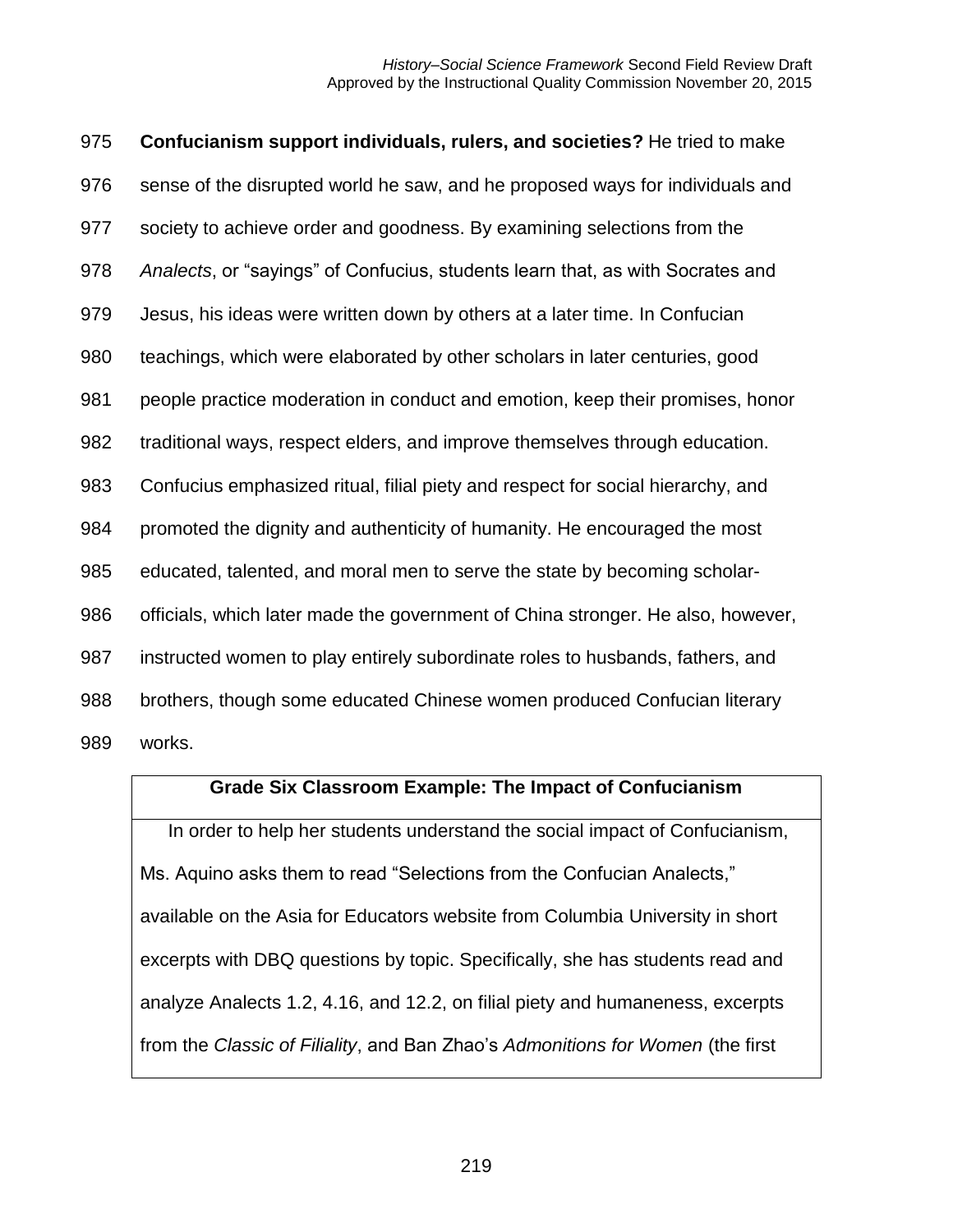three paragraphs) written by a woman during the Han dynasty, all on the Asia for Educators website from Columbia University.

Ms. Aquino first introduces the sources and explains the purpose of the reading is to help answer the question: **How did the philosophical system of Confucianism support individuals, rulers, and societies?** Students undertake close readings of each document one at a time. They attempt the first reading alone.

In the second reading, Ms. Aquino provides sentence deconstruction charts to show students the cause-and-effect structure of the compound sentences of these texts. As her students are reading, Ms. Aquino clarifies that "humaneness" refers both to good individual behavior and social order. Ms. Aquino then asks student pairs to discuss: **What is the relationship between individual good behavior and social order (or the greater good of society)?** Each pair writes down their answer and cites one piece of evidence from the reading to support their answer. Ms. Aquino then has pairs of students share out their answers and evidence, and points out that to Confucius nothing was more important to social order than the good behavior of all individuals.

In the third reading, students mark up the text, underline the positive things that a person should do or be, circle the negative things that a person should not do or be, and draw a box around any words they don't understand. After students have gone through the first two texts, Ms. Aquino asks students to share out the words that they have underlined while the teacher records those words on the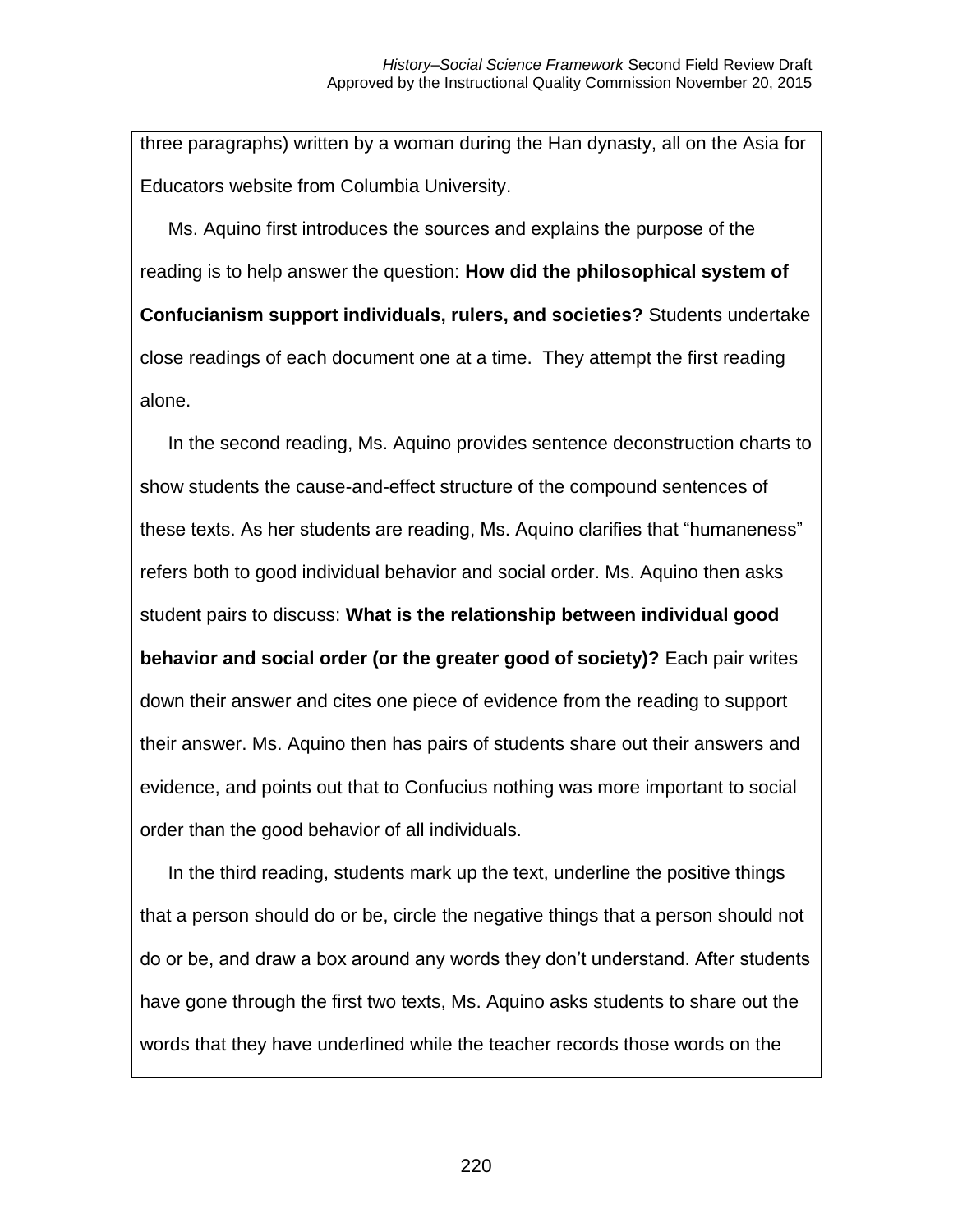board under the title "Men." Then she explains that the final text, Ban Zhao's *Admonitions*, was written by a woman for an audience of women, unlike the first two texts, which were written by men mostly for an audience of men. Students do the above close readings with the Ban Zhao text, and the teacher records the positive attributes they have underlined on the board under the title "Women." Next student groups fill out a Venn diagram to compare and contrast the positive features for men and those for women. As a group, they decide which are the most important similarities and differences, and write a group claim to answer the question: How was the Confucian ideal behavior different for men and women?

To help English learners with academic vocabulary, Ms. Aquino gives them sentence starters as a model, such as "While under Confucianism men were supposed to \_\_\_\_\_ and women were supposed to \_\_\_\_\_\_\_, both had the responsibility to \_\_\_\_\_\_\_\_\_\_." and "To maintain order in society, Confucians believed that both men and women should \_\_\_\_\_\_\_\_\_, but only men had the responsibility to more intervened and the women while women with the same intervention of the second vertex re and analyzes three pieces of evidence (one from each source) on an evidence analysis chart.

**CA HSS Standards:** 6.6.3, 6.6.4

**CA HSS Analysis Skills (6–8):** Research, Evidence and Point of View 5 **CA CCSS for ELA/Literacy:** SL.6.1, L.6.5, L.6.6, RH.6-8.1, RH.6-8.2, WHST.6- 8.1, WHST.6-8.7, WHST.6-8.9 **CA ELD Standards:** ELD.PI.6.1, 3, 6a, 6b, 10b, 11a; ELD.PII.6.1, 6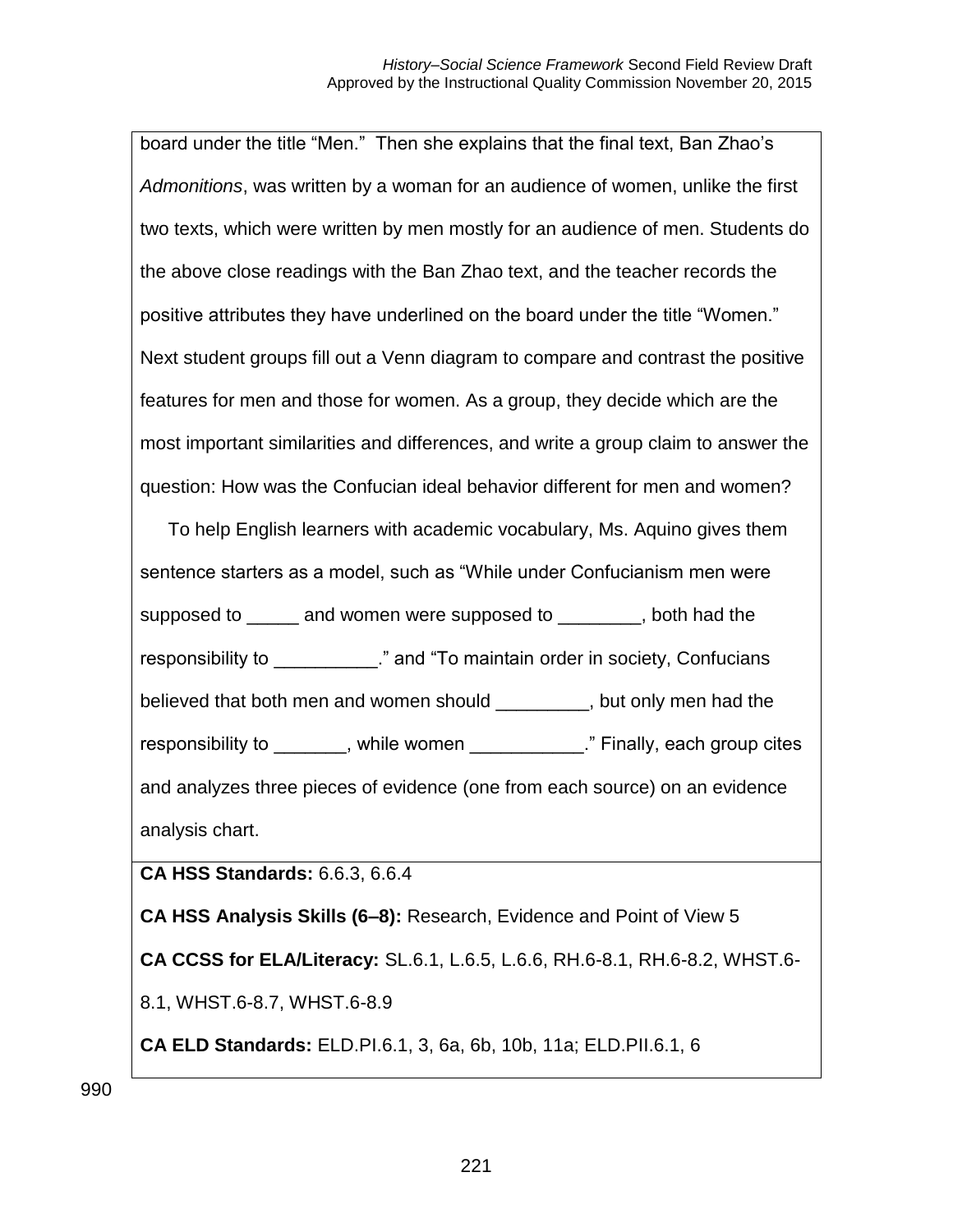#### *History–Social Science Framework* Second Field Review Draft Approved by the Instructional Quality Commission November 20, 2015

 Daoism was a second important philosophical tradition begun in this early period. According to Chinese tradition, Laozi (Lao-tzu) was another sage who, lived around the same time as Confucius and developed an alternative set of teachings. Daoism emphasized simple living, shunning of ambition, harmony with nature, and the possibility of a blissful afterlife. Teachers should note that the Pinyin Romanization system (Laozi and Daoism) is now more widely used than the Wade-Giles system (Lao-tzu and Taoism) used in the standards. Next students turn to Chinese imperial government, with the questions: **What factors helped China unify into a single state under the Han Dynasty? What social customs and government policies made the centralized state so powerful?** China's long era of division ended when Shi Huangdi (221-210 BCE), a state-builder of great energy, unified China from the Yellow River to the Yangzi River and created the Qin dynasty. In less than a dozen years, he laid the foundations of China's powerful imperial bureaucracy. He imposed peace and regularized laws. He also severely punished anyone who defied him, including Confucian scholars, and he uprooted tens of thousands of peasant men and women to build roads, dykes, palaces, the first major phase of the Great Wall, and an enormous tomb for himself. Teachers may introduce students to the excavations of this immense mausoleum, which have yielded a veritable army of life-sized terra cotta soldiers and horses. Shi Huangdi is also well known for employing scholars to standardize and simplify the Chinese writing system, which provided the empire with a more uniform system of communication. Shi Huangdi's Qin Dynasty soon fell to the longer-lasting Han dynasty (206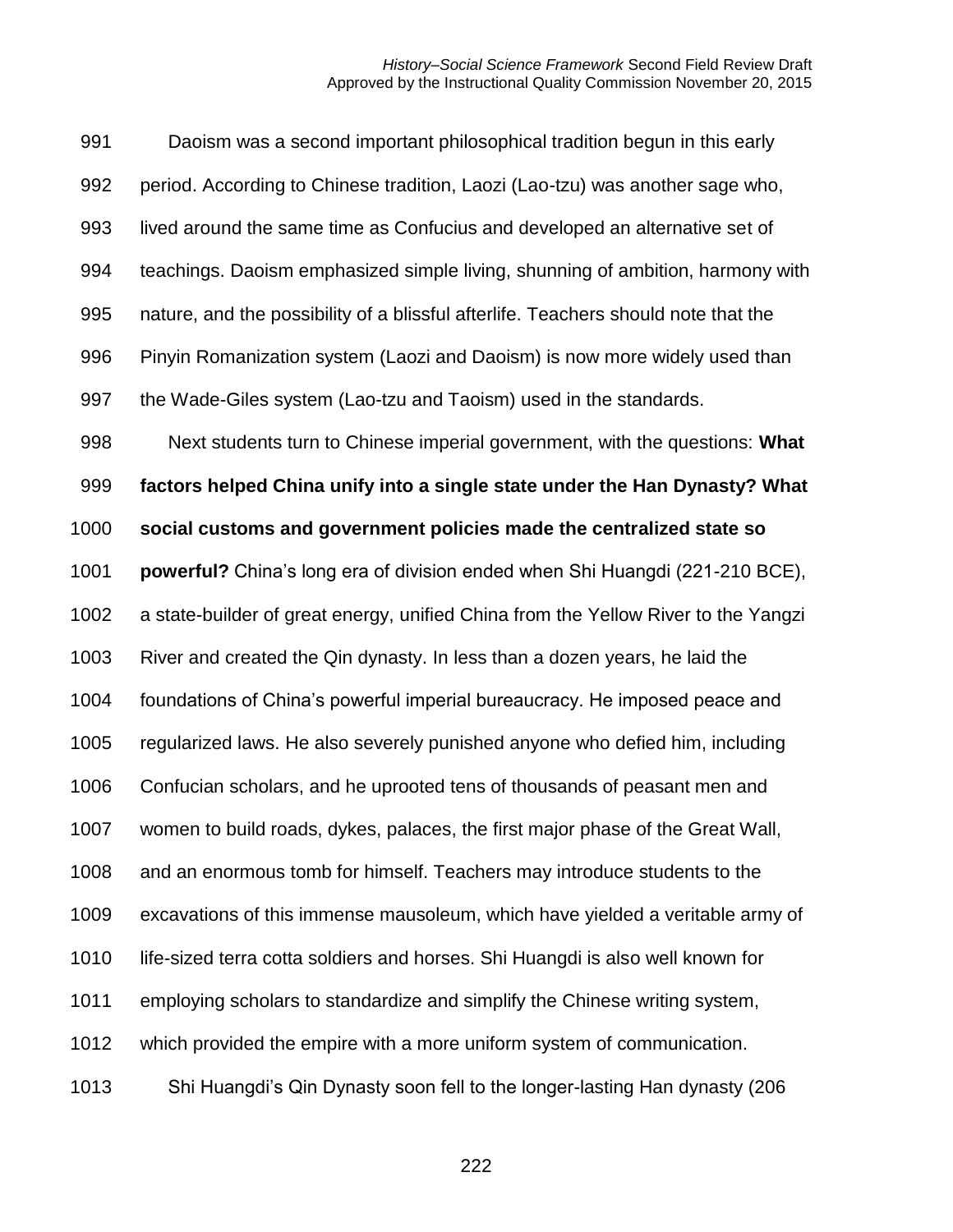BCE-220 CE), which unified even more territory and placed central government in the hands of highly educated bureaucrats. Immersed in Confucian teachings, these scholar-officials promoted the idea that peace in society requires people to think and do the right thing as mapped out by tradition. Harmony in the family was seen by Confucians as the key to harmony in the world. Ethical principles should uplift the state. Rulers should govern righteously because when they do they enjoy the trust of their subjects. The benevolent ruler demonstrates that he possesses divine approval, or the "mandate of heaven," an idea that first emerged in Zhou dynasty times. But if the monarch is despotic, he risks losing that mandate, bringing misfortune on his people and justifiable rebellion. Promotion of Confucianism helped create a strong, stable government and social order in China. All educated men (from the emperor on down) were trained to serve the state and act morally for the good of the people, rather than to seek profit. The highest social rank (under the imperial family) was to be a scholar- official, rather than a warrior, priest, or merchant. In the first century CE, Han officials governed about 60 million people, the great majority of them productive farmers. Major technological advances of the era include new iron farm tools, the collar harness, the wheelbarrow, silk manufacturing, and the cast-iron plow, which cultivators used to open extensive new rice-growing lands in southern China. Han power declined in the second century CE, as regional warlords increasingly broke away from centralized authority, leading to some 400 years of Chinese disunity. However, the ideal that China should be unified was never lost, and later dynasties modeled themselves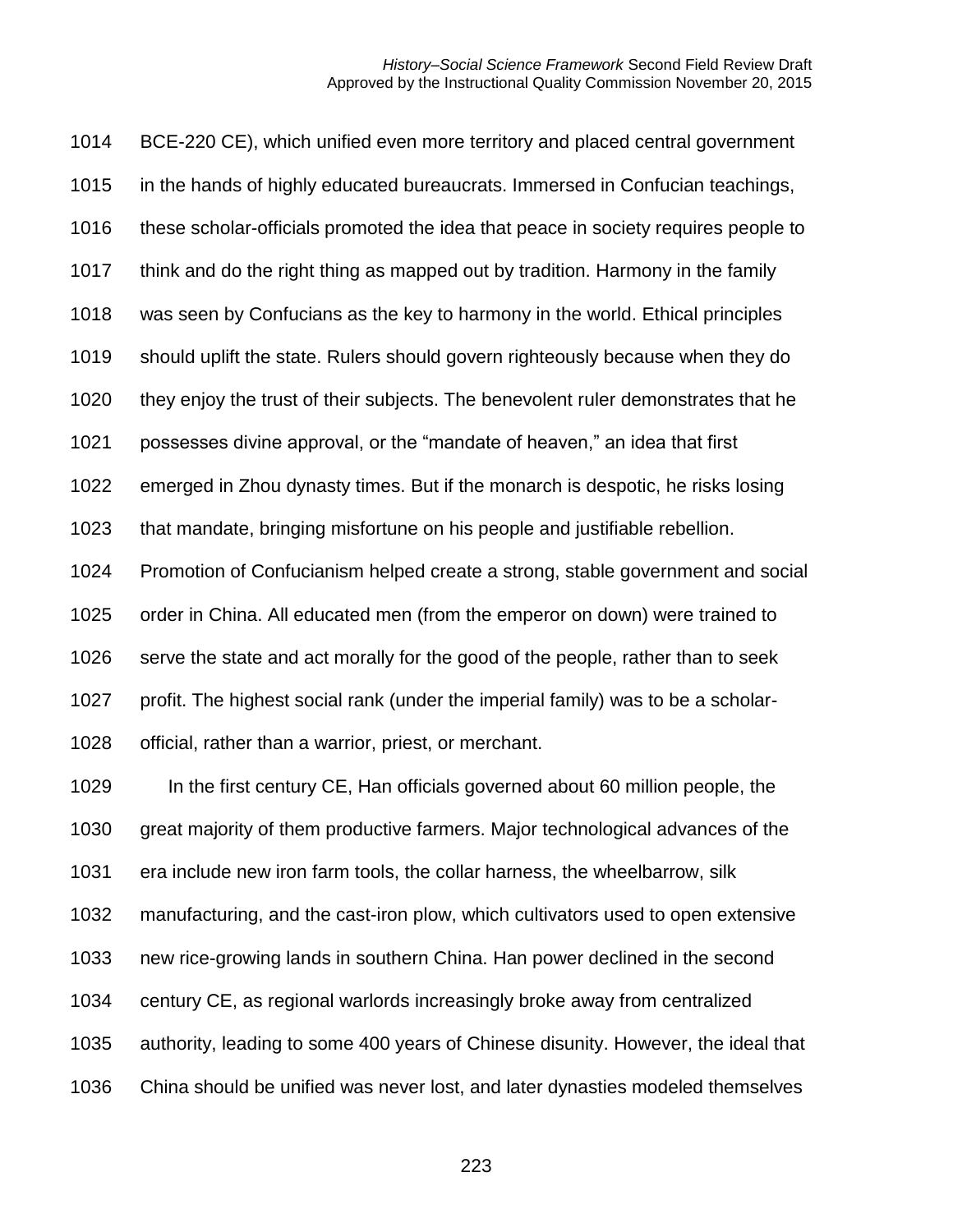after the Han, as they united the whole territory under one centralized state,

 governed by Confucian principles using scholar-officials, and tried to keep the Mandate of Heaven.

 The Han Dynasty also established important connections with other cultures, as students investigate with the question: **How did the establishment of the Silk Road increase trade, the spread of Buddhism, and the connections between China and other regions of Afroeurasia?** The spread of the Han empire to the north and west, concern about nomadic raiders from the north led to seek contact with societies to the west. At the end of the second century BCE, the Han Chinese empire and the Parthian Persian empire exchanged ambassadors. Chinese ambassadors (and merchants) gave gifts of silk cloth to the Parthians, Kushans, and other Central Asian states. Quickly realizing the value of silk, merchants from Persia, the Kushan and Maurya empires, and other Central Asian states began to trade regularly with Chinese merchants. Caravans of luxury goods regularly traveled the overland trade route, "the Silk Road" (really a number of routes, trails and roads) that crossed the steppes north of the Himalayas. Maritime commerce along the chain of seas that ran from the East China Sea to the Red Sea also developed rapidly in that era. Students outline the land and sea trade routes on a map, preferably a map of Afroeurasia, so that they can see that connections now spread all the way across the middle of Afroeurasia, from the Atlantic to the Pacific. Ideas also spread along the trade routes. In the climate of insecurity after the fall of the Han empire, missionaries began spreading Buddhism along the Silk Road to China. Students analyze the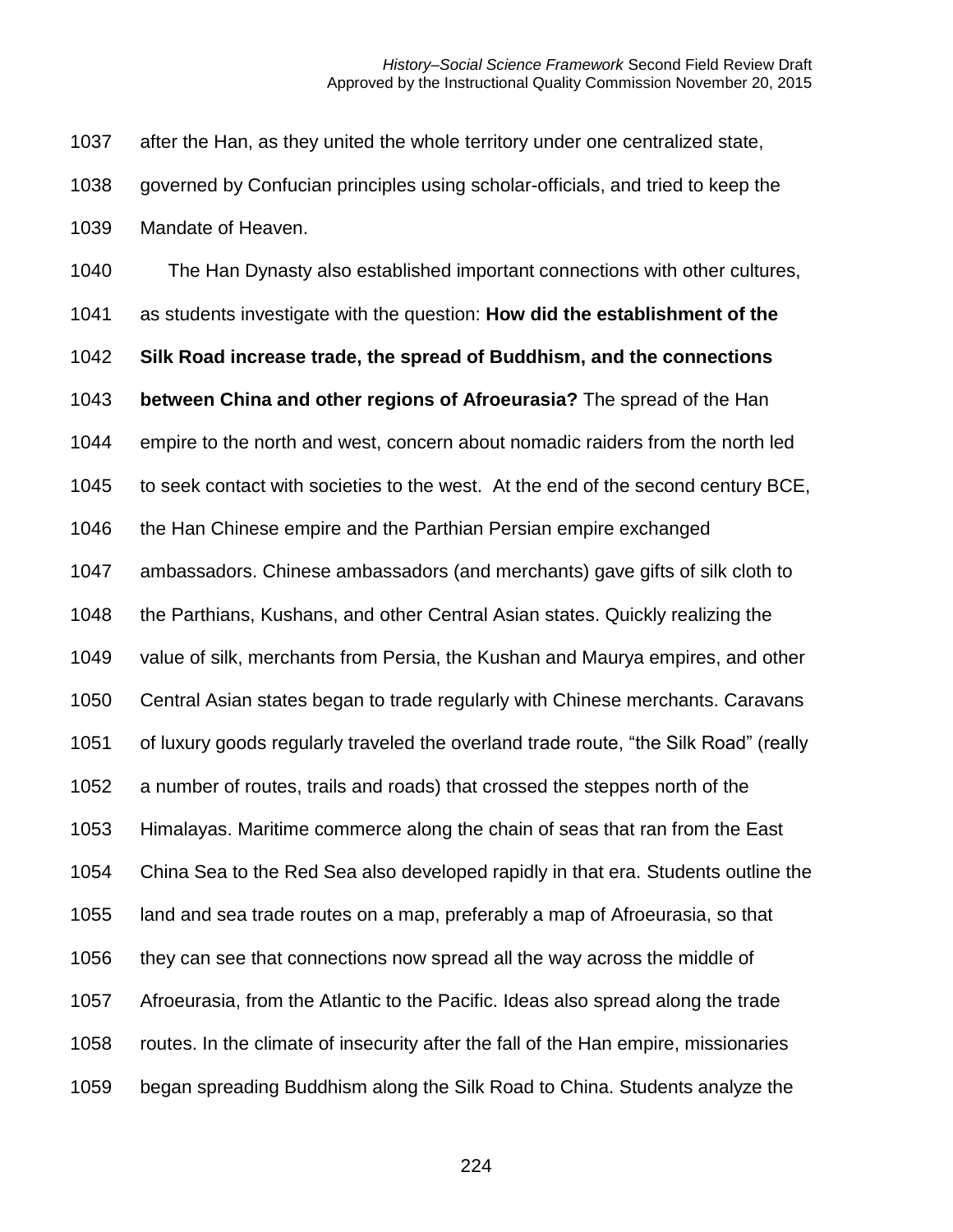- style of carvings of Buddhas and paintings from Dunhuang and Yungang which
- combine Indian, central Asian, and Chinese artistic influences.
- 
- **The Development of Rome**
- 1064 What were the strengths and weaknesses of the Roman Republic? Why did the Roman Republic fall?
- 1066 How did the Romans advance the concept of citizenship?
- 1067 How did the environment influence the expansion of Rome and its
- integrated trade networks?
- 1069 How did other societies (the Greeks, Hellenistic states, Han China,
- Parthian Persia) influence and affect the Romans?

 The final unit on Rome presents a challenge to teachers because it is also taught in seventh grade. The sixth-grade teacher emphasizes the development of the Roman Republic and the transition to the Roman Empire, focusing on the themes of environment, political systems and citizenship, and increasing trade and connections between societies. The teacher also uses this unit to draw together major themes from the course by comparing Rome to earlier and contemporaneous societies and provide closure to the course. The teacher begins with the influences of the Greeks and Hellenistic culture on Rome, with this question: **How did other societies (the Greeks, Hellenistic states, Han China, Parthian Persia) influence and affect the Romans?** Originally a small farming community on the central west coast of the Italian peninsula, Rome was on the edge of the prosperous eastern Mediterranean sphere dominated by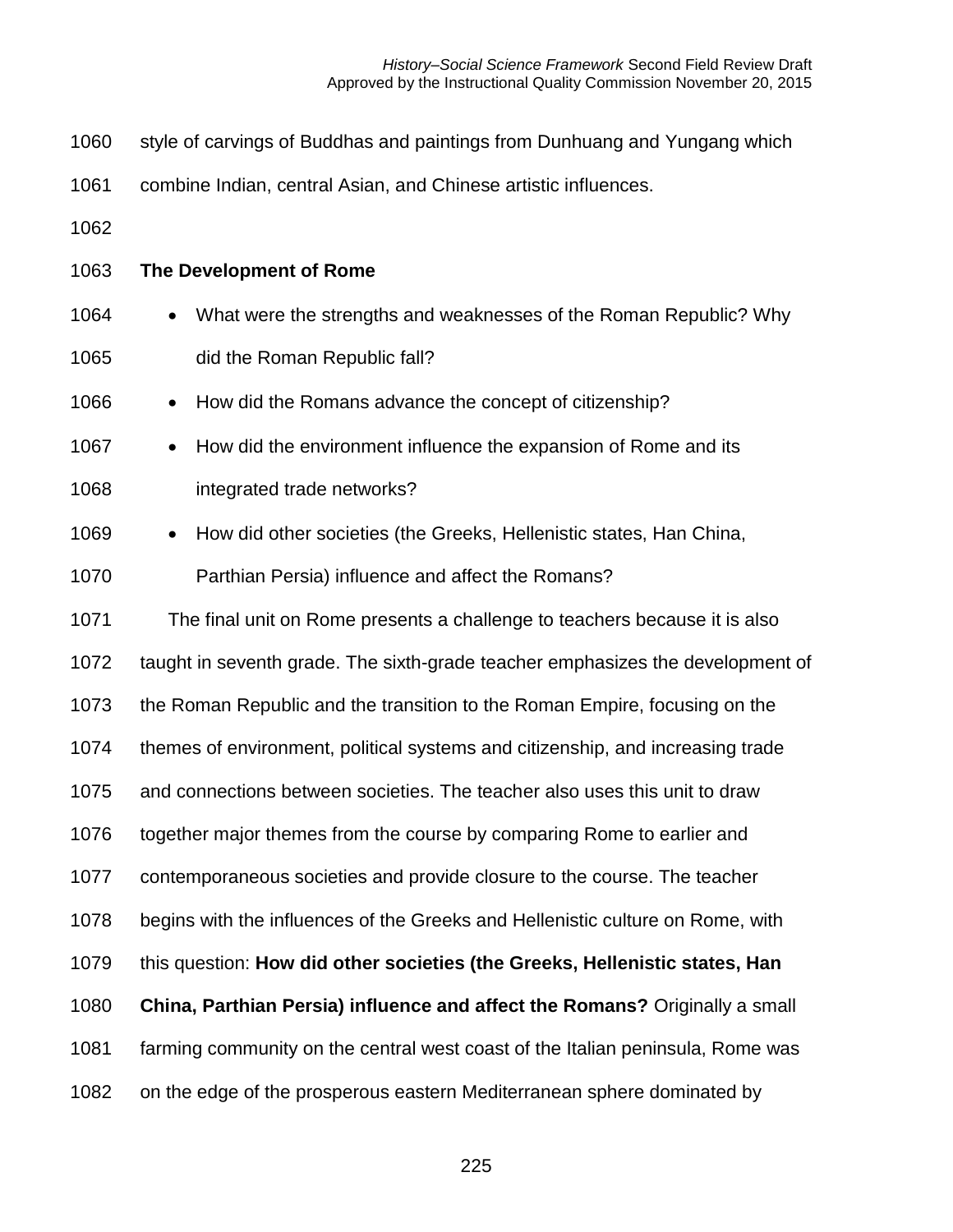Greeks, Egyptians, and peoples of the Levant. The Roman Republic grew in the Hellenistic environment and drew on the trade, technology, and culture of the Greeks. Through military action, diplomacy, and the practice of granting citizenship to conquered peoples, the Romans were able to unite the entire coastal area around the Mediterranean into a single empire and to extend that empire into Europe. Roman culture absorbed much of the Greek and Hellenistic traditions. Rome's own innovations included the arch, concrete, technologically sophisticated road building, and a body of laws that has had immense influence on legal systems in Europe, the United States, and other parts of the world. Students probe more deeply into Roman politics with this question: **How did the Romans advance the concept of citizenship?** Citizenship, republican institutions, and the rule of law are major Roman contributions to civics. According to Roman tradition, Vergil's *Aeneid*, and the works of the historian Livy, Romulus, a descendant of the Trojan Aeneas, founded the city in 753 BCE. Kings first ruled Rome, but a republic replaced the monarchy in 509 BCE. The Romans adopted a distinct form of democracy, based on the Athenian model, with legislative power resting not with the entire mass of citizens, but with their representatives. Even though the political system experienced many problems as Rome grew in size, Roman culture provided very stable idea of citizenship. Whereas the ancient Greeks valued competition and individual achievement, the highest virtue to the Romans was duty to their families, to the state, and to the gods. They idealized the virtue of public service, as depicted in the story of Cincinnatus, who according to Roman sources was living on a farm when he was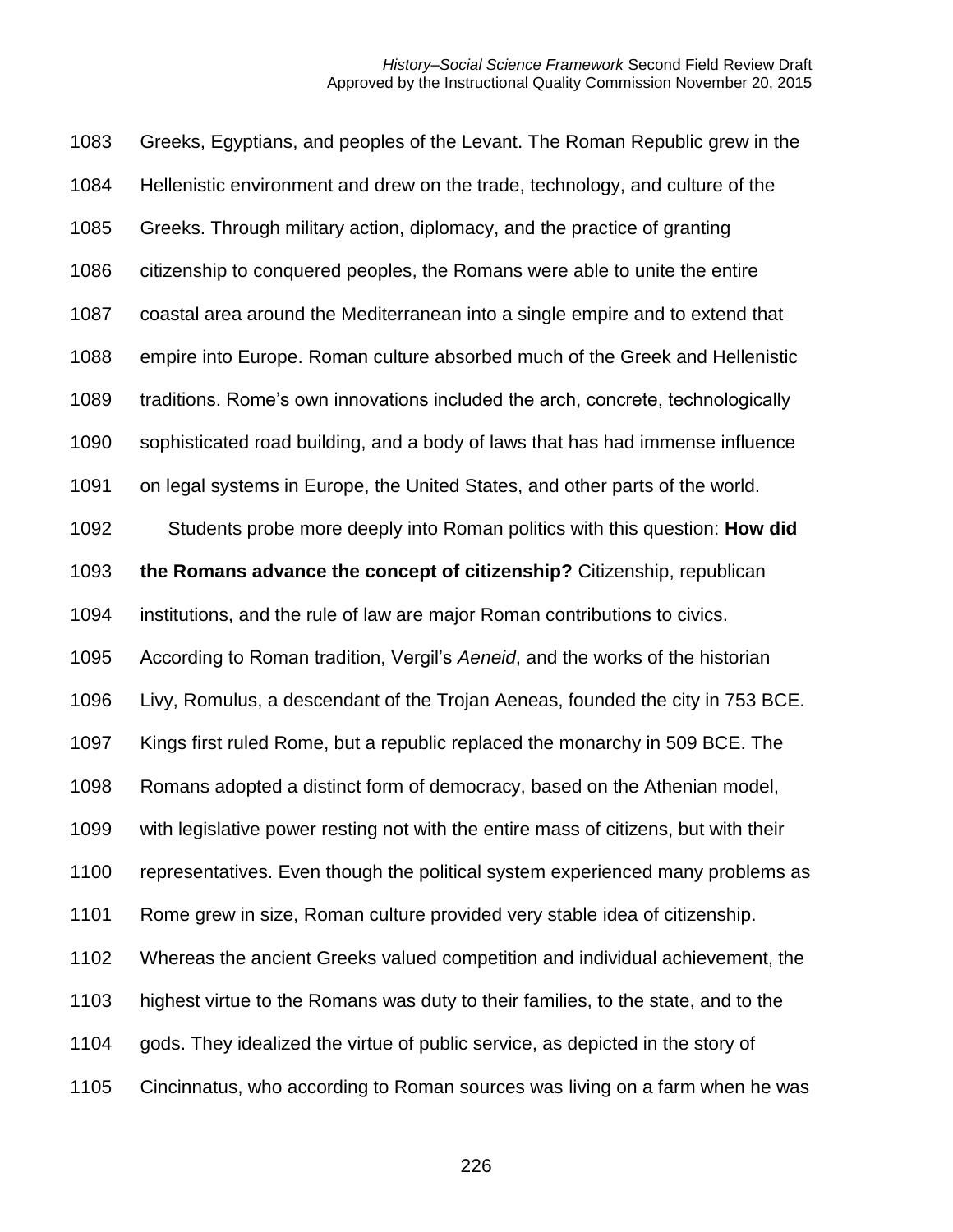chosen to serve as dictator during a hostile invasion in 458 BCE. Cincinnatus gave up his power after the defeat of the enemy to return to his simple life on the farm. His selfless devotion to public service inspired later leaders such as George Washington. Just as Confucian teachings on the ideal of government service strengthened Chinese government and society, the Roman ideal of the duty of a citizen to the state gave considerable stability to the state and social order.

 The legend of Cincinnatus also emphasizes that the duty of a Roman to the state was often to fight. The Roman military was large, tough, and powerful. Environmental factors also influenced Rome's expansion, which students analyze with this focus question: **How did the environment influence the expansion of Rome and its integrated trade networks?** During the Early Republic (509-264 BCE), the Romans took over the entire Italian peninsula, whose fertile valleys and coastal plains produced bountiful harvests of wheat, wine, olive oil, and wool. Rome defeated its nearby neighbors in a series of wars and partially incorporated them into the young state, which ensured a steady supply of soldiers for the growing army. Expansion around the Mediterranean rim began in the third century BCE, when Rome defeated the maritime state of Carthage in the Punic Wars. By devastating Carthage, Rome gained thousands of square miles of wheat land in Sicily and North Africa, as well as a windfall of Spanish silver. In the decades before and after the turn of the millennium, Rome also conquered the Hellenistic kingdoms of Greece and Egypt.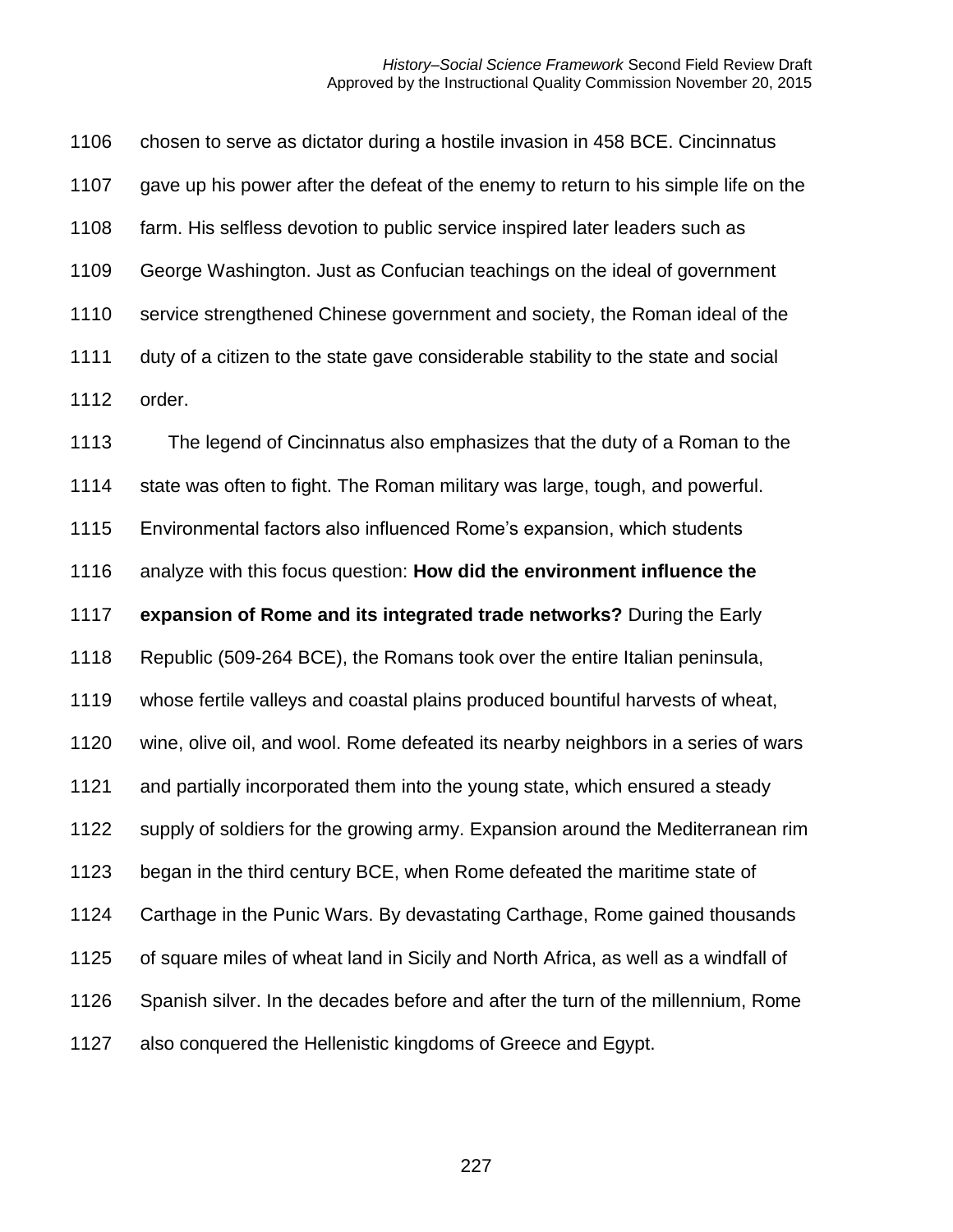As Rome grew in size, the republican government that had worked for it as a small city-state became more and more overwhelmed. The teacher introduces the focus question: **What were the strengths and weaknesses of the Roman Republic? Why did the Roman Republic fall?** Rome's constitution distributed power among elected officials, the citizen body, and the oligarchic senate, but in practice decision-making lay with the senate, especially with its most influential members. One problem was that only certain elite citizens, called the patricians, had access to the senate and thus to political power. Other citizens, called the plebeians, challenged the elite patricians in violent conflicts. Plebeians finally won legal protections against patrician power and access to high political offices. However, as the Roman army conquered the entire Mediterranean basin, massive wealth from trade and spoils, as well as large numbers of slaves, poured into Italy. This increased the divide between wealthy (senators, patricians, and some plebeians) and poor (most plebeians, conquered foreigners, and slaves) 1142 and put great strain on the Roman political system. By the Late Republic (133-31 BCE), political competition between senators became intense and increasingly violent. A succession of ambitious generals used the loyal armies to challenge each other and, increasingly, the authority of 1146 the entire senate, which the statesman and author Cicero symbolized. This discord culminated in the dictatorship of Julius Caesar and, under his successor Augustus (31 BCE-14 CE), in the establishment of what was in essence a monarchy and a new ruling dynasty. Augustus refused the title of king and pretended to defer to the senate, but his control over Rome was complete.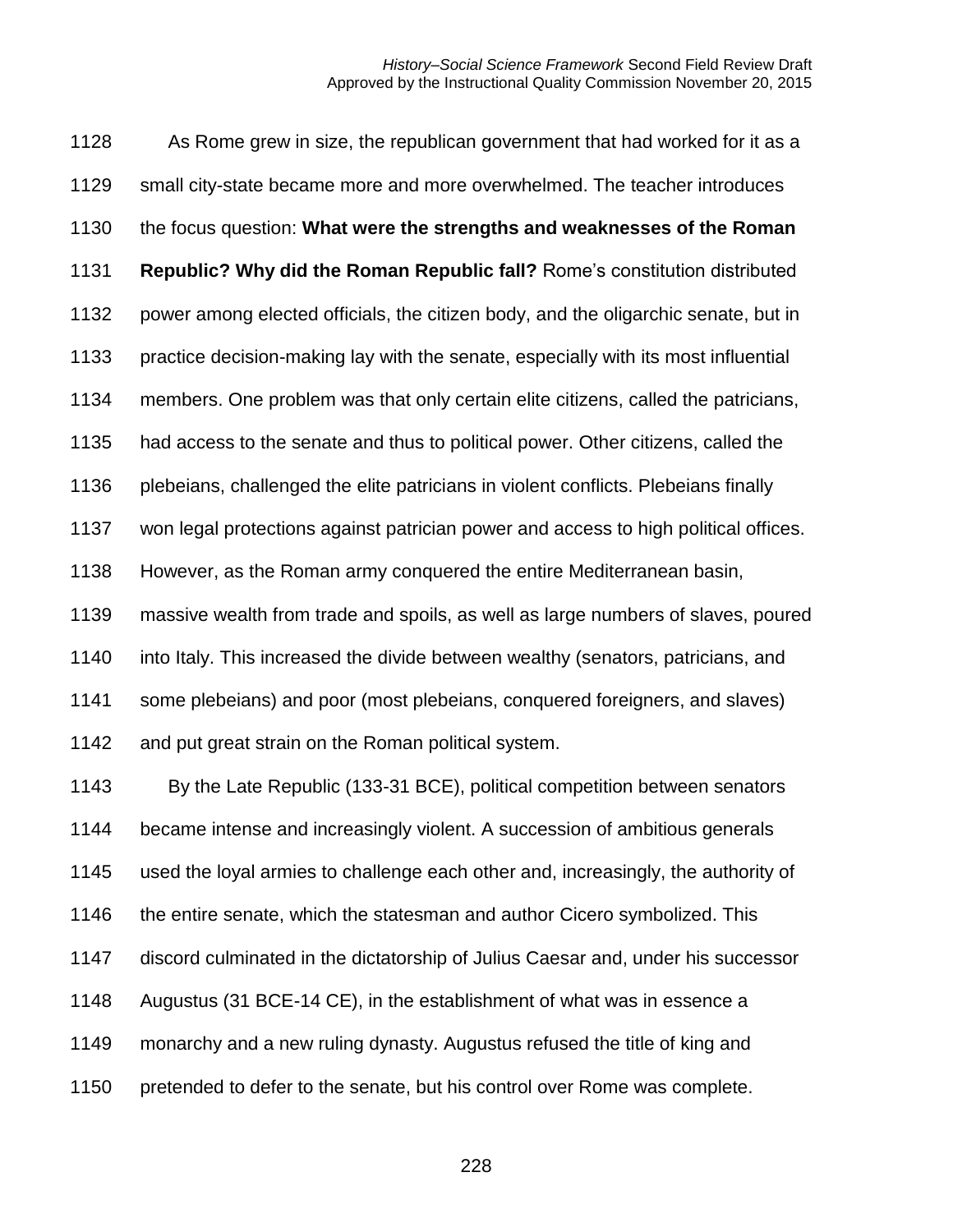Rulers afterwards took the title emperor. For much of the first two centuries CE, the Roman Empire enjoyed political and territorial stability, and the provinces benefited from new roads, a standardized currency, economic growth, and peaceful conditions. Returning to the question: **How did the Romans advance the concept of citizenship?** students evaluate the Roman Republic. The Roman republic provided a model for future democratic institutions and the development of civic culture and citizenship, in the early U.S. and other modern nations. Students consider ways in which modern writers, artists, and political leaders have appropriated Greek and Roman ideals, values, and cultural forms as worthy models for civil society. Besides the borrowed words (senate and capitol, for example), architectural styles, and rhetorical models, later democratic states were inspired by the heroic civic models of Cincinnatus, the Horatius brothers, and Cicero, who defended the state and its republican institutions even when it was not in their self-interest. The struggle of Roman groups to widen political participation to the plebeians, to control the growing empire without allowing individuals to grow too wealthy or too powerful, and to harness the power of the military leaders to the service of the state, also offered sobering examples of how republicanism could be undermined by social conflict, individual self-interest, and military power. The teacher asks students why Romans allowed Julius and then Augustus Caesar to take over the republic. Both were successful military leaders who delivered peace after a long period of civil war. **Did the Romans give up freedom for order and peace?**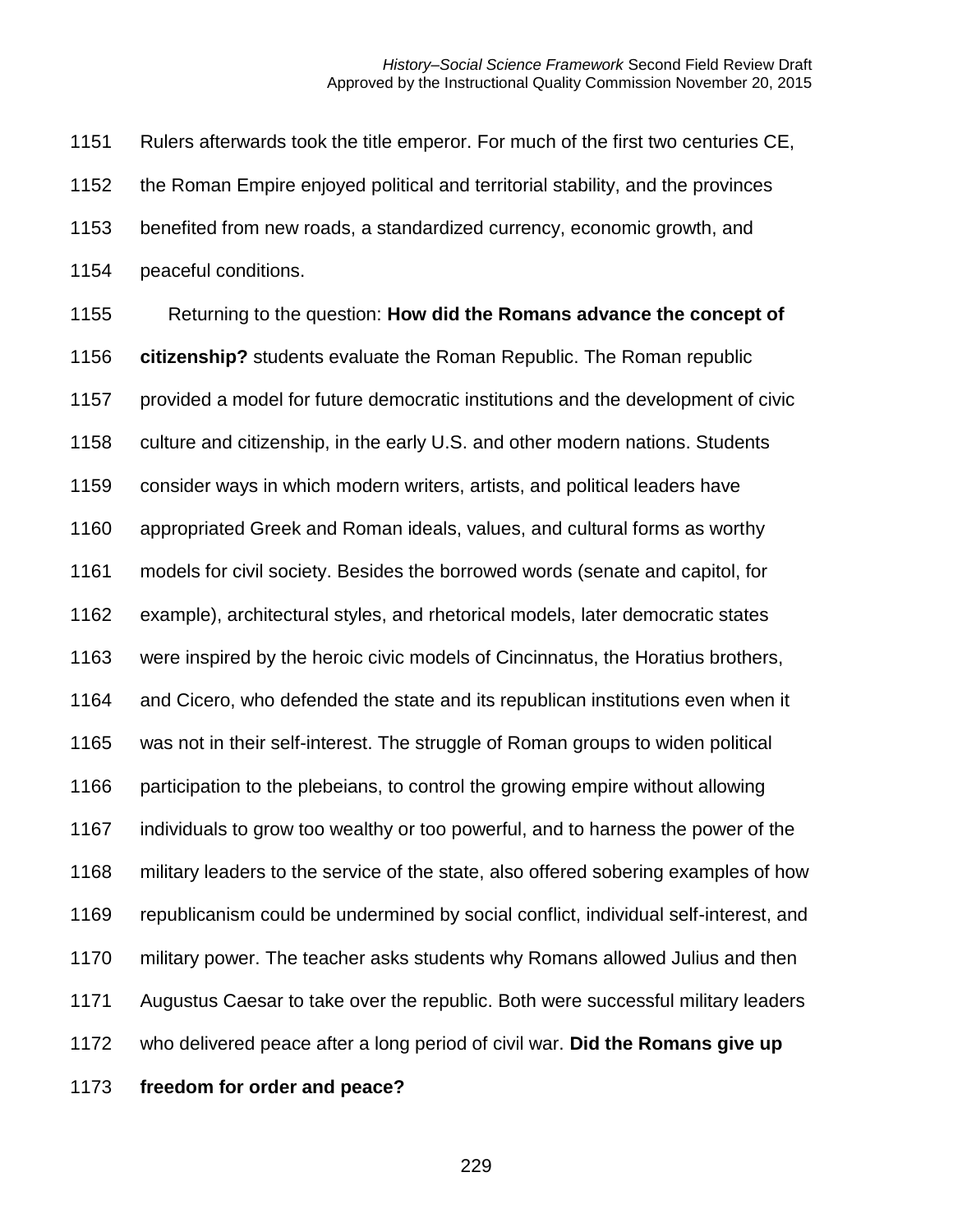However, even after Rome became an empire, the idea of citizenship remained strong. Wealthy Romans regularly contributed their personal funds to build civic structures, fund entertainments for the general public, and improve city life. The teacher has students analyze visuals from Pompeii of dedication plaques and inscriptions that are evidence of Roman civic contributions. **Why did wealthy Romans pay for these public structures and events? What did citizenship mean to them? How did the Romans advance the concept of citizenship?** The teacher connects the Roman example to the responsibilities of students as citizens of the U.S. and to opportunities for service learning projects. Students make a social hierarchy pyramid of Roman society and recognize that by the Late Republic, Rome had a huge population of slaves. The teacher has them compare and contrast the social hierarchy of Rome and other earlier societies. Roman fathers had power over their families and dependents. Women who were not enslaved could achieve citizenship, though with several restrictions. They could neither attend the popular assemblies that had certain legislative powers nor serve as elected magistrates. They could, however, make wills, sue for divorce, circulate openly in public, and hold certain religious offices. Also, wives and mothers in wealthy families sometimes exerted great influence on public decisions. The teacher emphasizes that all the urban societies studied in the course, like most premodern societies, were patriarchies, with small wealthy and powerful elite groups and very large poor populations who worked at farming. Unlike Han China, however, much of the farming in Rome was done by slaves.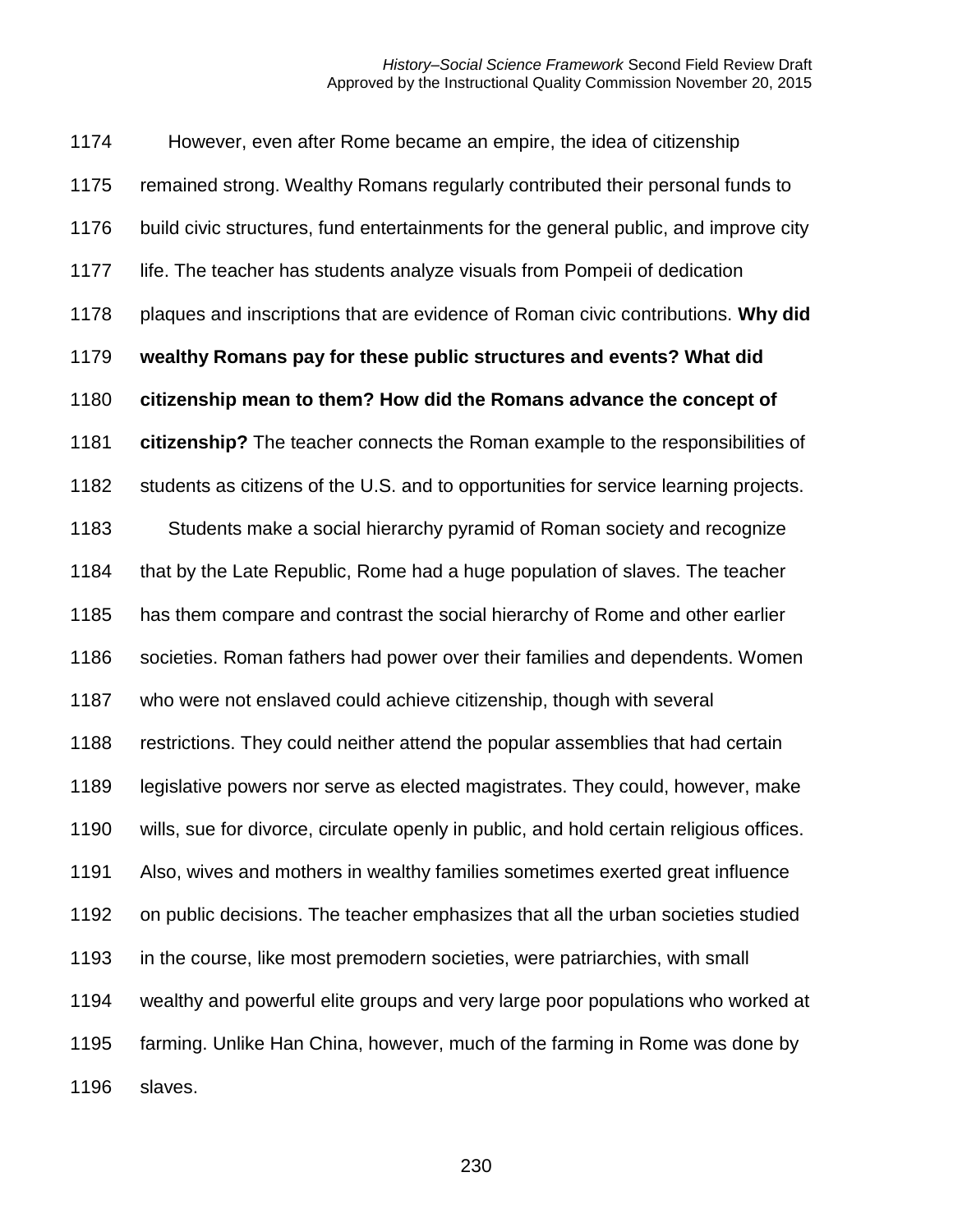Finally students investigate the question: **How did other societies (the Greeks, Hellenistic states, Han China, Parthian Persia) influence and affect the Romans?** Rome at its height was at the center of a web of trade routes by land and sea. Huge plantations worked by slave labor produced grain to feed the Roman cities. Uniting the diverse environments of Egypt, North Africa, Syria, Anatolia, Greece and Europe gave Romans access to vast resources. Roman roads united the empire, and trade routes by land and sea connected it with eastern Asia. Wealthy Romans dressed in silk imported from China and jewels imported from India. Students create maps of the trade routes across Afroeurasia that connected the Roman and Han empires with the Persians and Central Asians as middlemen. The teacher has student pairs examine a physical map of Afroeurasia and a map of the Roman Empire at its furthest extent. He or she asks the students to predict where the Romans would expand next. Student pairs write down a prediction and give geographical evidence to support it. This analysis shows that the Romans had actually conquered all the desirable land around them, with the exception of Persia. To the north was a cold land of forests and barbarians, to the south and southeast were deserts, to the west, the ocean. The teacher points out that this presented huge problems to Rome, which they will study in seventh grade.

 The Romans could not expand to the east because they could not defeat the Persian empire, first under the Parthians and then under the Sasanians. In the 1218 first century BCE, Roman attacked the Parthians from their base in Syria. This resulted in a catastrophic military defeat for Rome and confirmed the Parthian